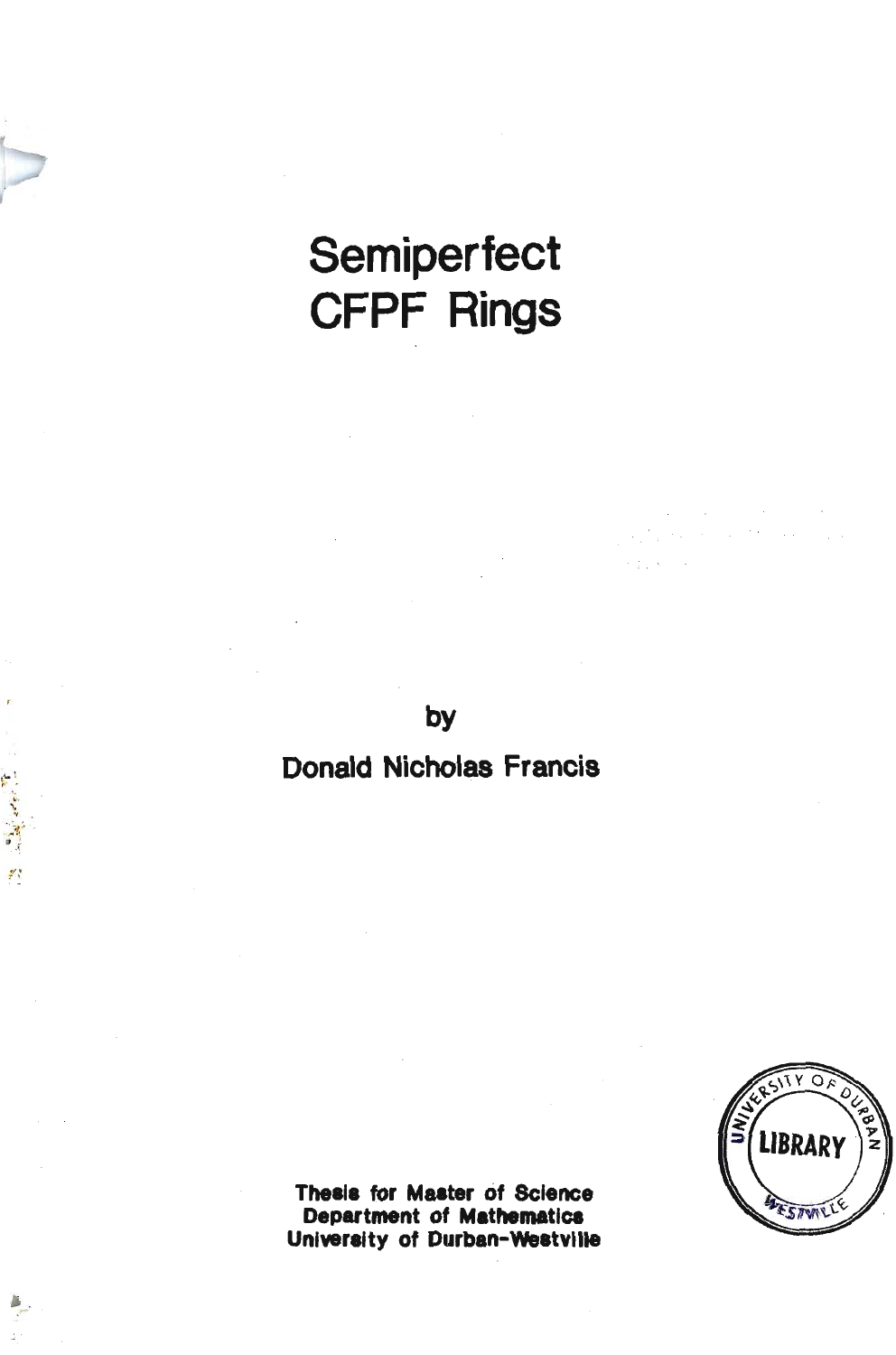

by

•

基

Donald Nicholas Francis

Submitted in part fulfilment of the requirements for the degree of Master of Science in the Department of Mathematics in the Faculty of Science at the University of Durban-Westville.

Supervisor: Prof. P. Pillay

December 1987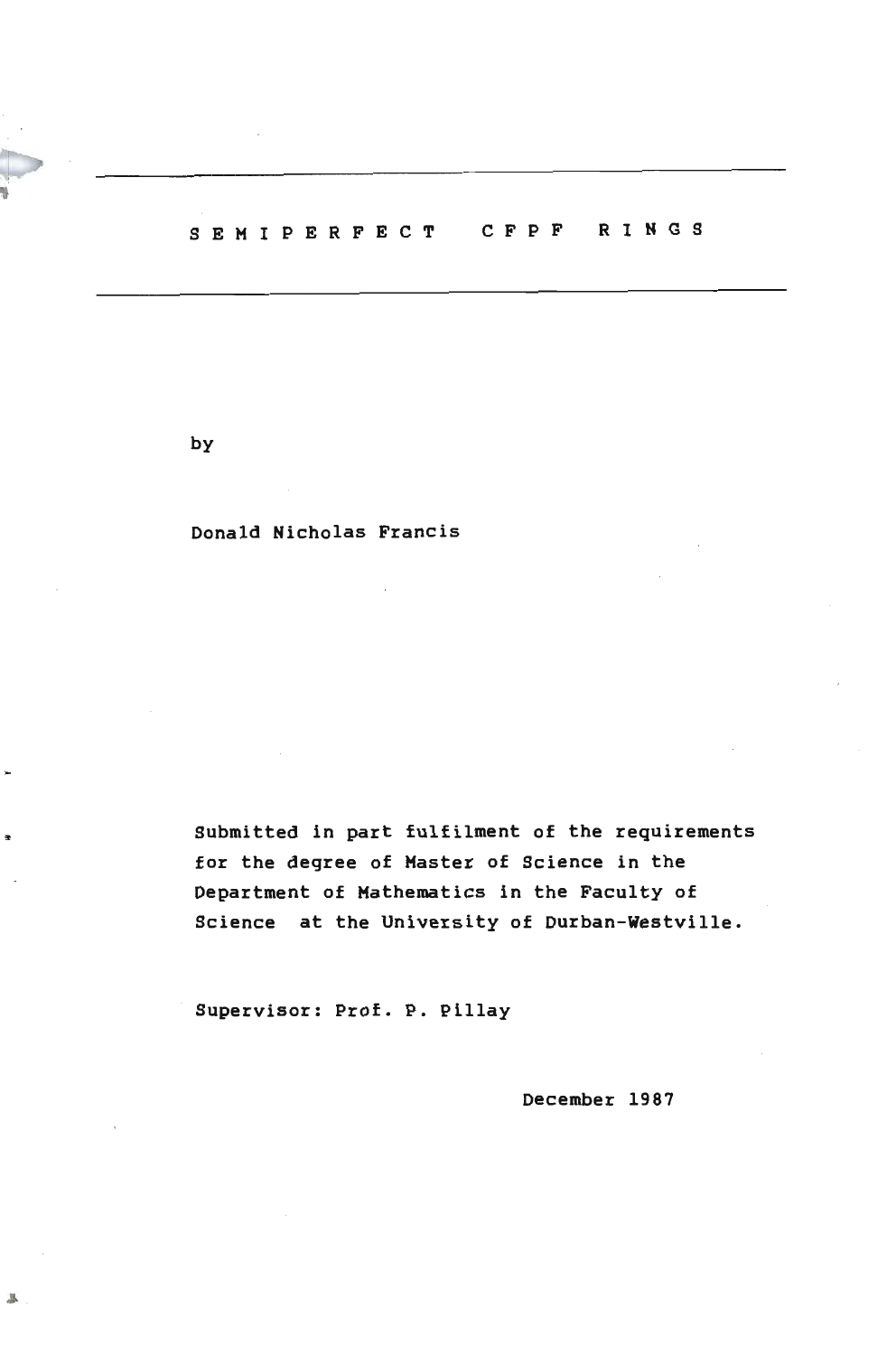To my wife Emelia and my daughters Carmelle, Larissa and Teri .

•

机

Ŵ.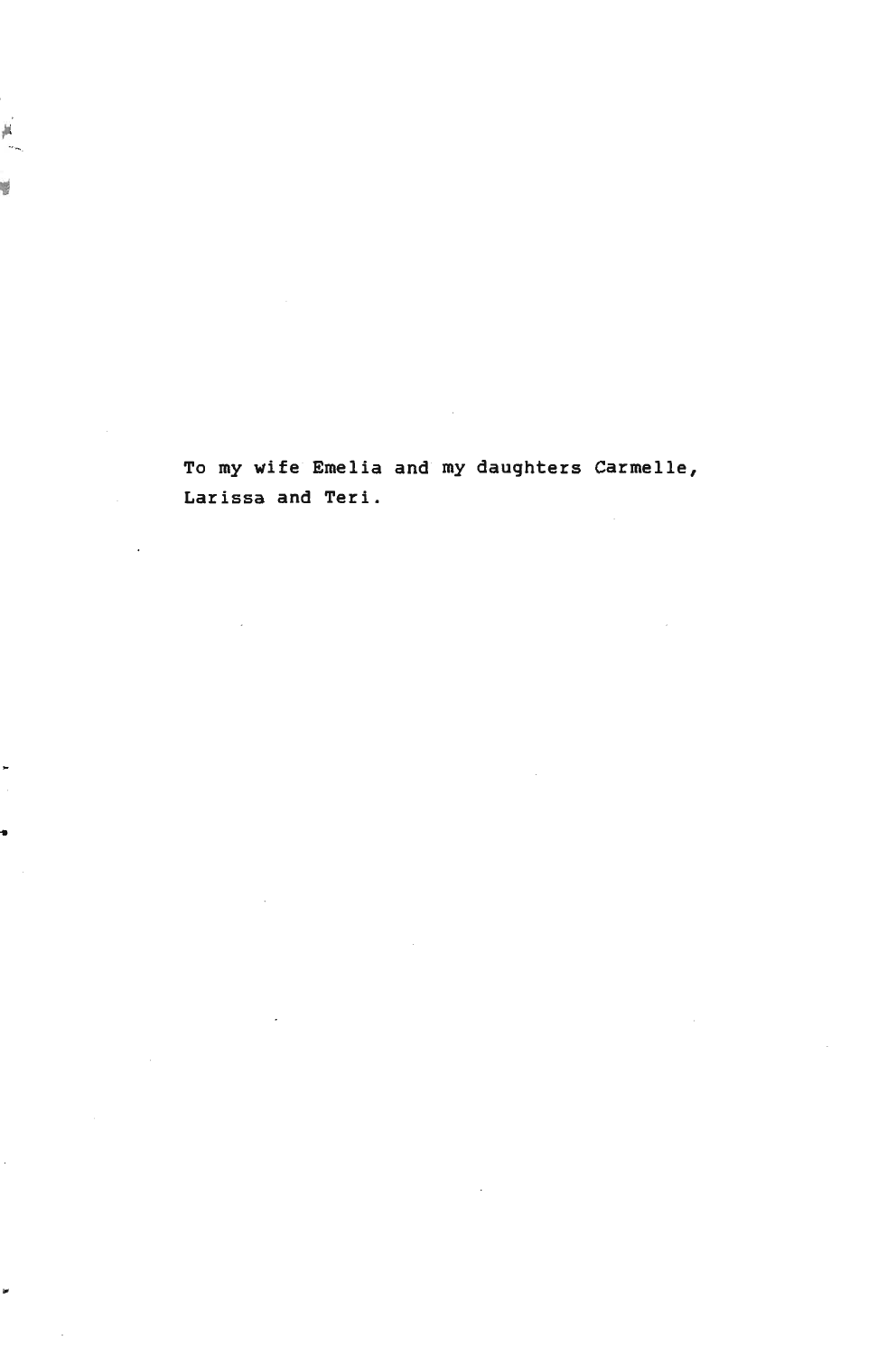#### 1IIIIItlllllllllll A BST RAC T 11I11111111111111

ě

ď

The Wedderburn-Artin Theorem (1927) characterised semisimple Artinian rings as finite direct products of matrix rings over division rings. In attempting to generalise Wedderburn's theorem, the natural starting point will be to assume R/RadR is semisimple Artinian. Such rings are called semilocal. They have not been completely characterised to date. If additional conditions are imposed on the radical then more is known about the structure of R. Semiprimary and perfect rings are those rings in which the radical is nilpotent and T-nilpotent respectively. In both these cases the radical is nil, and in rings in which the radical is nil, idempotents lift modulo the radical. Rings which have the latter property are called semiperfect. The characterisation problem of such rings has received much attention in the last few decades.

We study semiperfect rings with a somewhat strong condition arising out of the status of generators in the module categories. More specifically, a ring R is CFPF iff every homomorphic image of R has the property that every finitely generated faithful module over it generates the corresponding module category.

The objective of this thesis is to develop the theory that leads to the complete characterisation of semiperfect right CFPF rings. It will be shown (Theorem 6.3.17) that these rings are precisely finite products of full matrix rings over right duo right VR right a-cyclic right CFPF rings.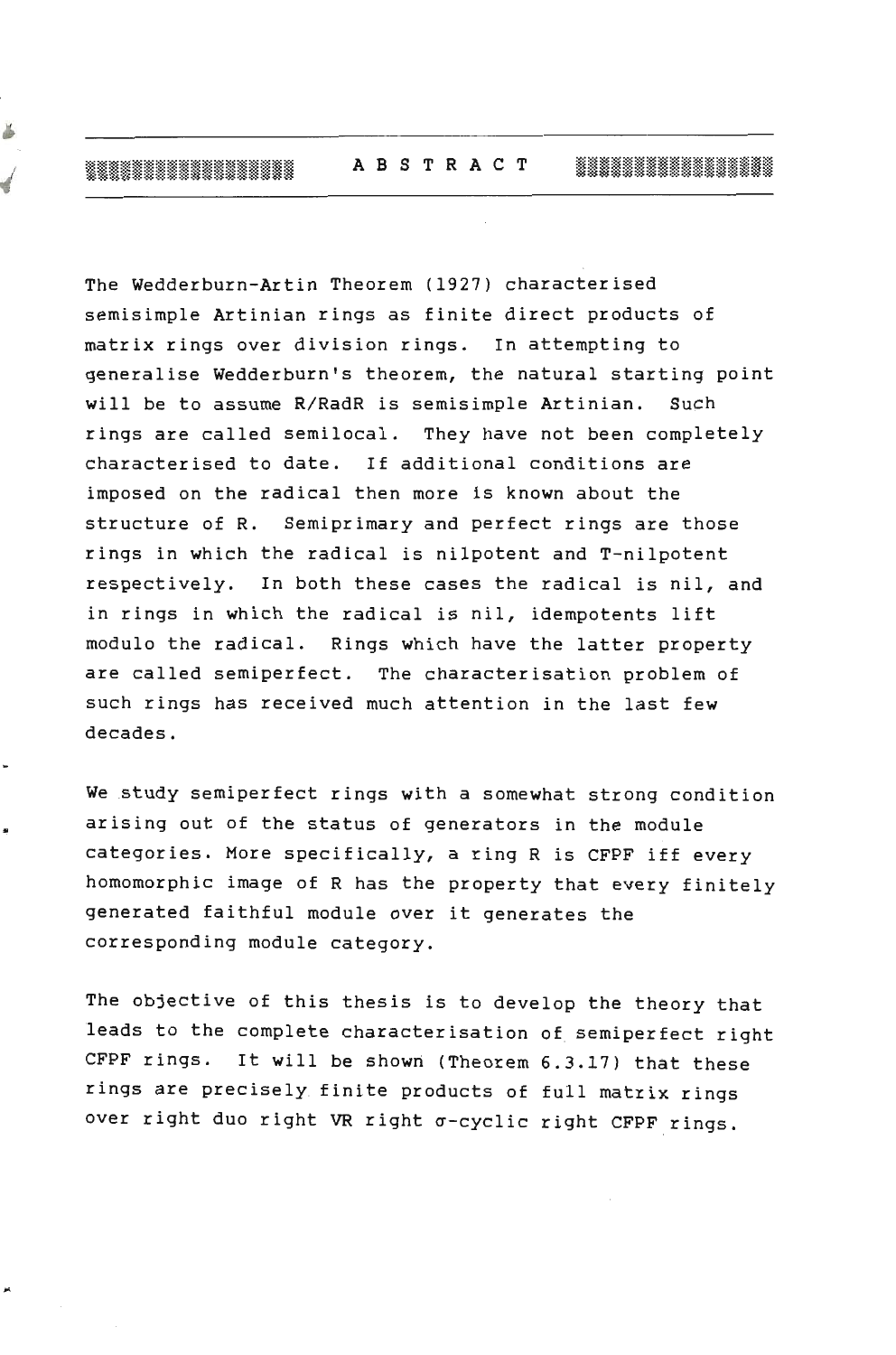As far as possible theorems proved in Lambek [16] or Fuller and Anderson [12] have not been reproved in this thesis and these texts will serve as basic reference texts.

The basis for this thesis was inspired by results contained in the first two chapters of the excellent LMS publication "FPF Ring Theory" by Carl Faith and Stanley Page [11]. Its results can be traced to the works of G. Azumaya [23], K. Morita [18], Nakayama [20;21], H. Bass [4;5], Carl Faith [8;9;10], S. Page [24;25] and B. Osofsky [22]. Our task is to bring the researcher to the frontiers of FPF ring theory, not 50 much to present anything new.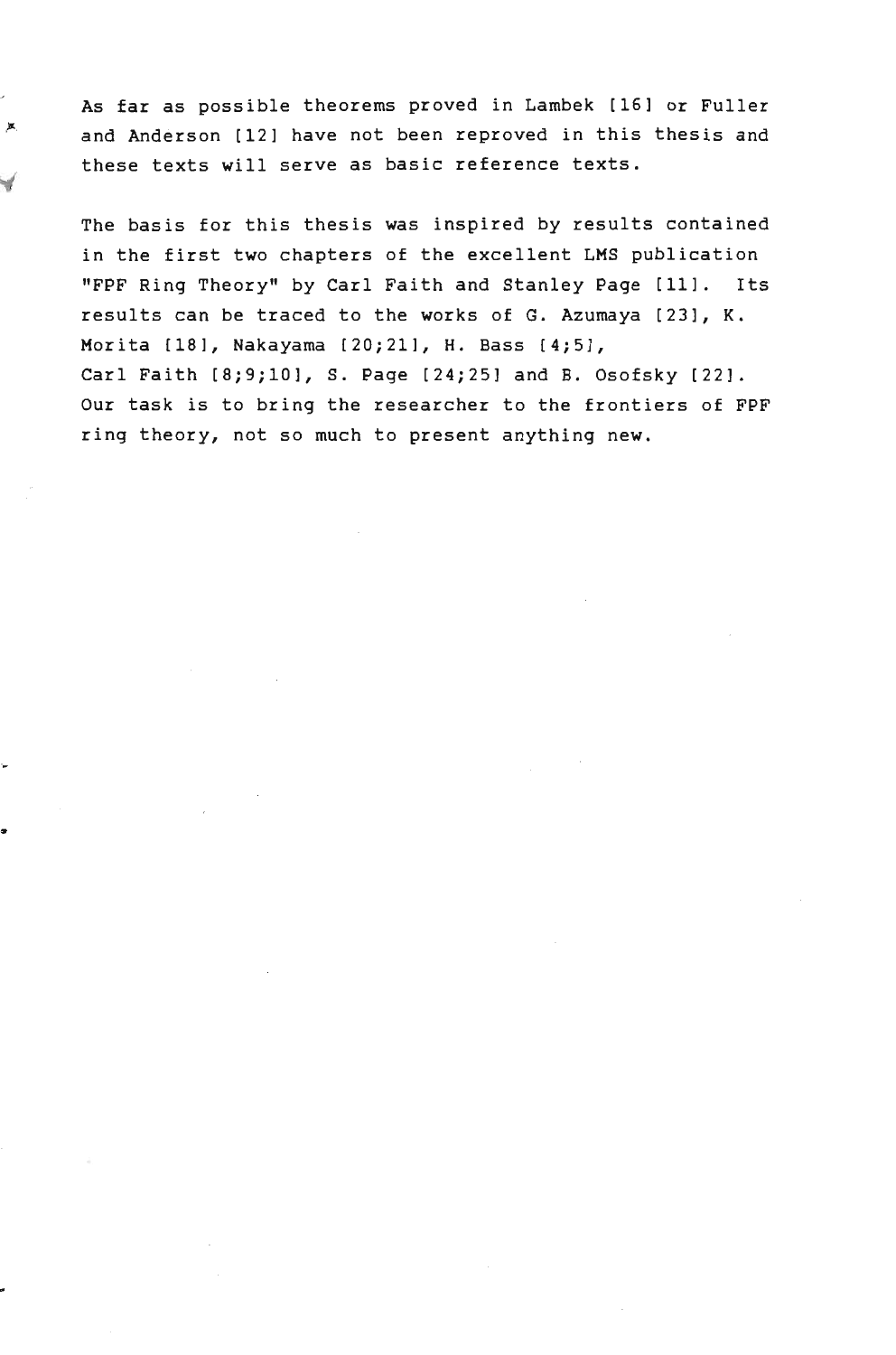## A C K NOW LED GEM ENT S A C K N O W L E D G E M E N T S

--\_ .. \_--\_.\_.\_-------- -----------------

This thesis could not have been submitted without the assistance of many people.

×

To my supervisor, Poobal Pillay, for his mathematical stimulation and personal encouragement that helped me to cross the threshold to utter surrender and complete devotion to my work. I am eternally grateful. You sacrificed many hours with me and stimulated me with questions that showed your deep understanding of FPF ring theory. To see a mathematician at work was a rare privilege.

Many thanks to Peter who processed the draft on his computer at the eleventh hour and to his family for allowing him the time to do this.

To my wife Emelia who is the only person I know who could put up with my temperament during my darkest hours. Thanks for your patience and belief in me. You prepared a quiet little place for me, made many personal sacrifices and gave me the time I so urgently needed.

Thanks to my daughters who somehow accepted the challenge to survive on the little time I could spend with them.

To many friends and family, thanks for your concern, interest and encouragement.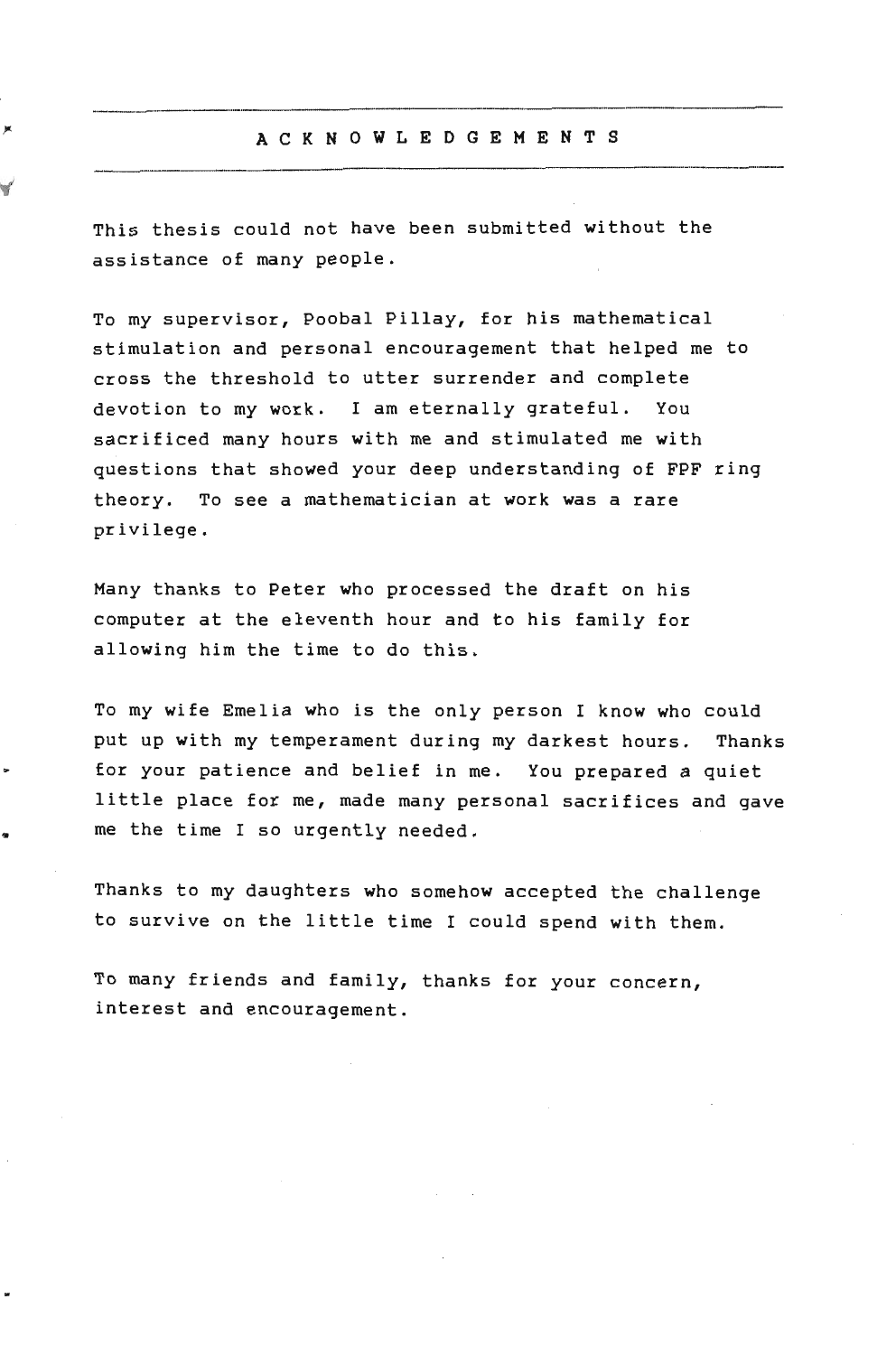#### CON TEN T S

Page

## Chapter 1 : GENERATORS AND FAITHFUL MODULES, PROJECTIVE MODULES AND INJECTIVE MODULES

| 1.1 | Introduction                    |   |
|-----|---------------------------------|---|
| 1.2 | Notation and terminology        |   |
| 1.3 | Generators of mod-R             | 2 |
| 1.4 | Faithful modules                | 4 |
| 1.5 | Faithful modules and generators | 6 |
| 1.6 | Compactly faithful modules      | 6 |
| 1.7 | Projective modules              | 7 |
| 1.8 | Injective modules               | 8 |

## Chapter 2 : THE MORITA THEOREM

| 2.1 | Introduction                       | 1 O             |
|-----|------------------------------------|-----------------|
| 2.2 | Categorical module properties      | 10              |
| 2.3 | The Morita Theorem                 | 12 <sup>°</sup> |
| 2.4 | Morita invariant "ring" properties | 13              |

## Chapter 3 : SEMIPERFECT RINGS

•

 $\bullet$ 

r

×

| 3.1 | Introduction                          | 14 |
|-----|---------------------------------------|----|
| 3.2 | Notation and terminology              | 14 |
| 3.3 | Preliminaries to a homological        | 14 |
|     | characterisation of semiperfect rings |    |
| 3.4 | Homological characterisation theorem  | 18 |
|     | of semiperfect rings                  |    |
| 3.5 | "Semiperfect" is a Morita invariant   | 20 |
|     | "ring" property                       |    |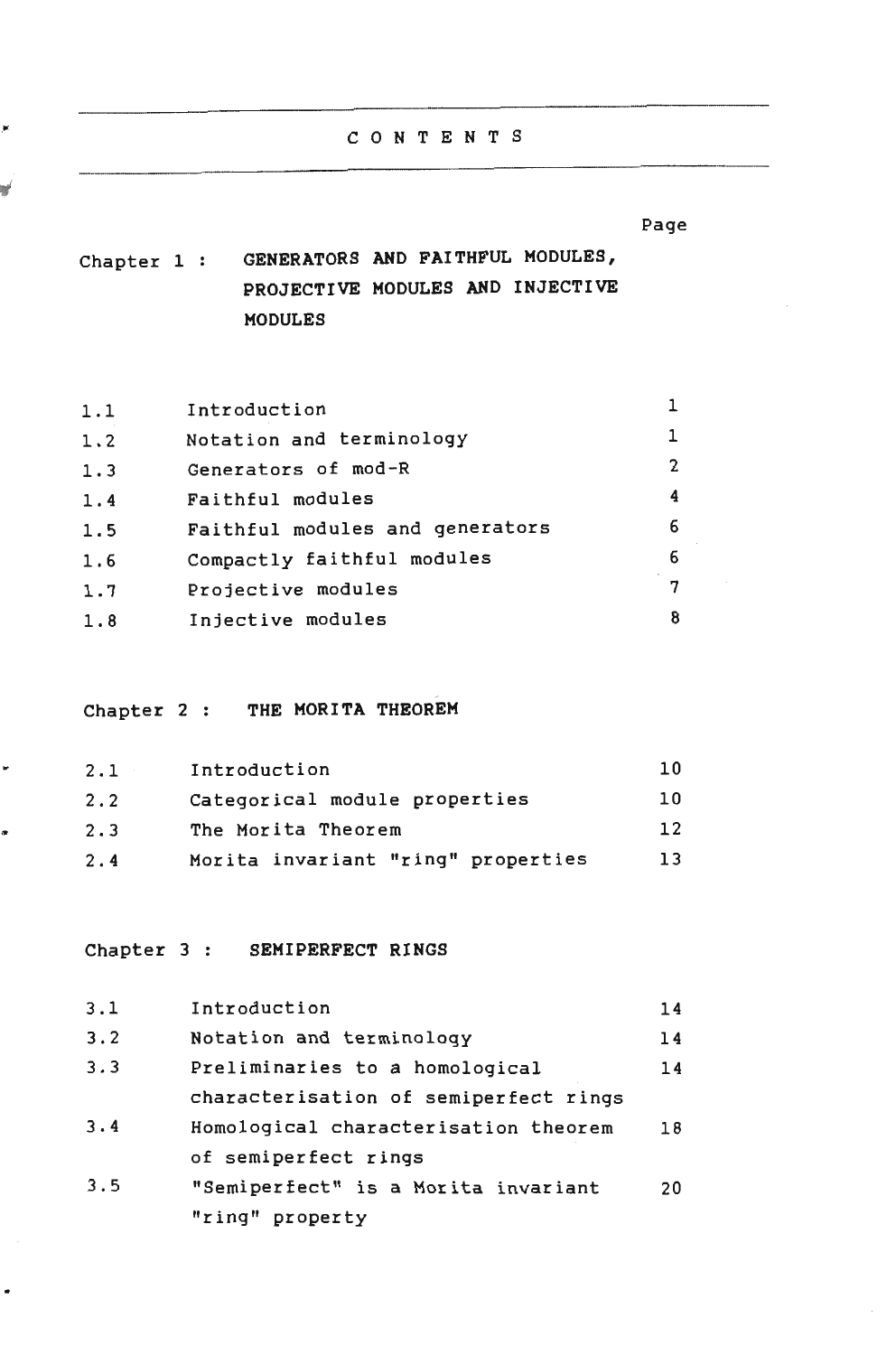| 3.6 | Preliminaries to an internal          | 21 |
|-----|---------------------------------------|----|
|     | characterisation of semiperfect rings |    |
| 3.7 | Internal characterisation theorem of  | 26 |
|     | semiperfect rings                     |    |
| 3.8 | Factor rings of semiperfect rings are | 30 |
|     | semiperfect                           |    |
| 3.9 | Irredundant class of representatives  | 30 |
|     | of indecomposable projective modules; |    |
|     | of simple modules                     |    |

4. CHAPTER 4: THE BASIC MODULE AND THE BASIC RING OF A SEMI PERFECT RING

| 4.1 | Introduction                        | 35 |
|-----|-------------------------------------|----|
| 4.2 | Construction of the basic module    | 35 |
| 4.3 | The basic ring                      | 36 |
| 4.4 | Connection between the basic module | 39 |
|     | and generators of mod-R             |    |

### 5. CHAPTER 5: SEMIPERFECT FPF RINGS

| 5.1 | Introduction                 | 43 |
|-----|------------------------------|----|
| 5.2 | Notation and terminology     | 44 |
| 5.3 | Right bounded rings          | 44 |
| 5.4 | Strongly right bounded rings | 46 |
| 5.5 | Semiperfect right FPF rings  | 48 |

6. CHAPTER 6: SEMIPERFECT CFPF RINGS

| 6.1 | Introduction                 | 56. |
|-----|------------------------------|-----|
| 6.2 | Notation and terminology     | 57  |
| 6.3 | Semiperfect right CFPF rings | 57. |

REFERENCES

 $\mathbf{r}$ 

Ŵ

 $\ddot{\phantom{0}}$ 

 $\hat{\mathcal{D}}$ 

i,

70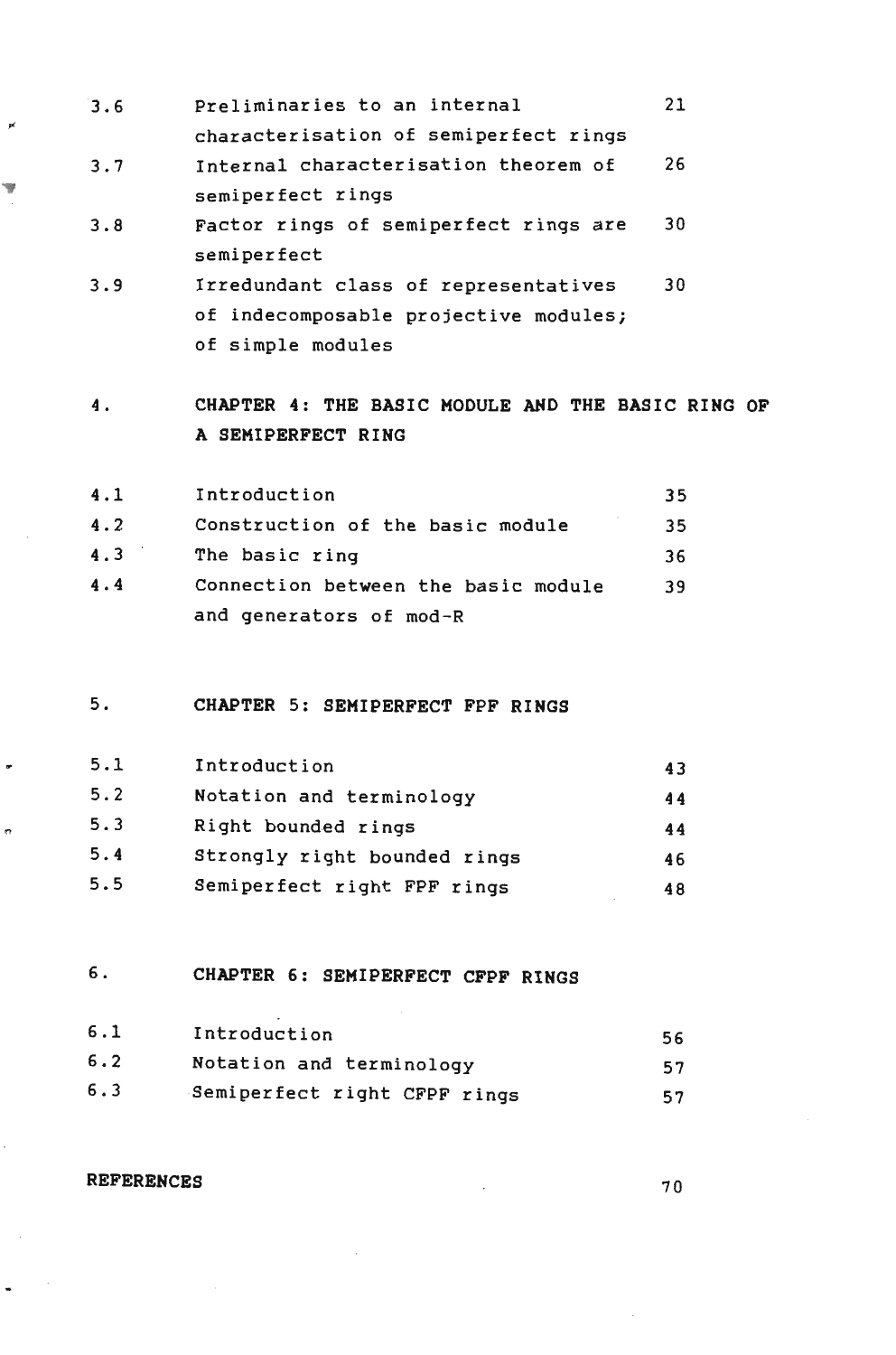#### NOTATION AND ABBREVIATIONS

#### Symbol  $\mathfrak{Z}$ V 3 ~  $" \Leftrightarrow "$ <br> $" \Leftrightarrow "$ iff  $\sim$  $\approx$  $\sim$  $A \cong B$ ~  $f:A \longrightarrow B$  $A \xrightarrow{\text{ab}} B$ **Description** therefore such that universal quantifier existential quantifier implication necessity and sufficiency if and only if functor mapping category equivalence (a la Morita) similarity (a la Morita) A is isomorphic to B mapping  $\phi: A \longrightarrow B \longrightarrow 0$  epimorphism mappings commute ordered tuple ©  $\langle m_i \rangle$ ieI  $\begin{bmatrix} 1 \\ 2 \end{bmatrix}$ ®  $\circ$  $\begin{bmatrix} 0 & 1 \ 0 & 1 \end{bmatrix}$  $M(1)$  $M^I$  $<<$  $\Delta$  $E(M)$ cartesian product direct sum composition direct sum of I copies of M direct product of I copies of M small (superfluous) essential (large) injective hull of M

..

•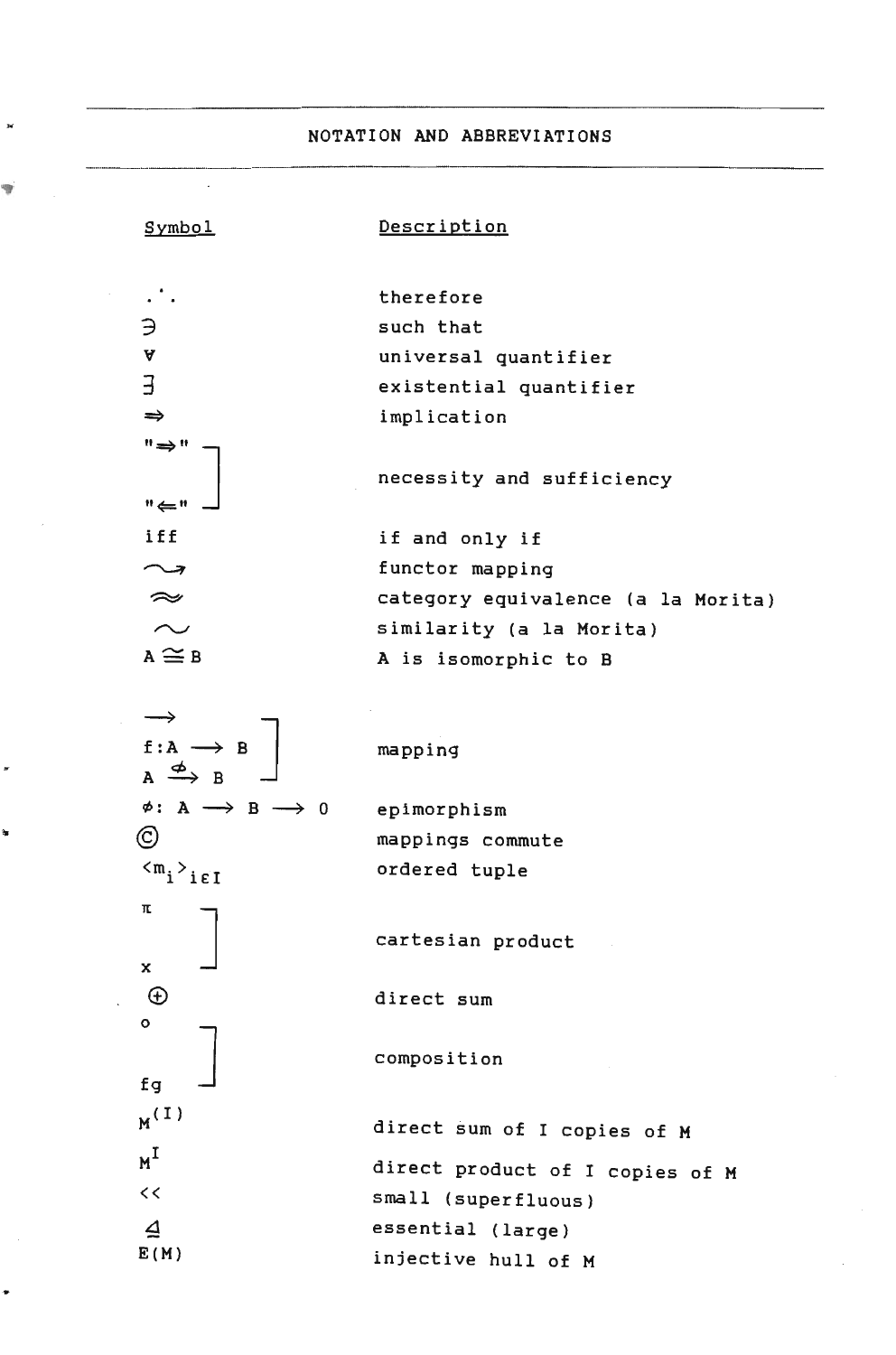| $A^{\perp}$        | right annihilator of A               |
|--------------------|--------------------------------------|
| $ann_R(M)$         | annihilator in R of M                |
| $mod-R$            | category of right R-modules          |
| $Hom_R(M,N)$       | group of R-homomorphisms from M to N |
| End(M)             | endomorphism ring of M               |
| $Tr_N(M)$          | trace of M in N                      |
| İN                 | set of natural numbers               |
| $\mathbf{z}$       | set of integers                      |
| F                  | cardinal number of F                 |
| J;Rad              | Jacobson radical of a ring (module)  |
| Ŕ.                 | factor ring                          |
| $\overline{x}$     | element of R                         |
| в                  | basic module                         |
| $R_{\Omega}$       | basic ring                           |
| $e_{0}$            | basic idempotent                     |
| $(f_{i,j})$        | matrix with entries f <sub>ii</sub>  |
| $(R)$ <sub>n</sub> | ring of n x n matrices over R        |
| QF                 | quasi-Frobenius                      |
| PF                 | pseudo-Frobenius                     |
| FPF                | finitely pseudo-Frobenius            |
| <b>CFPF</b>        | completely FPF                       |
| prindec            | principal indecomposable             |
| VR.                | "right" valuation ring               |
| $p.c.$ dim $(M)$   | projective cover dimension of M      |

•

..

 $\mathcal{L}_{\text{max}}$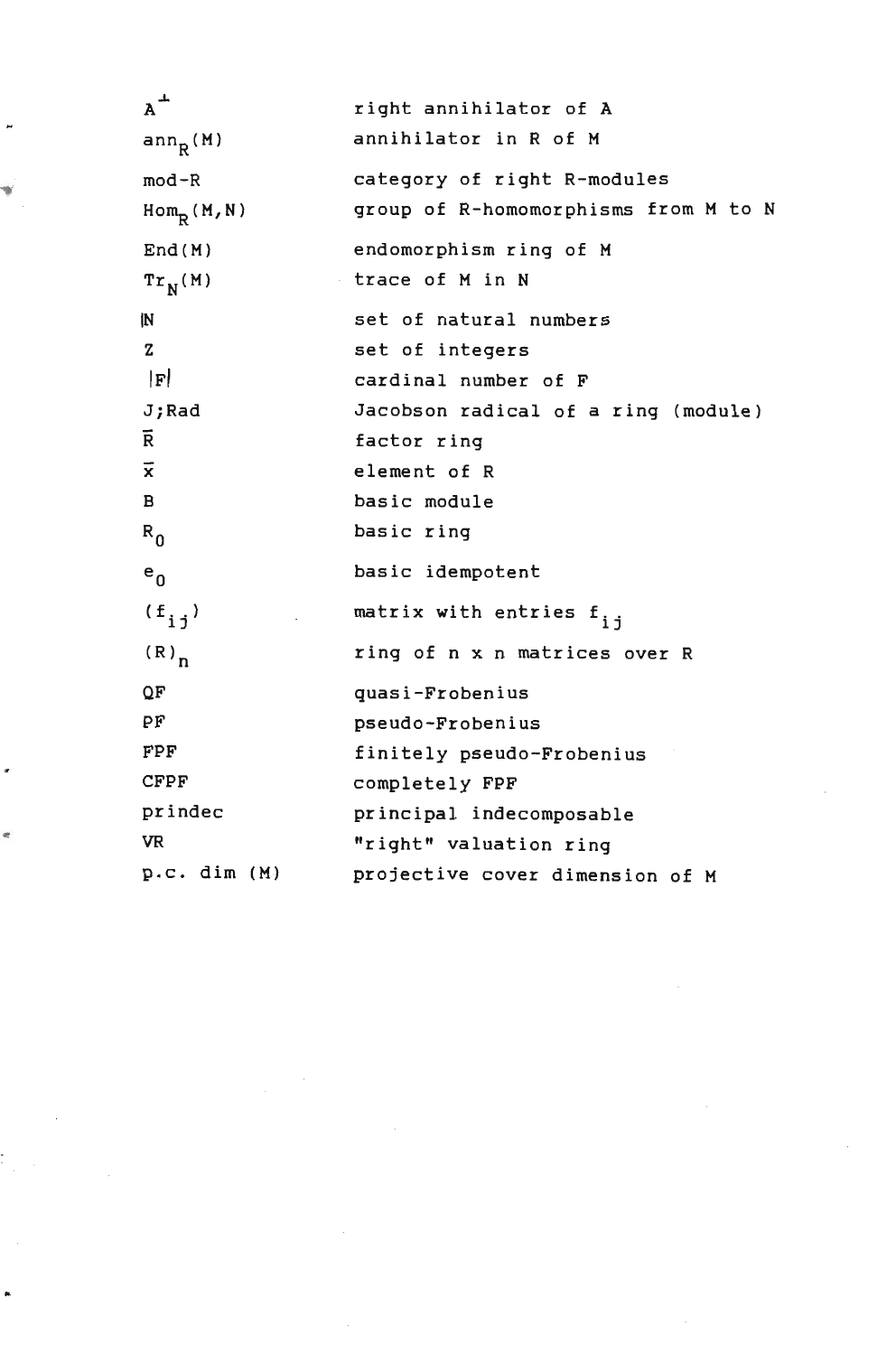#### C H APT E R <sup>1</sup>

**WAS SENGERATORS AND FAITHFUL MODULES, PROJECTIVE the modules and injective modules** 

#### 1.1 INTRODUCTION

•

The notion of a generator of mod-R is introduced. The main result of this Chapter is Theorem 1.3.3. We note that all generators of mod-R are faithful objects. We close this chapter by recording some results on projective and injective modules for later use.

#### 1.2 NOTATION AND TERMINOLOGY

Unless otherwise specified, throughout this thesis all rings will be assumed to be associative rings with unity; all modules will be unitary; a "module" will mean a right R-module; mod-R (respectively R-mod) will denote the category of right (respectively left) R-modules; where there is no ambiguity, a "generator of mod-R" will be called a "generator"; R-homomorphisms will be called homomorphisms; where there is no ambiguity we will write  $Hom(M,N)$  instead of  $Hom_{p}(M,N)$ .

We will make no distinction between  $M^{(I)}$  and  $M^{I}$  when I is a finite set since a finite direct product is the same as a finite direct sum.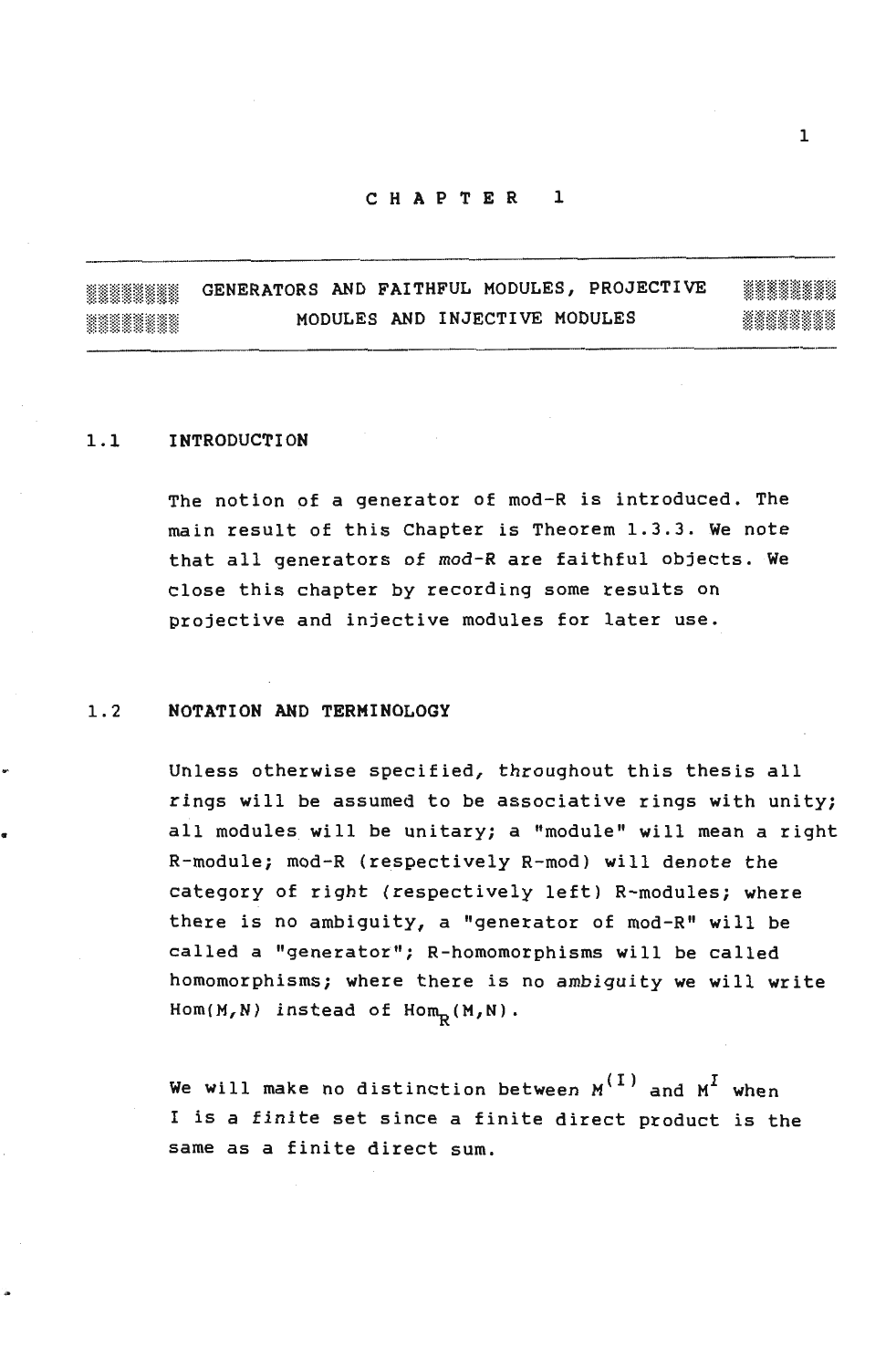#### 1.3 GENERATORS OF MOD-R

1.3.1 Definition (generator): A module M is a generator of mod-R iff for each module N 3 a set I and an epimorphism  $M^{(1)} \longrightarrow N \longrightarrow 0.$ An example of a generator of mod-R is  $R_R$ .

> To present our main theorem we need to define the trace of a module in another:

1.3.2 Definition (trace of a module): Let M and N be modules. Then

 $Tr_N(M) = \sum_{h \in Hom(M,N)}$ 

The importance of the following theorem lies in its frequent usage in the sequel:

1.3.3 Theorem:

..

Let M be a module. The following are equivalent:  $G_1$ : M is a generator of mod-R.  $\mathbf{G_2:}$  For all modules N  $\mathbf{\overline{3}}$  an index set I and an  $G_{\overline{3}}$ : There is a finite integer n  $>$  0 and an object Y epimorphism  $M^{(1)} \longrightarrow N \longrightarrow 0$ . of mod-R  $\supseteq$  M<sup>(n)</sup>  $\cong$  R  $\bigoplus$  Y

 $G_4: \text{Tr}_R(M) = R.$ 

#### Proof:

 $G_1 \iff G_2$ : this is just definition 1.3.1.  $G_2 \Rightarrow G_3$ : Given  $G_2$ , 3 I and an epimorphism  $f: M^{(1)} \longrightarrow R \longrightarrow 0$ , so  $\exists m = \langle m_i \rangle_{i \in I} \ni f(m) = 1.$ Also,  $\exists$  a finite set  $F \ni i \notin F \Rightarrow m_i = 0$ . For any reR,  $f(mr) = r$  and  $i \notin F \implies \langle m, r \rangle$ , = 0. So  $\exists$  a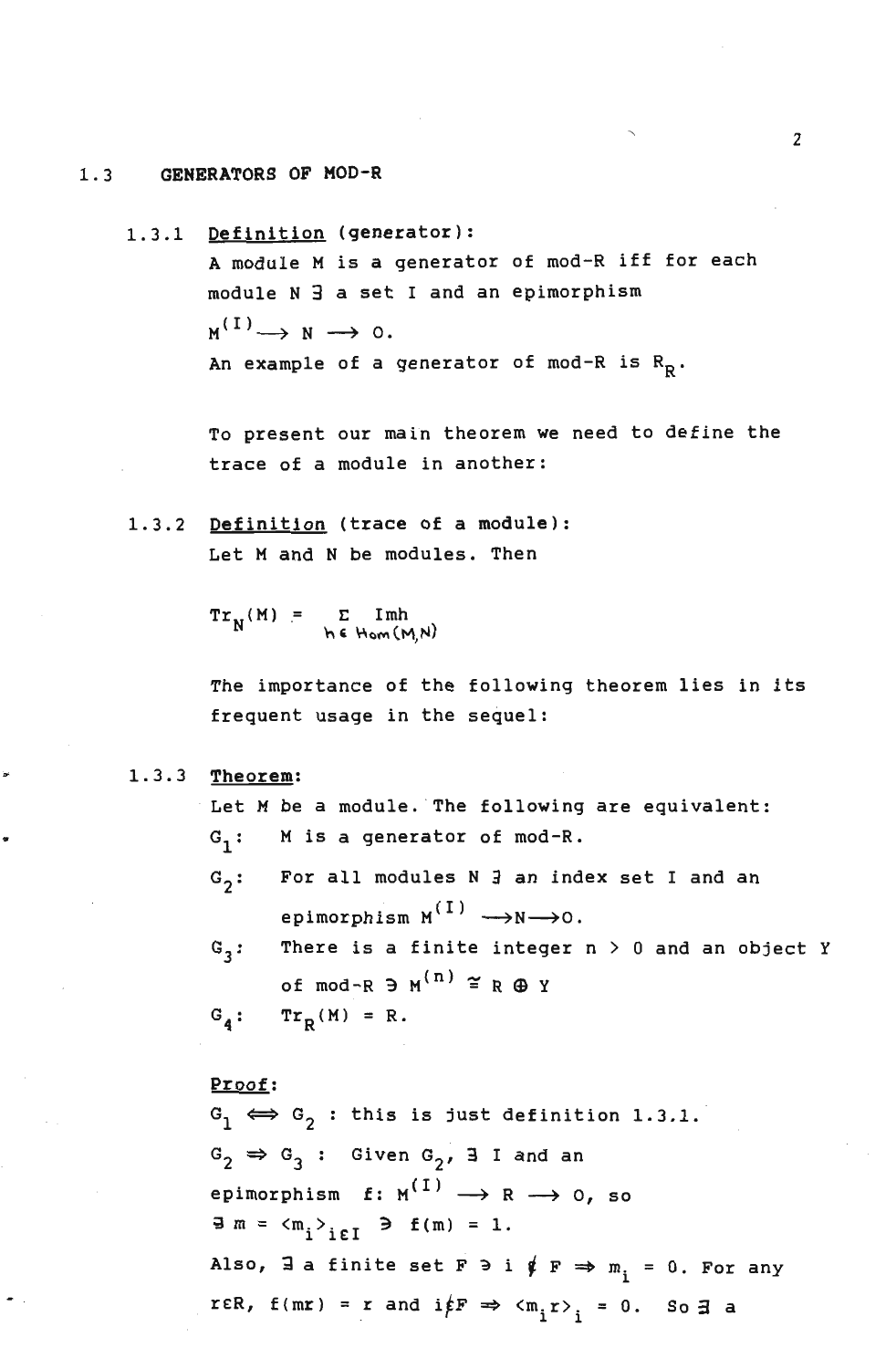surjection fk:  $M^{(F)} \longrightarrow R \longrightarrow 0$  where k is the canonical injection k:  $M^{(F)} \longrightarrow M^{(I)}$ . Let fk(m) = 1 where m $EM<sup>(F)</sup>$ , and let  $\phi: R \longrightarrow M<sup>(F)</sup>$ be defined by  $\phi(r)$  = mr. Then it easily follows that <sup>~</sup>is an injection and  $M<sup>(F)</sup> = \phi(R)$   $\oplus$  ker(fk)  $\cong$  R  $\oplus$  ker(fk). Finally, if  $|F| = n$ , it is clear that  $M^{(F)} \ncong M^{(n)}$ .  $G_2 \Rightarrow G_4$  : Suppose  $\exists$  an epimorphism f:  $M^{(n)} \longrightarrow R \longrightarrow 0$ . Let, for each k,  $1 \le k \le n$ ,  $i_k \colon$  M  $\longrightarrow$  M<sup>(n)</sup> be canonical. There exists  $(m_1, m_2, \ldots, m_n) \in M^{(n)}$  )  $f((m_1, m_2, \ldots, m_n)) = 1$ , so 1 =  $f(\sum_{k=1}^{n}$ Since  $f_i$  E Hom  $(M,R)$  V k, we conclude that IE  $Tr_R(M)$  i.e.  $Tr_R(M) = R$ .  $G_4 \Rightarrow G_2$  : Suppose  $Tr_B(M) = R$ . Let N be any module. For each nEN, define  $n^*$  E Hom  $(R, N)$  by  $n^{*}(r)$  = nr. Let  ${n_{i}}_{i\in S}$  be a generating set for N. We claim that  $\exists$  an epimorphism  $q: M^{(\text{Hom }(M,N))} \longrightarrow N \longrightarrow 0.$ Let I = Hom  $(M, N)$  = {f: M  $\longrightarrow$  N | f is a homomorphism}. For each fel, let  $M_f = M$ . Then from  $M_f \xrightarrow{\text{canonical}} \bigoplus_{f \in \mathcal{T}} M_f = M^{(1)}$ ~E.1j i.  $f \sim \frac{1}{2}$ N

..

we conclude that  $3$  a (unique)  $\phi: M^{(1)} \longrightarrow N$  $\exists$  Im $\phi = \sum_{f \in T}$  Imf = Tr<sub>N</sub>(M). We need only show that  $Tr_{N}(M) = N$ . To this end, let nEN.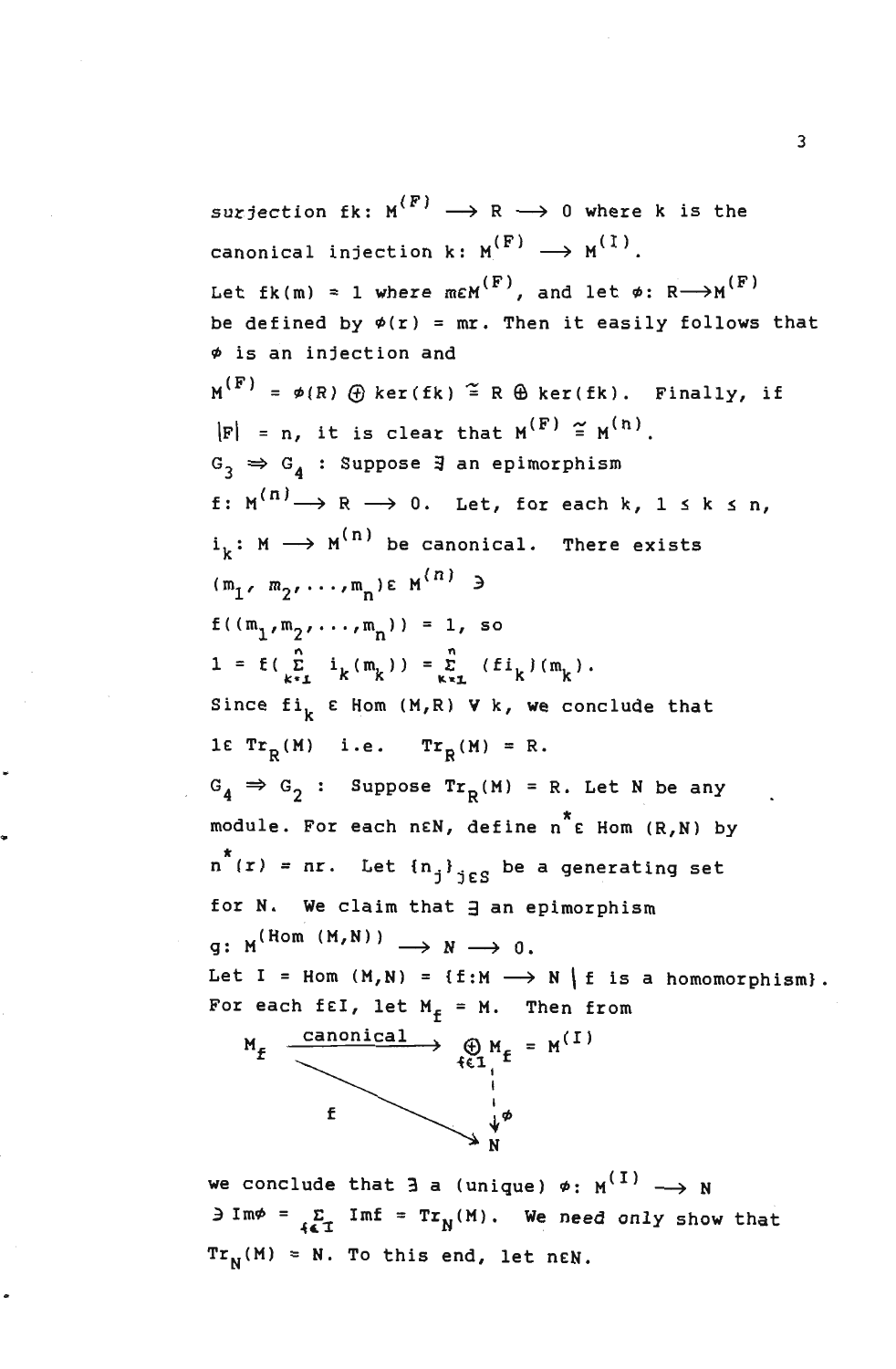Since 
$$
\{n_j\}_{j \in S}
$$
 generates  $N, \exists$  a (finite)  $F \subseteq S$   $\}$   
\n $n = \sum_{\alpha \in F} n_{\alpha} r_{\alpha}$  for some  $\{r_{\alpha}\}_{\alpha \in F} \subseteq R$   
\n $= \sum_{\alpha \in F} n^*_{\alpha}(r_{\alpha})$ .

Since  $Tr_R(M) = R$ ,  $\exists$  t $\epsilon \in M$ ,  ${m_i}_{i}$ ,  $t = 1 \leq M$  and  ${f_i}^t_{i=1}$   $\subseteq$  Hom (M,R)  $\ni$  $1 = \sum_{i=1}^{t} f_i(m_i).$ Thus for each  $\alpha \in \mathbb{F}$ ,  $\sum_{i=1}^{\infty} f_i(m_i r_\alpha) = r_\alpha$ 

Hence

$$
n = \sum_{\alpha \in F} n^*_{\alpha}(r_{\alpha})
$$
  
\n
$$
= \sum_{\alpha \in F} n^*_{\alpha} (\sum_{i=1}^{t} f_i(m_i r_{\alpha}))
$$
  
\n
$$
= \sum_{\alpha \in F} \sum_{i=1}^{t} (n^*_{\alpha} f_i)(m_i r_{\alpha})
$$
  
\nBut  $n^*_{\alpha} f_i \in \text{Hom}(M, N) \forall \alpha, \forall i$ . Hence  
\n $n \in \text{Tr}_N(M)$ .  
\nThis proves the theorem.

#### 1.4 FAITHFUL MODULES

..

1.4.1 Definition (faithful module): A module M is called faithful if  $Mr = 0$ ,  $r \in R \implies r = 0$ . Clearly  $R_R$  is faithful for  $Rr = 0 \Rightarrow 1 \cdot r = 0 \Rightarrow r = 0$ .

The following· will be used often in the sequel:

#### 1.4.2 Proposition:

A cyclic right module R/I is faithful iff I contains no non-zero two-sided ideals. Proof: " $\Rightarrow$ " : Let R/I be faithful. Let  $A \subseteq I$  be a two-sided ideal. We show  $A = 0$ . Let a $\epsilon A$ . Then  $(R/I)$ a = 0. So, since  $R/I$  is faithful, a = 0. Hence  $A = 0$ .

4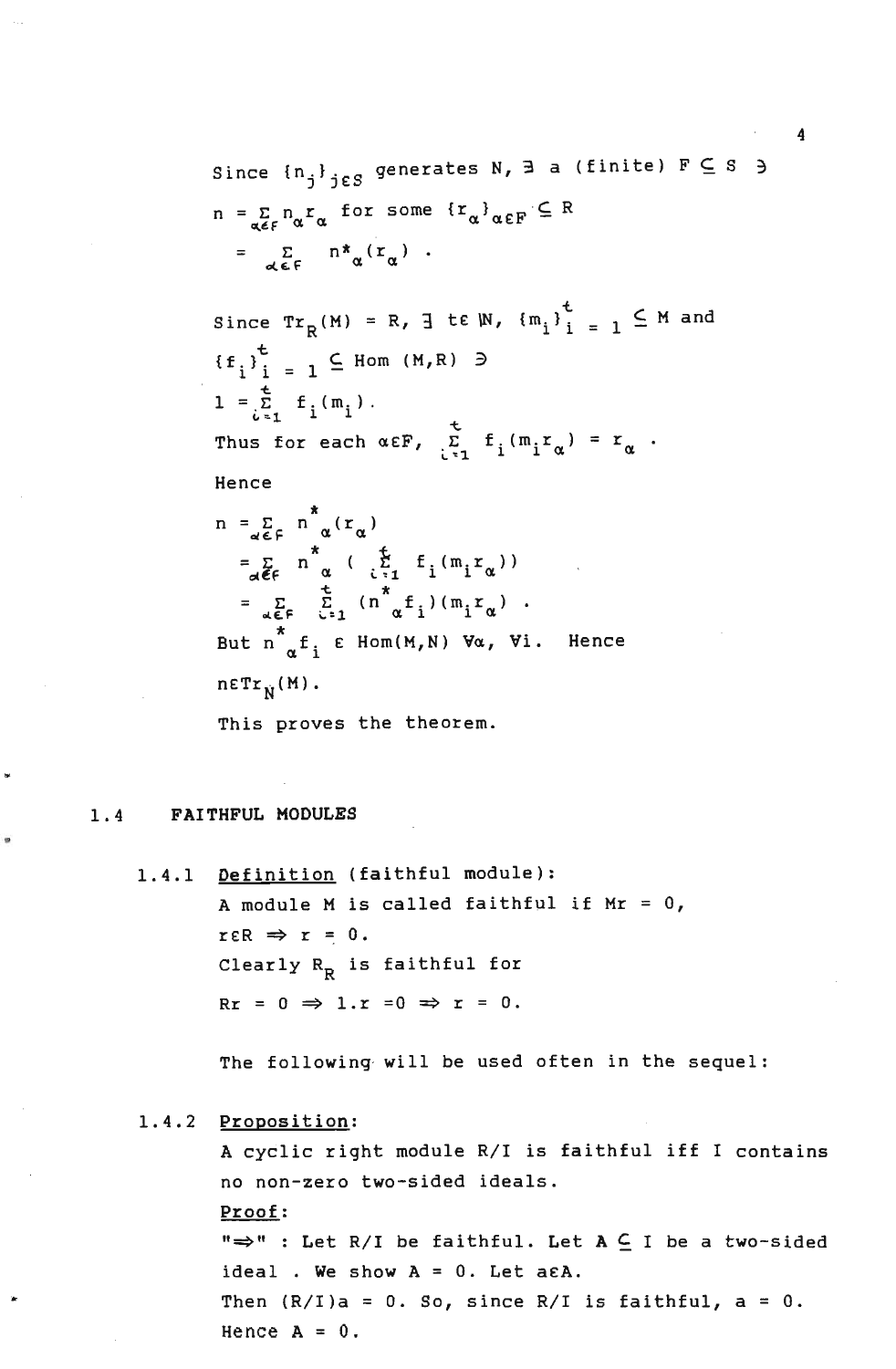"<sup>\*</sup>, Suppose the only ideal in I is the zero ideal. Let  $(R/I)r = 0$ . Then Rr  $C_1$ , so RrR  $C_1$ . But RrR is a two-sided ideal, hence  $RrR = 0$ , proving that  $r=0$ . .<sup>'</sup>. R/I is faithful.

When a module M is faithful its associated ring can be embedded in a direct product of copies of M:

#### 1.4.3 Proposition:

A module M is faithful iff R embeds in  $M<sup>I</sup>$  for some 1. Proof:

" $\Rightarrow$ ": Let M be faithful. For each 0  $\frac{1}{7}$  rER,  $\frac{1}{3}$  m<sub>r</sub>EM  $\frac{1}{7}$  $m_{\tau}$ r  $\frac{1}{\tau}$  0. Let R<sup>\*</sup> = R-{0} and define  $m^*$ <sub>r</sub> E Hom (R, M) by  $m^*$ <sub>r</sub> (s) =  $m_r$  s

From



we conclude that  $\overline{J}$  a (unique) fe Hom(R,  $M^{R*}$ )  $\exists \pi_r f = m \frac{1}{r}$   $\forall 0 \neq r \in R$ . If x $\in R$  is such that  $f(x) = 0$ , then  $m_{r}^{*}(x) = 0$   $\forall$  0  $\neq$  rER. If  $x \neq 0$ , we get  $m_{\chi} x = 0$ , contradicting the choice of  $m_{\chi}$ . Hence  $x = 0$  and f is the required embedding.  $" \Leftarrow"$  : Suppose for some index set A, that  $\phi: R \longrightarrow M^{\mathcal{A}}$  is an embedding. Let Mr = 0. Let  $\phi(1)$  = m where m =  $\langle m_{a} \rangle_{a \in A}$   $\epsilon$   $M^{A}$ . So  $\phi(r) = \phi(1,r) = \phi(1)$ .  $r = mr = \langle m_a r \rangle_{a \in A} = 0$ . Since  $\phi$  is an embedding,  $r = 0$ . Hence M is faithful.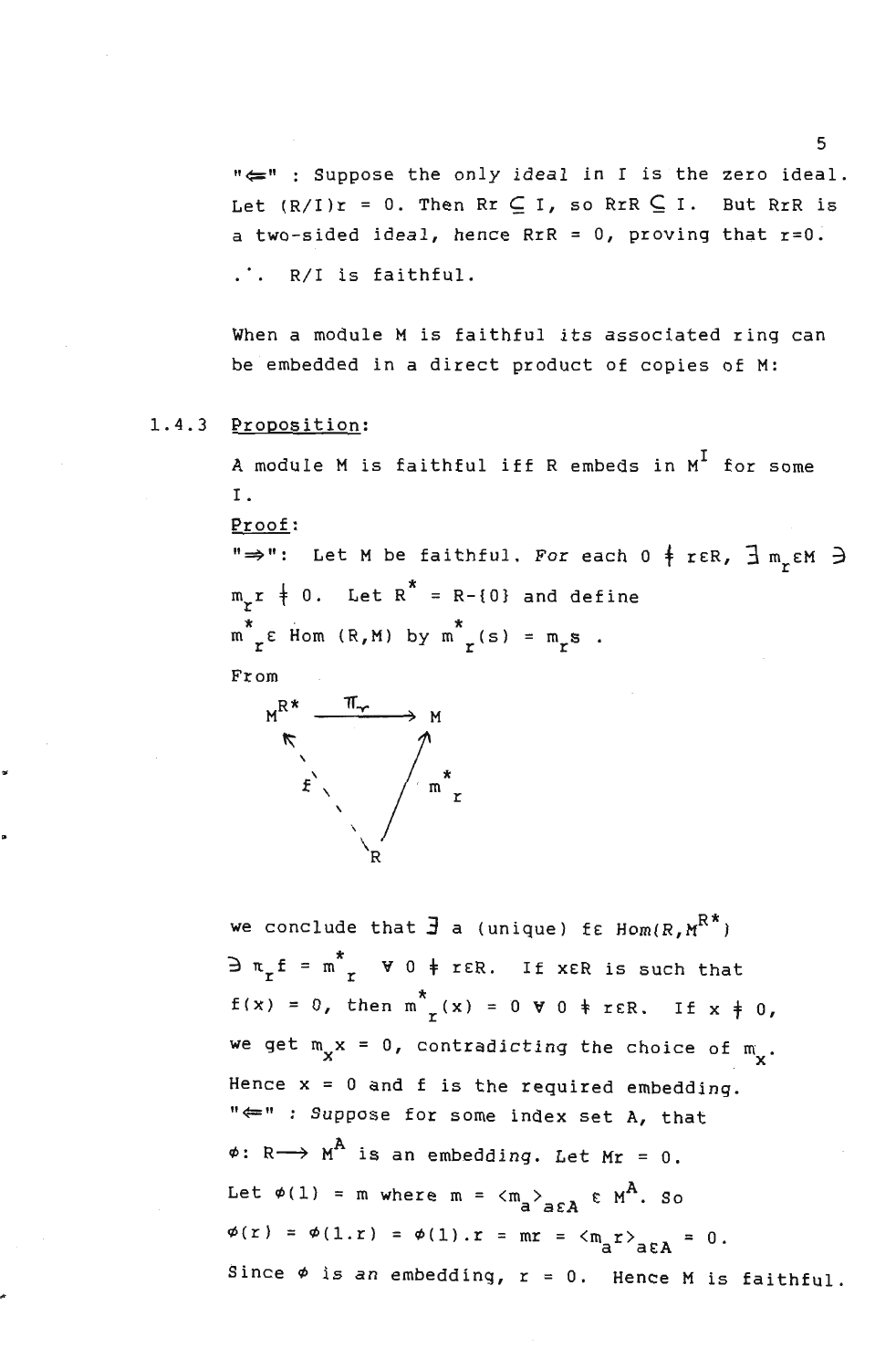#### 1.5 FAITHFUL MODULES AND GENERATORS

It is easy to see that any generator M of mod-R is faithful. For suppose M is a generator. Then we can find  $n>0$  and an object Y of mod-R  $\supseteq M$ <sup>(n)</sup>  $\cong$  R  $\bigoplus$  Y. Suppose  $Mr = 0$ , r $\epsilon$ R. Then  $M^{(n)}r = 0$ , so  $(R \oplus Y)r = 0$ . Thus  $Rr = 0$ , so  $1.r = r = 0$ . .'. M is faithful.

The question now arises: Are all faithful modules generators? The answer is no as the following example shows:

Let p be any prime and let  $M = Z_{\text{pa}}$ . Then M is a divisible abelian group, so  $nZ_{D\omega} = Z_{D\omega} + 0 \forall n \neq 0$ . Hence  $Z_{\text{pos}}$  is faithful as a Z-module. If  $Z_{\text{pos}}$ generates mod-2, then  $\exists$  n $\infty$  and N<sub>z</sub>  $\ni$ 

 $Z_{\text{p}\infty}^{(n)} = Z \oplus N_{\gamma}$ .

But  $Z_{\text{p\omega}}$  is torsion, hence so is  $Z_{\text{p\omega}}^{(n)}$  and therefore Z, a contradiction.

There do however exist rings over which every faithful module is a generator. These rings will be addressed in Chapter 5 (page 43).

#### 1.6 COMPACTLY FAITHFUL MODULES

"

1.6.1 Definition (compactly faithful modules): A module M is said to be compactly faithful provided that for some finite integer  $n > 0$ , R embeds in  $M<sup>n</sup>$ . By 1.4.3 it is clear that compactly faithful modules are faithful.

> Every generator is compactly faithful. For let M be a generator. Then  $\exists n > 0$  and an object X of  $mod-R$   $\ni$   $M^n \cong R \oplus X$ . Since R can be naturally embedded in R  $\oplus$  X, we can embed R in M<sup>n</sup>. . . M is compactly faithful.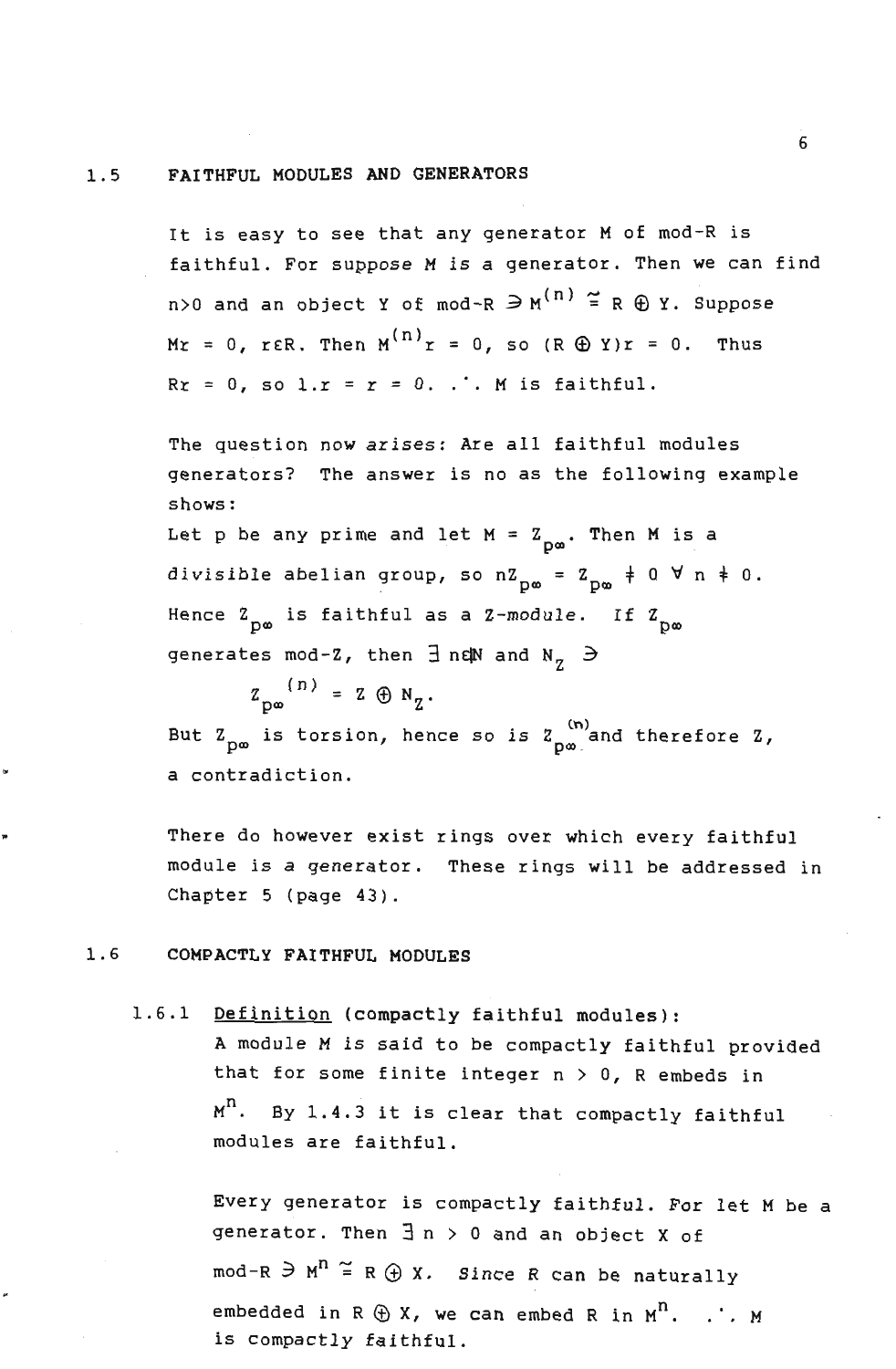#### 1.7 PROJECTIVE MODULES

1.7.1 Definition (projective module): Let  $\pi$  : B  $\longrightarrow$  A be an epimorphism. A module M is called projective in case for any homomorphism  $\phi$  : M  $\longrightarrow$  A 3 ahomomorphism f : M  $\longrightarrow$  B  $M - - f - - \rightarrow B$ ®

#### 1.7.2 Proposition:

- For a module P the following are equivalent:
- (a) P is projective.
- (b) Every epimorphism  $M \longrightarrow P \longrightarrow 0$  splits.
- (c) P is isomorphic to a direct summand of M.

Proof: See [16] page 83.

1.7.3 Proposition:

Let  $M = \bigoplus_{i \in \mathcal{I}} M_i$ . Then M is projective iff each  $M_i$ is projective.

Proof: See [16] proposition 3 page 82.

It is immediate from 1.7.3 that a direct summand of a projective module is projective.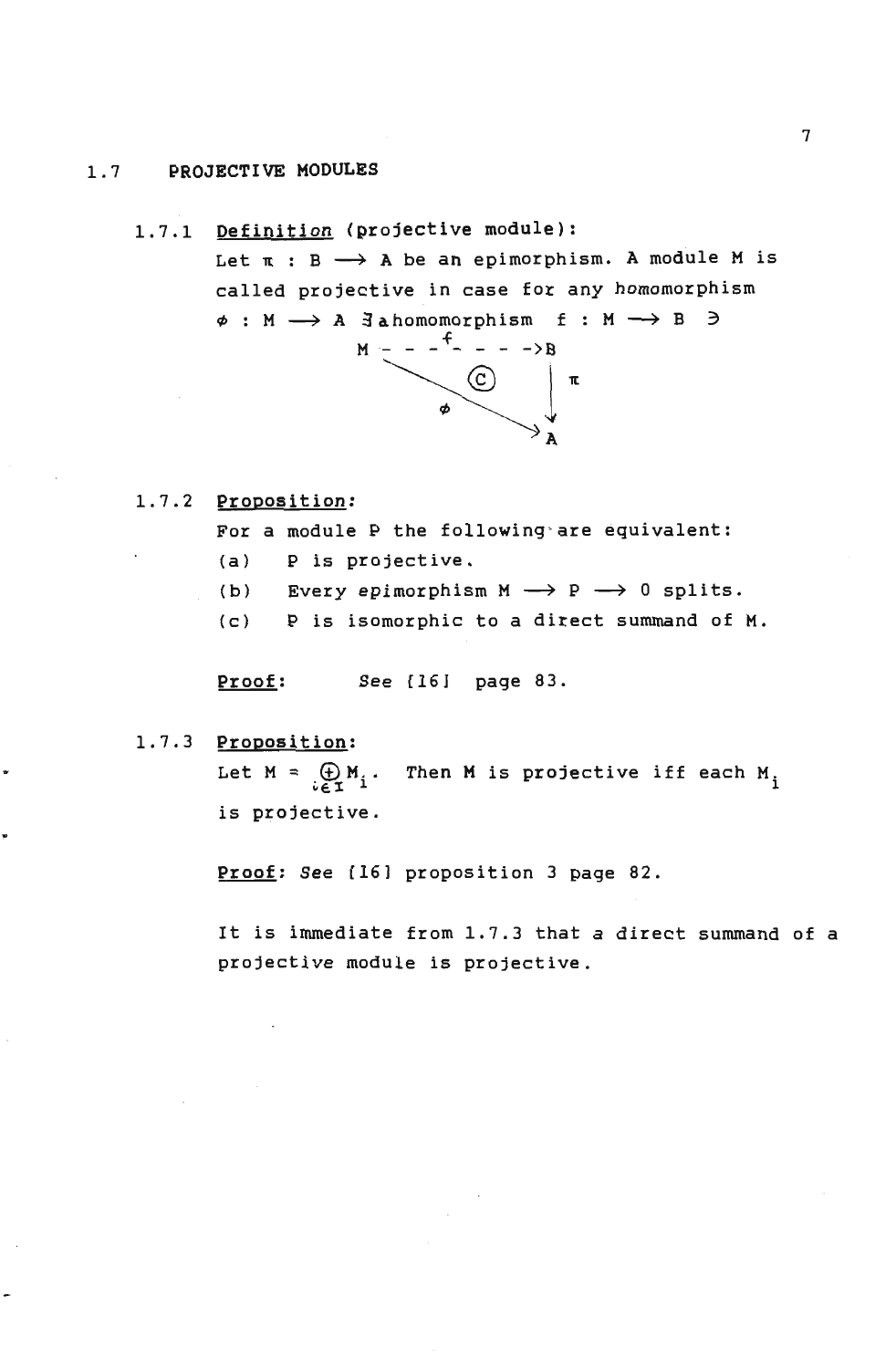#### 1.8 INJECTIVE MODULES

1.8.1 Definition (injective module): Let  $k: A \longrightarrow B$  be a monomorphism. A module M is called injective in case for any homomorphism  $\phi : A \longrightarrow M \rightrightarrows a$  homomorphism  $f : B \longrightarrow M \rightrightarrows A$  $M < - - - f - - - - B$  $\overline{\bullet}$   $\overline{\bullet}$   $\overline{\bullet}$   $\overline{\bullet}$   $\overline{\bullet}$ 

#### 1.8.2 Proposition:

For a module M the following are equivalent: (a) M is injective. (b) Every monomorphism k : M --) B splits. (c) If M embeds in B then M is isomorphic to a direct summand of B.

#### Proof:

The proof is dual to 1.7.2. See [16] page 90.

1.8.3 Proposition:

•

Let  $M = \pi M_i$ . Then M is injective iff each  $M_i$  is injective.

#### Proof:

The proof is dual to 1.7.3. See [16] Proposition 2 page 88.

1.8.4 Definition (essential submodu1e):

Let N be a module. A submodule M of N is essential (large) in case M has non-zero intersection with every non-zero submodule of N. We will write M *A* N to denote that M is an essential submodule of N.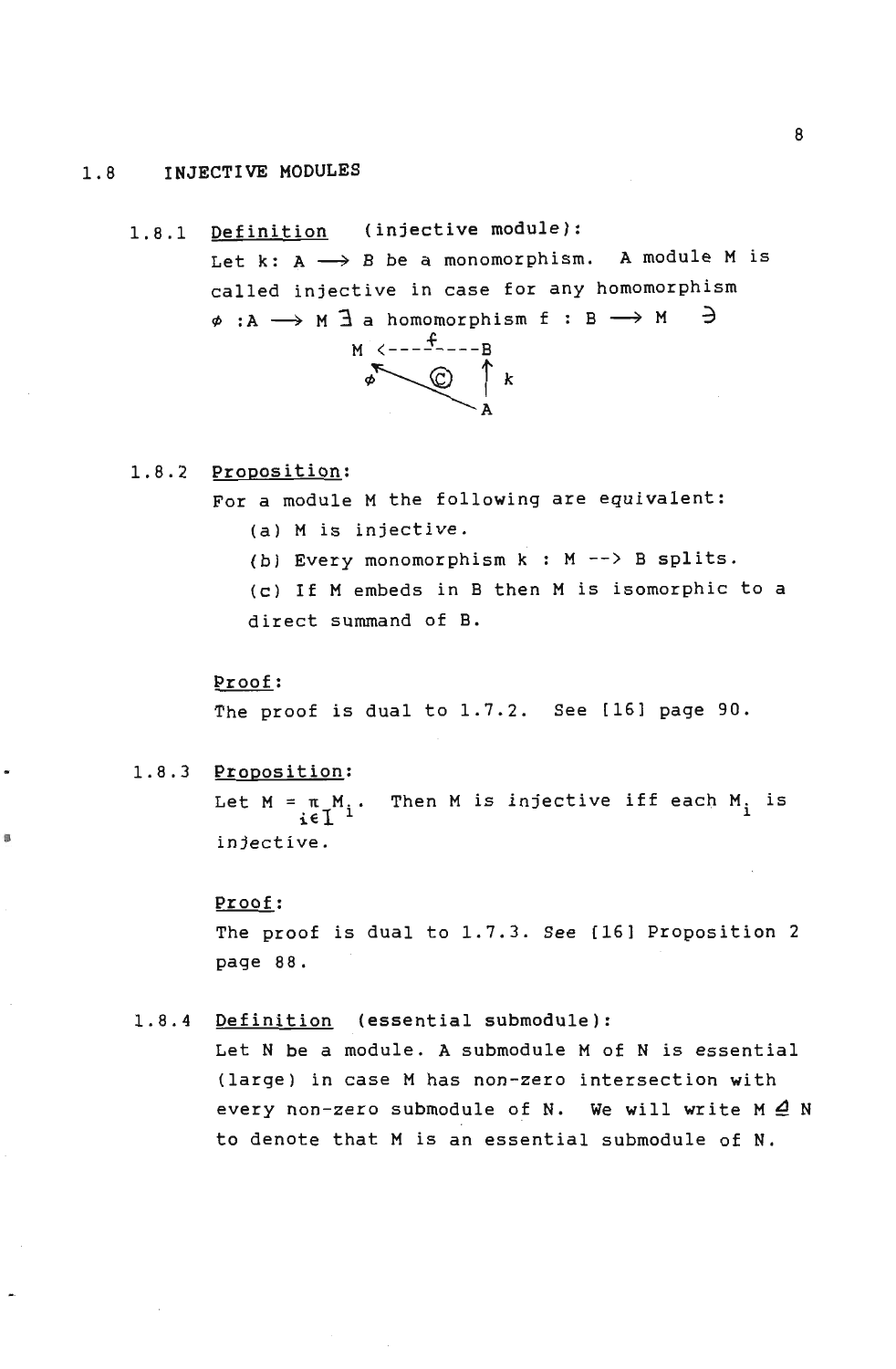When  $M \triangleleft N$  and N is injective we call N the injective hull of M. We will denote the injective hull of <sup>M</sup> (which always exists) by  $E(M)$ . For other properties of E(M) see (16] page 92.

Among the properties of the injective hull we have the following in (mod-R):

- *1.B.5* Proposition (properties of the injective hull): (a) M is injective iff  $M = E(M)$ .
	- (b)  $M \trianglelefteq N \implies E(M) = E(N)$ . (c) If  $M\subseteq Q$ , Q injective, then  $Q = E(M)$   $\bigoplus E'$ (d) If  $\bigoplus_{i\in I} E(M_i)$  is injective then  $E(\bigoplus M.) = \bigoplus E(M.)$ .  $\frac{1}{16}$  iet  $\frac{1}{1}$

Proof: See [12] page 209.

..

a.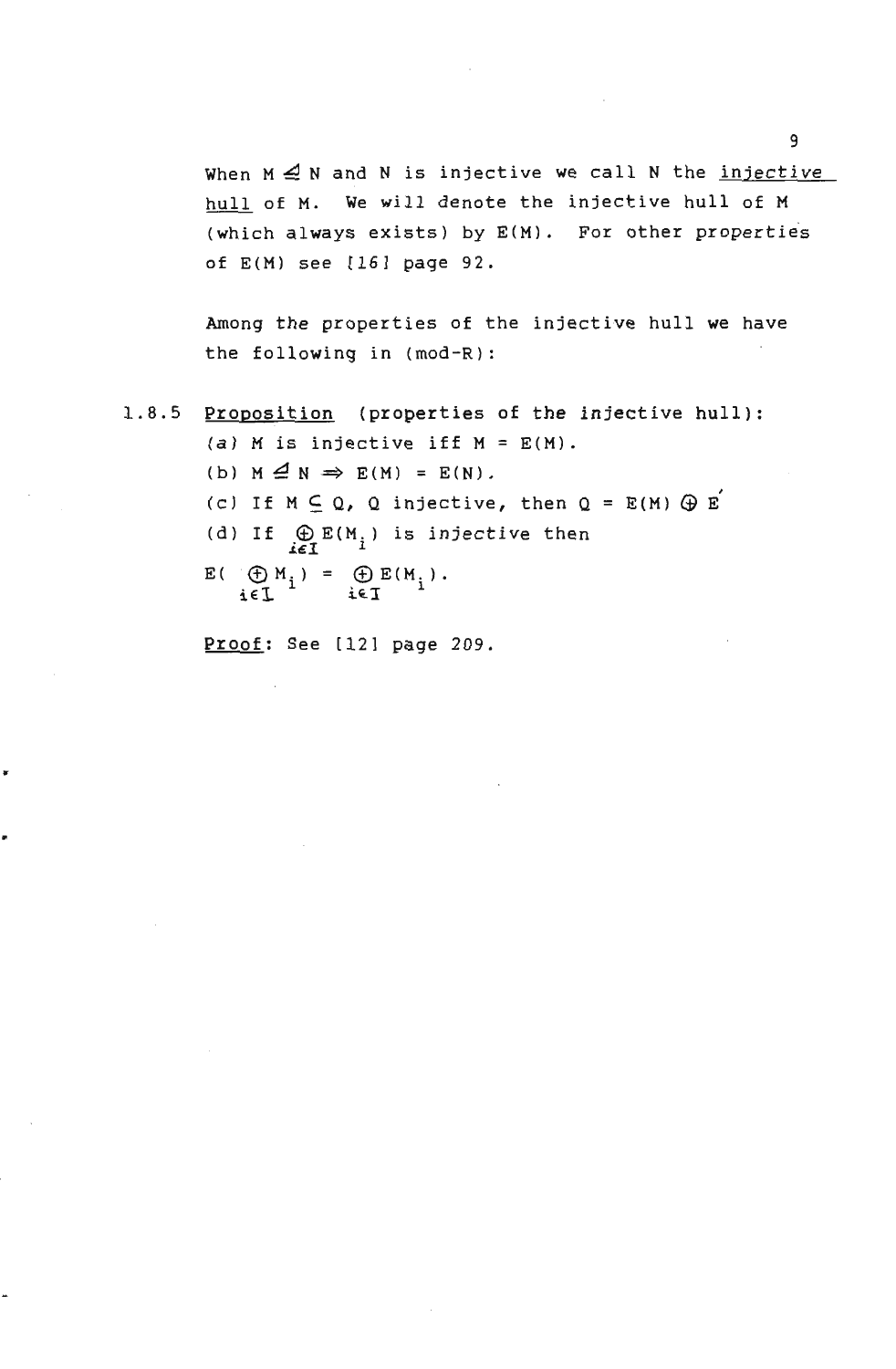THE MORITA THEOREM 

#### 2.1 INTRODUCTION

..

**id** 

•

Morita's study of the category equivalence between mod-R and mod-S for two rings Rand S led him to many generator theorems, especially the classical Morita theorem.

Two categories  $\clubsuit$  and  $\uplus$  are (categorically) equivalent if there exists additive covariant functors  $\mathbb{F}:\mathcal{H}\longrightarrow\mathbb{B}$  and G:  $\beta \rightarrow$   $\gamma$  which have the property that FG and GF are isomorphic to the identity functors on the respective categories. The question that was answered by Morita was: When are the module categories of two rings Rand S equivalent? (Theorem 2.3.1). We shall state, with brief justification, some of the ring theoretical properties that are shared by rings having equivalent module categories.

We will write  $\mathcal{A} \approx \mathcal{B}$  to denote that  $\mathcal{A}$  is categorically equivalent to  $\beta$ .

#### 2.2 CATEGORICAL MODULE PROPERTIES

2.2.1 Definition (categorical module property): A module property is categorical iff it can be defined entirely in terms of modules and morphisms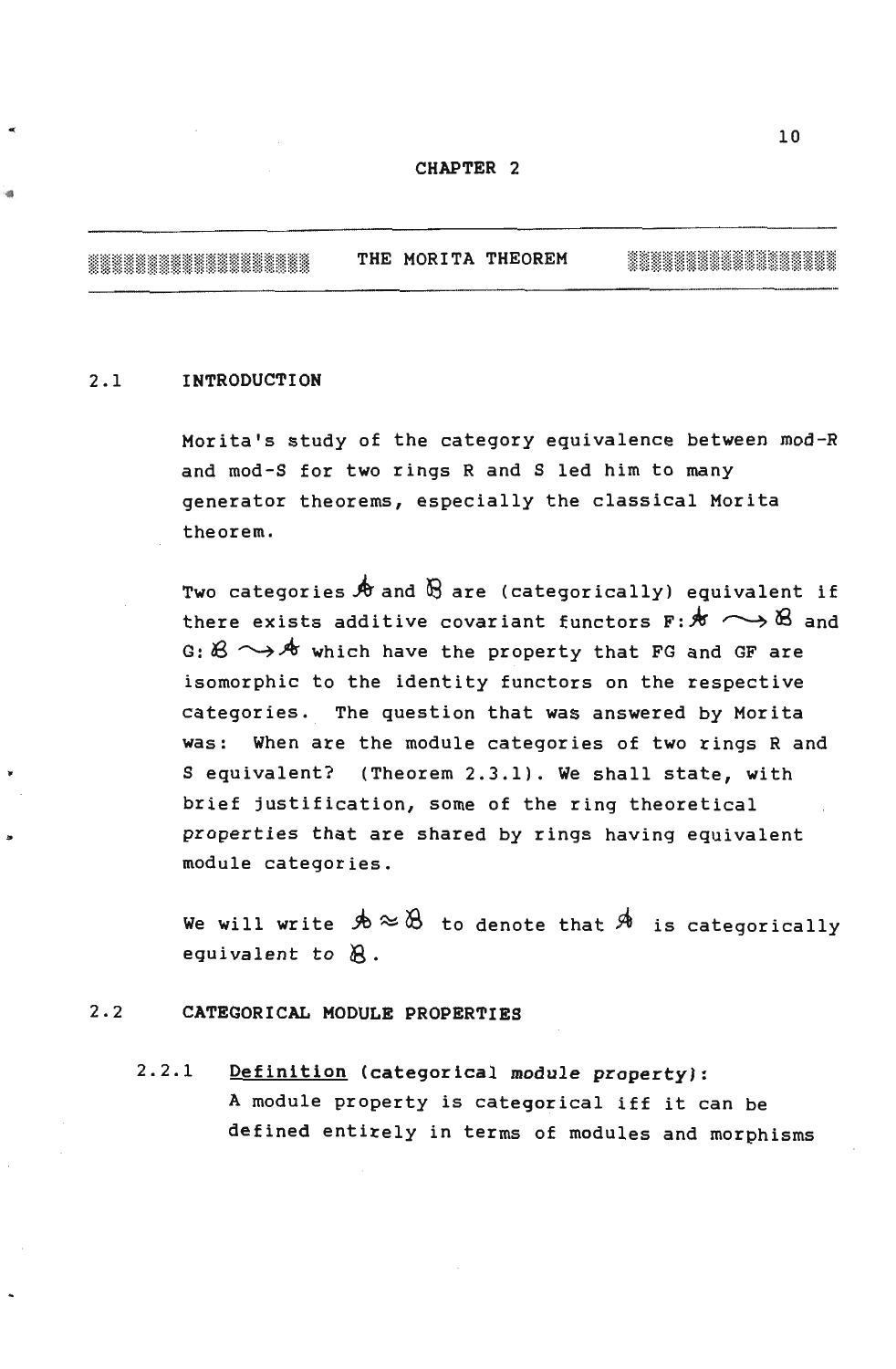(i.e. by objects and arrows). Clearly "projective" and "injective" are categorical module properties. There are many others.

It is evident (see [12] section 21) that if an object M (respectively a morphism f) of mod-R has property P, where P is described entirely in terms of modules and morphisms (i.e. by objects and arrows), then for any category equivalence F: mod-R  $\rightarrow$  mod-S, F(M) (respectively F(f)) also has property P.

So it follows that under a category equivalence, categorical module properties will be preserved. Since the following properties can each be described entirely in terms of objects and arrows, they are all categorical and hence are preserved under category equivalence:

(split) monomorphism, (split) epimorphism (split) exact sequence generator direct sum (direct product) of modules projective (injective) modules finitely presented module faithful module

The following properties:

•

Ч

semisimp1e module finitely generated module indecomposable module

are also preserved since they arise out of the preservation of exact sequences and direct sums.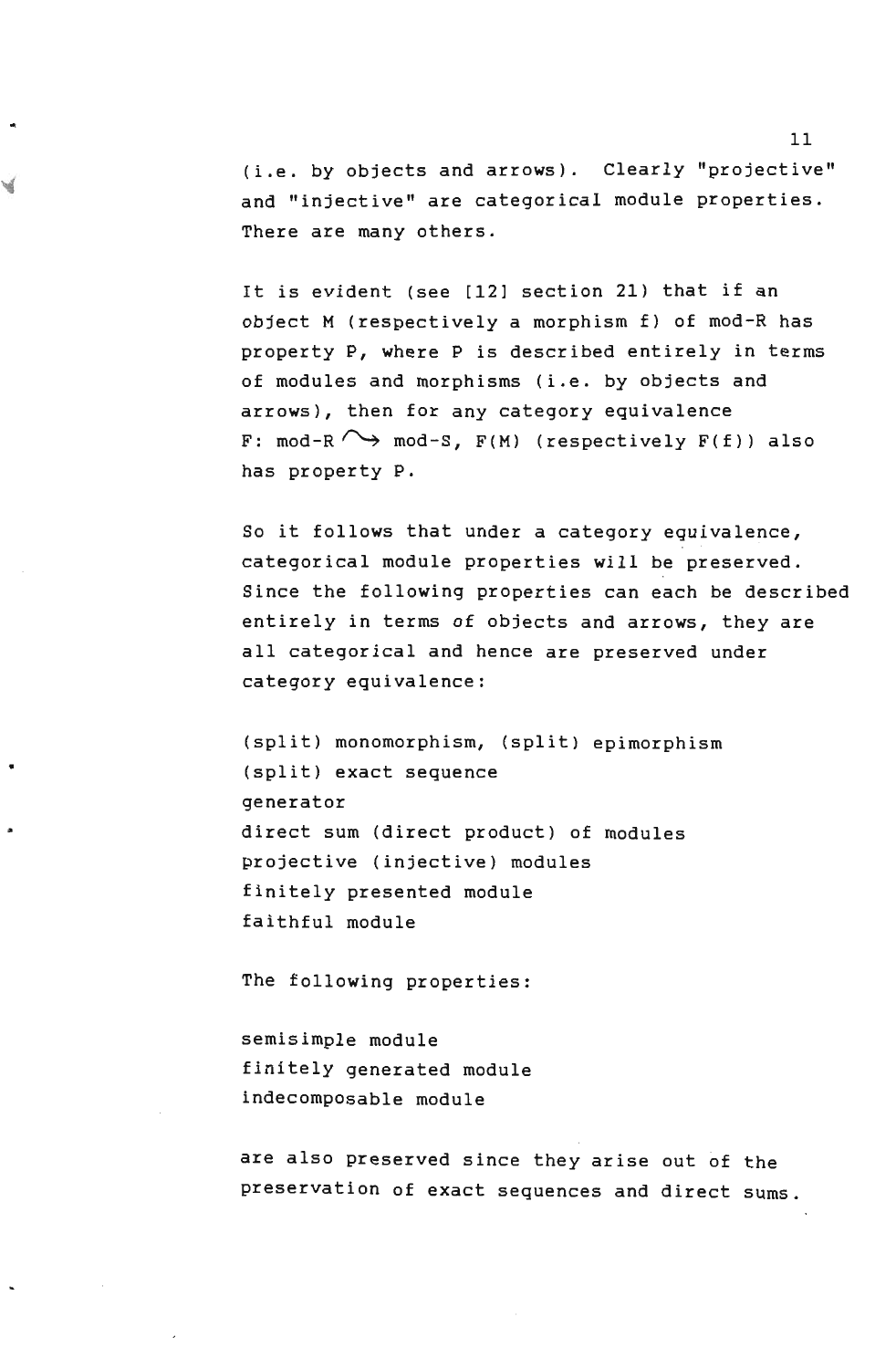Submodu1e lattices are also preserved under category equivalence (see [12] Proposition 21.7). Hence simple and Artinian modules, being assertions about "inclusions", are also preserved under category equivalence.

#### 2.3 **THE MORITA THEOREM**

•

Let Rand S be rings. By imposing conditions on Rand S we could obtain that mod-R  $\approx$  mod-S. Morita's theorem shows that this can be done:

2.3.1 Definition and Theorem (The Morita Theorem, 1958): Let R-mod denote the left-right symmetry of mod-R. Two rings R and S are similar or (Morita) equivalent, written R  $\sim$  S, in case the following equivalent conditions hold:

> $mod-R \approx mod-S$  $S_1$ :

There exists a finitely generated projective  $S_{\alpha}$ : . generator (also called a progenerator) P of  $mod-R$   $\ni$   $S \cong End$   $(P_n)$ 

 $R$ -mod  $\approx$  S-mod  $S_2$ :

Proof: see [6] Theorem 4.29.

It is immediately clear from Morita's theorem that  $R \sim S$  iff mod-R  $\approx$  mod-S. Hence when two rings are similar, the categorical module properties listed in 2.2 possessed by modules over the one ring, will also be possessed by modules over the other ring. These properties we will choose to call Morita invariant "module" properties to avoid confusion with Morita invariant "ring" properties which follow.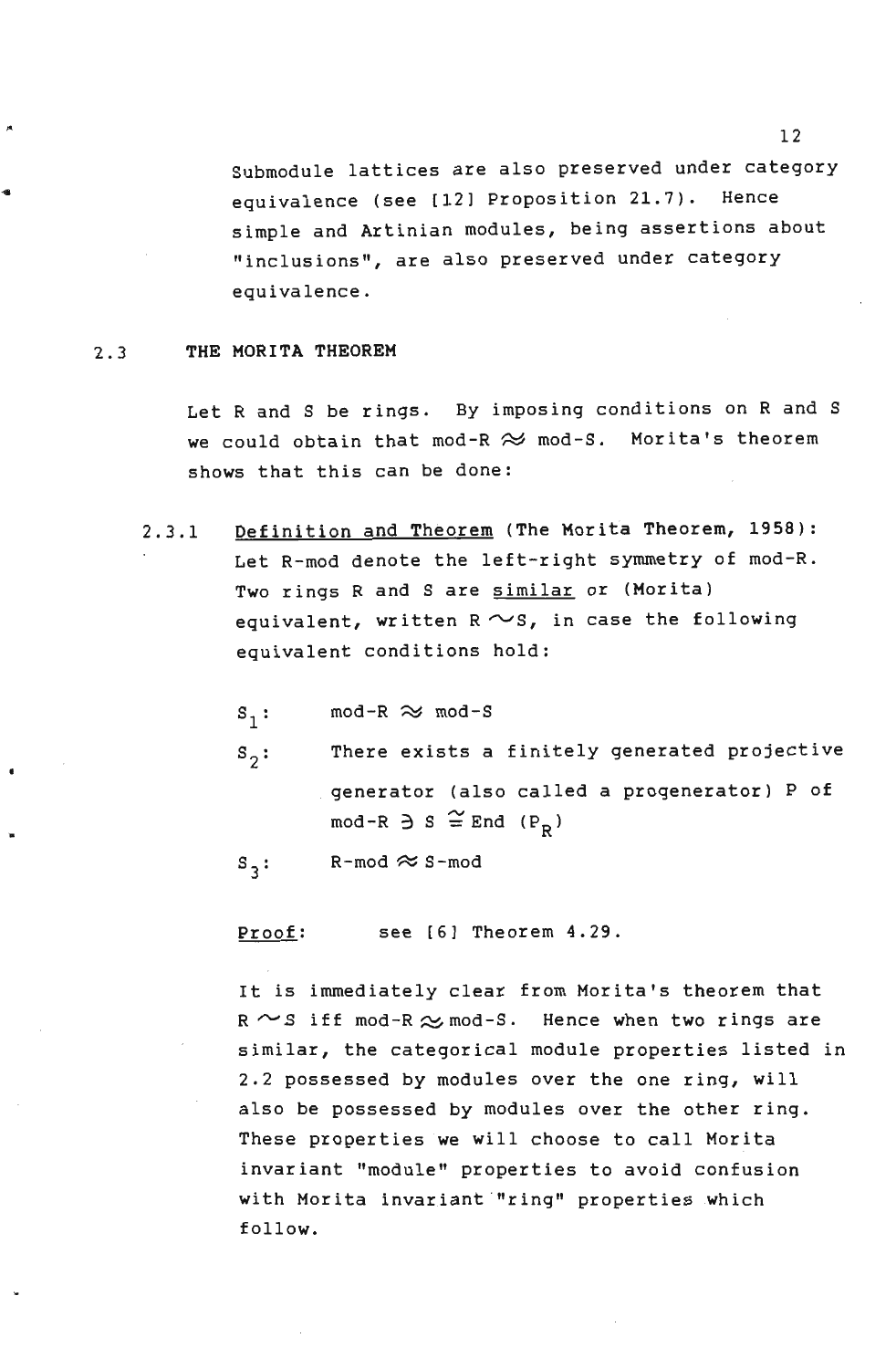#### 2.4 HORITA INVARIANT "RING" PROPERTIES

When two rings are similar certain ring theoretic properties possessed by the one ring will also be possessed by the other. Such a property is called a Horita invariant "ring" property:

2.4.1 Definition (Horita invariant "ring" property): A property P of rings is a Morita invariant "ring" property if it is true that a ring R has property P iff every  $S \sim R$  also has property P.

> Let P be a ring theoretical property enjoyed by a ring R and let  $R \sim S$ . If the property P can be described entirely in terms of mod-R, then S enjoys the same property. For example, let R be semisimple and let  $R \sim S$ . Then every object of mod-R is projective. Hence every object of mod-S is projective, whence S is semisimple. Other Morita invariant "ring" properties are right Artinian, right Noetherian and semiprimitive.

> In this thesis we will prove that right "FPF", right "CFPF" and "semiperfect" are Morita invariant "ring" properties.

. The contract of the contract of the contract of the contract of the contract of the contract of the contract of the contract of the contract of the contract of the contract of the contract of the contract of the contrac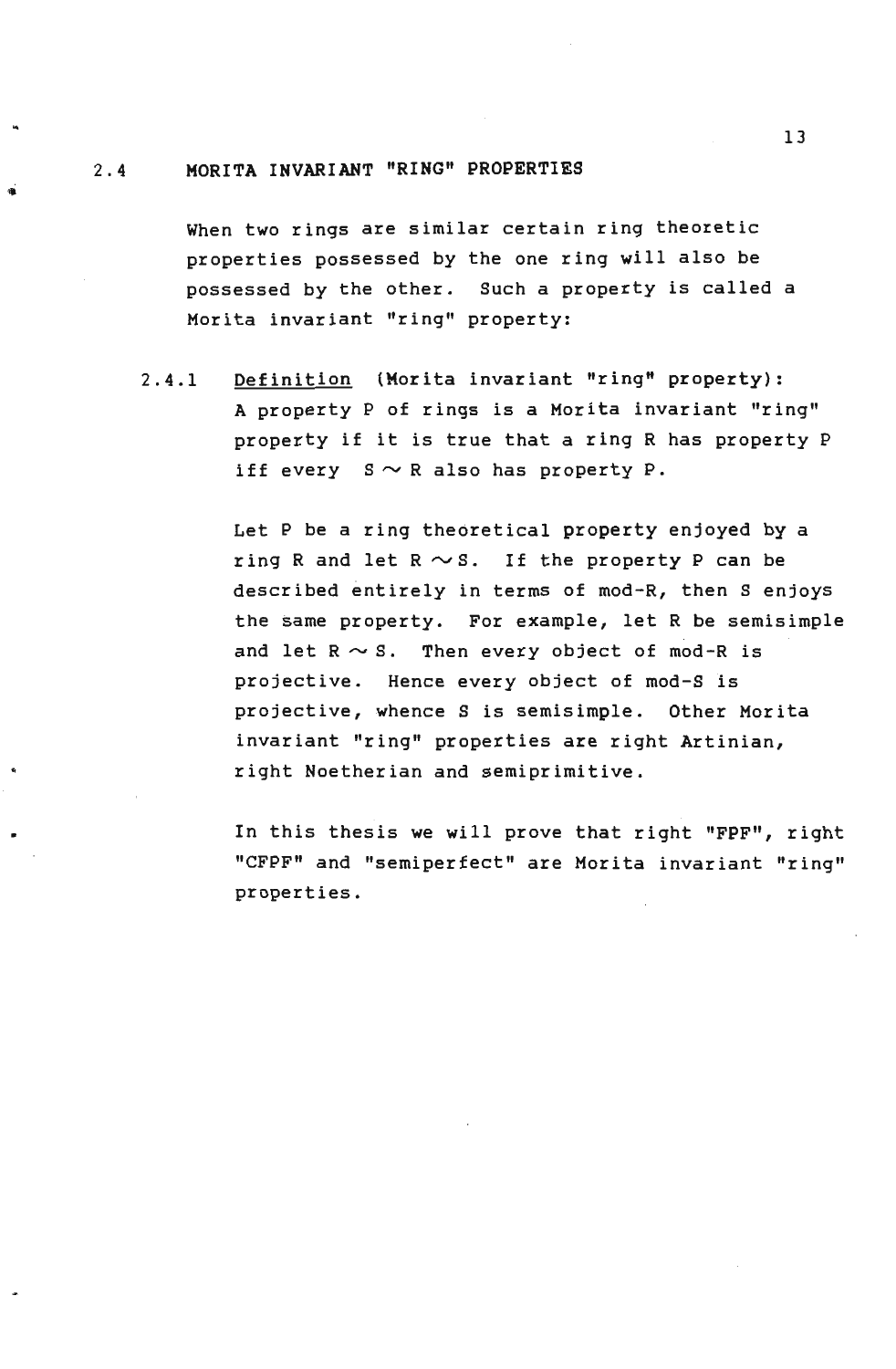#### CHAPTER 3

SEMI PERFECT RINGS 11111111111111111 

#### 3.1 INTRODUCTION

Semiperfect rings can be characterised in several ways. In this chapter we aim to present homological and internal characterisations of semiperfect rings, the corresponding theorems viz. 3.4 and 3.7 being due to H. Bass [41 and a paper by B. Müller [19]. We cite some well known results which will be used in these proofs so as to afford readability. We also try to complete the groundwork necessary in order to present the basic module and the basic ring of a semiperfect ring in the next chapter.

#### 3.2 NOTATION AND TERMINOLOGY

•

From now onwards unless otherwise specified, J will . denote the Jacobson radical of a ring or module;  $\tilde{R}$  will denote a factor ring of R and elements of  $\overline{R}$  will be denoted by  $\overline{x}$ .

## 3.3 PRELIMINARIES TO A HOMOLOGICAL CHARACTERISATION OF SEMIPERFECT RINGS

The results which now follow are needed to follow the homological characterisation theorem of semiperfect rings.

3.3.1 Definition (small submodule): Let L be an R-submodule of M. Then L is called small (or superfluous) provided L+X = M  $\Rightarrow$  X = M. We write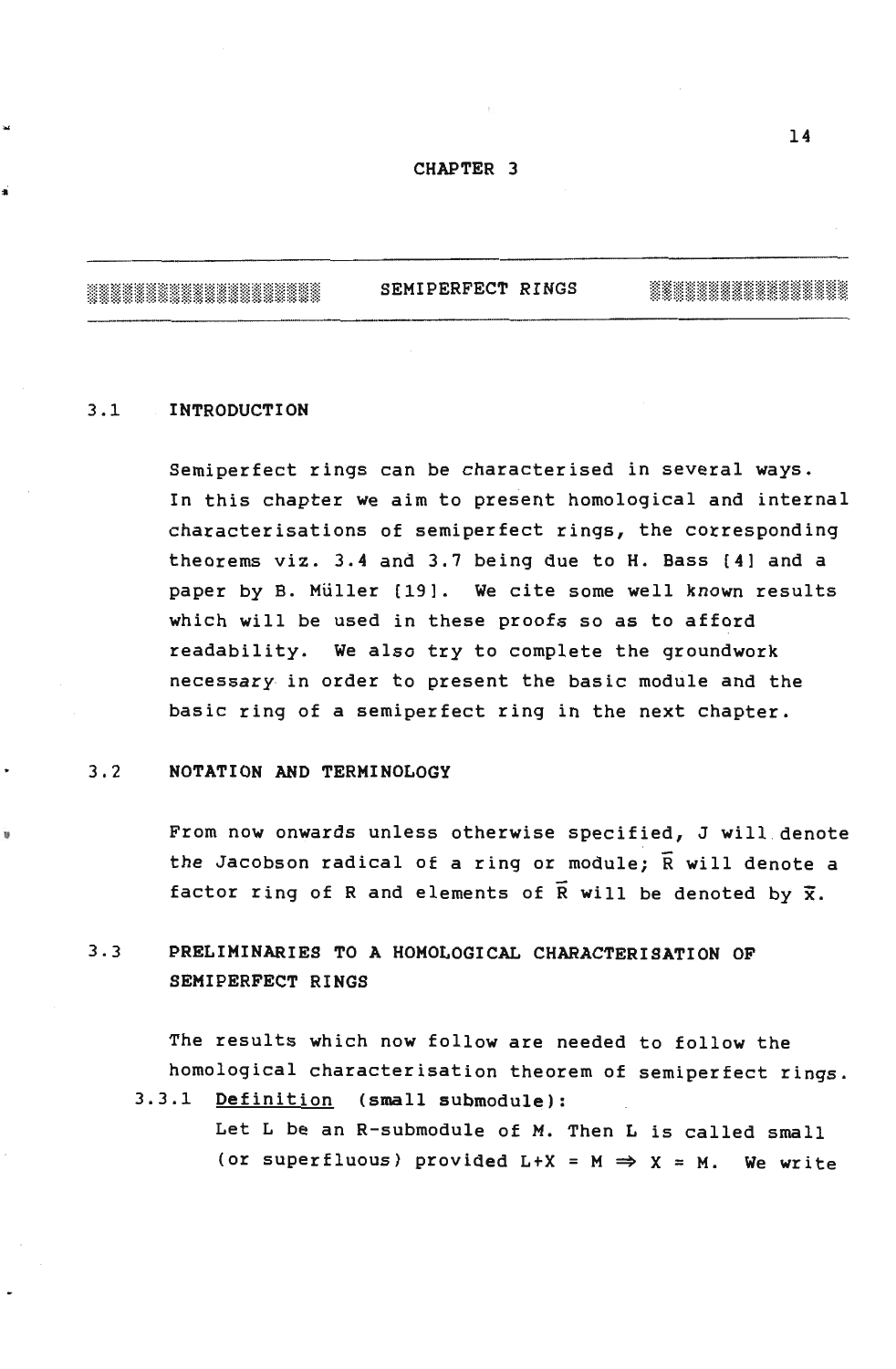$L$   $\lt$   $\lt$   $M$  to denote that  $L$  is small in  $M$ .

Relevant properties of small submodules are enumerated in the following proposition.

#### 3.3.2 Proposition:

•

•

Let M be any module with Jacobson radical J(M). Then

(a) if  $K \le N \le M$  then  $N \le M$  iff  $K \le M$  and  $N/K \le M/K$ (b) if  $K \leq N \leq M$  then  $K \leq N \implies K \leq M$ (c)  $K_i \leq K_i$ , i = 1,2,...,n,  $\Rightarrow$   $\bigoplus_{i=1}^{n} K_i \iff \bigoplus_{i=1}^{n} M_i$ (d) if M is finitely generated then  $MJ \ll M$ (e) I  $\langle \langle R_{R}$  iff  $I \subseteq J$ ( f )  $J(M) = \sum \{ I \mid I \leq M \}$ (g) if P is projective then RadP =  $PJ$ 

**Proof:** See [12] propositions  $5.17$ ,  $5.18$ ,  $5.20$ ,  $15.13$ ,  $9.13$ ,  $17.10$  and [11] corollary  $(1.4)$ .

Recall that for each module M there is an injective module E(M) (see 1.8.4) which satisfies the following conditions:

(i) there exists an exact sequence  $0 \longrightarrow M \xrightarrow{\phi} E(M)$ 

 $(iii)$  Im $\phi$  is an essential submodule of  $E(M)$ . See (12] page 207.

The dual question was investigated by H. Bass (1960) see (12] page 315:

Given any module M does  $\exists$  a projective module P  $\exists$ (i)  $p \nleftrightarrow M \longrightarrow 0$  is an exact sequence

(ii) ker $\phi \leq P$ .

Bass called P a projective cover, if it existed.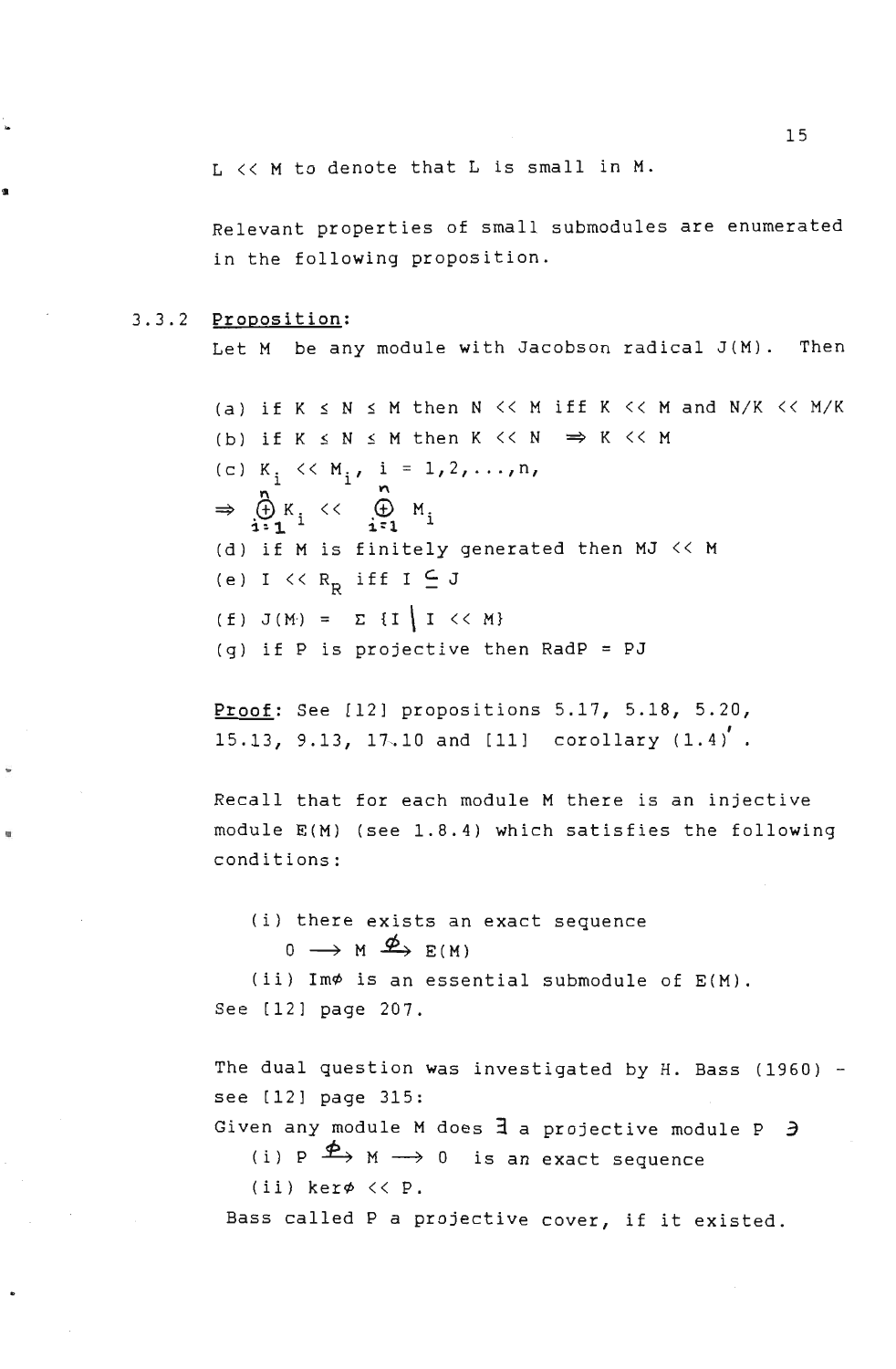## 3.3.3 Definition (projective cover):

Let P and M be modules. An epimorphism  $\phi: P \longrightarrow M \longrightarrow 0$ is called a projective cover of M in case P is projective and ker $\phi \ll P$ . The property of being a projective cover is clearly a categorical module property.

It turns out that modules need not have projective covers:

#### EXAMPLE

..

' ..

. '

Consider the two-element cyclic group  $Z_2$ . As a  $Z$  - module,  $Z_2$  has no projective cover. For suppose it did. Let P be such a projective cover. Then  $\frac{1}{2}$  an epimorphism  $\phi$  : P  $\longrightarrow$  Z<sub>2</sub>  $\longrightarrow$  0 with ker $\phi$  << P. By 3.3.2 (e), ker  $\phi \subseteq RadP$ 

 $=$  PRadZ by 3.3.2 (g)

 $= P.0$ 

$$
= 0
$$

So  $Z_2 \cong P$  and hence projective. So  $\exists$  a set A  $\ni$  $z^{(A)} \approx z^2$   $\oplus$  X. Since  $z^{(A)}$  has no elements of finite order, we have the desired contradiction.

3.3.4 Definition (right perfect (semiperfect) ring): If R is such that every right (respectively right finitely generated) module has a projective cover, R is said to be right perfect (respectively semiperfect).

> Perfect rings have characterisations parallel to that of semiperfect rings (see for example [12] Theorem 28.4). We are especially concerned with semiperfect rings. To this end we recall the definition of the soc1e of a module and a few properties of semisimp1e modules and rings .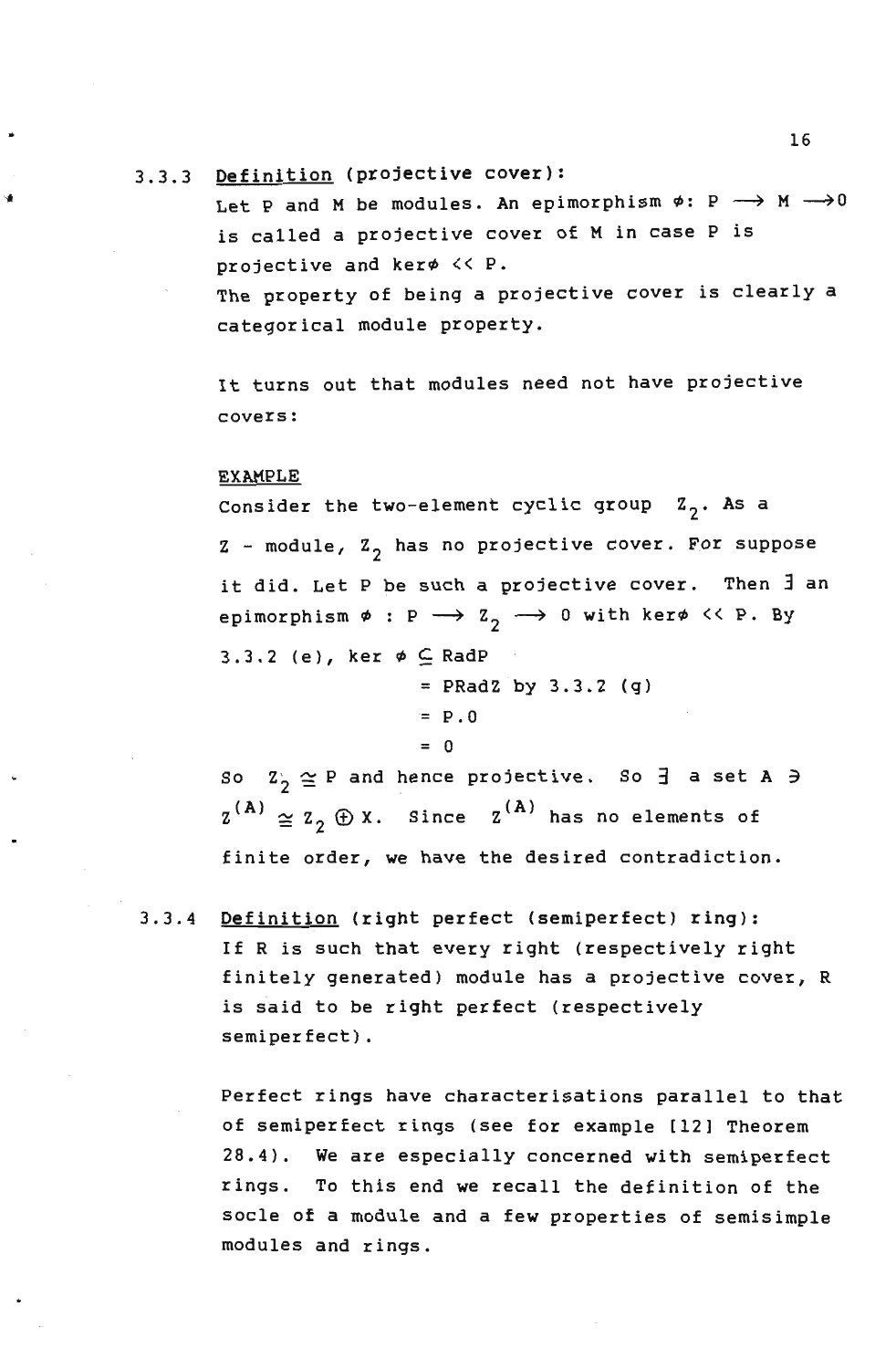3.3.5 Definition (the socle of a module):

√

Proof: see [12] Theorem 9.6

The socle of a module M is the sum of all the minimal submodules of M. It will be denoted by SocM. If no minimal submodules exist, SocM = O.

3.3.6 Proposition (characterisation of semisimple modules) : For a module M the following are equivalent: (a)  $SocM = M$ <br>(b) M is the sum of some set of simple modules ( c) M is isomorphic to a direct sum of simple modules

3.3.7 Proposition (characterisation of semisimple rings): The following statements concerning the ring R are equivalent: (a) Every right module is semisimp1e (b)  $R_p$  is semisimple Under these conditions we call R semisimple.

Proof: See [16] proposition 5, page 64.

3.3.8 Proposition (characterisation of semisimple rings): The following statements concerning the ring R are equivalent: (a) R is semisimple (b) . R is right Artinian and regular The equivalence is right-left symmetric.

Proof: See [16] proposition 2 on page 68.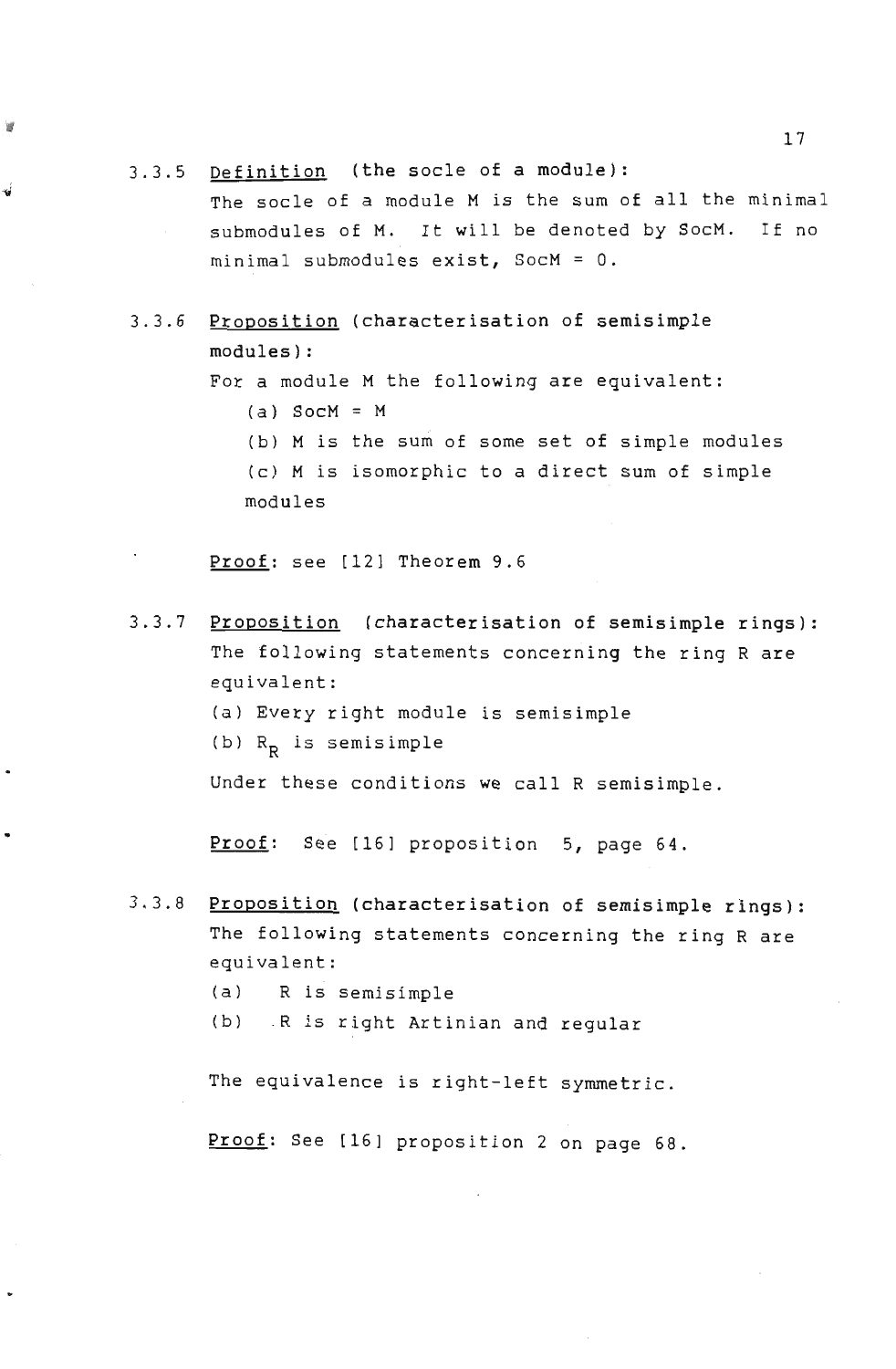Finally, direct summands and factor rings (modules) of semisimple rings (modules) are semisimple (see [16] page 64).

Using the projective covers of finitely generated and hence also simple modules we can characterise semiperfect rings as the theorem which follows shows:

## 3.4 THEOREM (HOMOLOGICAL CHARACTERISATION OF SEMIPERFECT RINGS)

Let  $J = RadR$ . The following conditions are equivalent on right R-modules: (a) Every finitely generated module has a projective

cover.

(b) Every simple module has a projective cover. (c) Every simple module is isomorphic to eR/eJ for a

suitable idempotent e£R.

Under these conditions we call R semiperfect. In this case R/J is Artinian.

#### Proof:

 $(a) \Rightarrow (b)$ : Let S be any simple module. Then S is cyclic and hence has a projective cover by (a).

(b)  $\Rightarrow$  (c): Let S be a simple module. Let p: P  $\rightarrow$  S be a projective cover of S. We reserve the right to replace P by any module isomorphic to it as we proceed. There is an exact sequence  $0 \longrightarrow I \longrightarrow R \stackrel{\phi}{\longrightarrow} S \longrightarrow 0$  with  $I \leq R$  a maximal right ideal. Since  $R_p$  is projective and p is an epimorphism,  $\frac{1}{2}$  u: R  $\rightarrow$  P  $\rightarrow$ 



18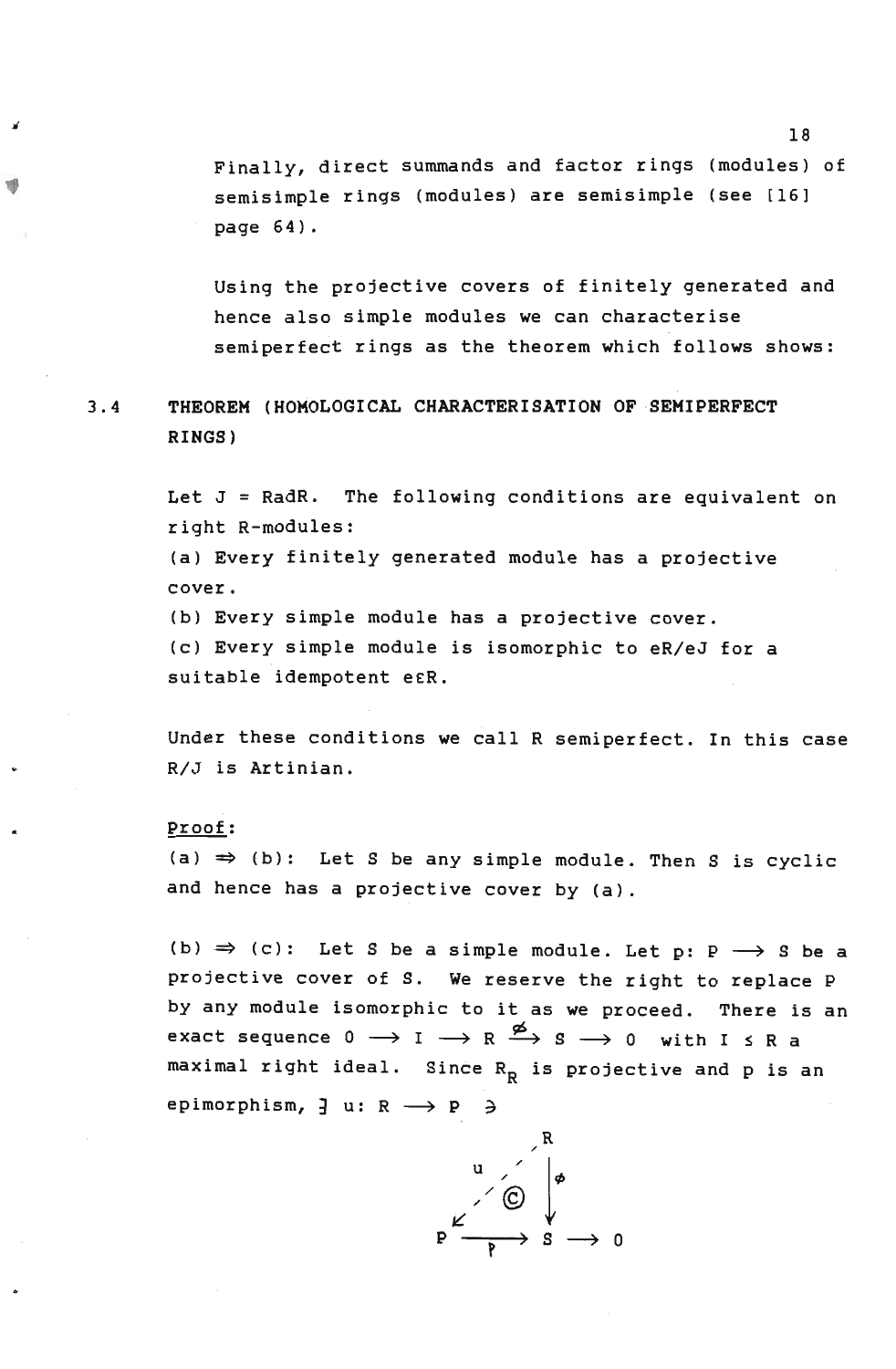Since  $p(Imu) = S$ , we have Imu +ker  $p = P$ . For let  $x \in P$ . Then  $p(x)$ ES. So  $\exists$  rER  $\exists \phi(r) = p(x)$ . Now  $x = u(r) + (x - u(r))$ . But  $u(r)$   $\varepsilon$  Imu and  $p(x - u(r)) = p(x) - pu(r) = p(x) - \phi(r) = 0.$ So(x - u(r))  $\varepsilon$  ker p. Thus  $P \subseteq Imu + ker p$ . That Imu + ker  $p \subset P$  is clear. So, using the fact that ker  $p \ll P$ , we have that Imu = P, so u is an epimorphism. But P is projective, so  $\exists$  by 1.7.2 some  $X~\leq~ R~ \ni~ R = X~ \bigoplus~ \text{ker}~ u$  where  $X ~ \stackrel{\sim}{=} ~ P.$  So we may assume that  $P = eR$  for some idempotent e $ER.$  Now  $K = ker p \iff P = eR \iff R \iff K \iff R$  by 3.3.2(b), so by  $3.3.2(e)$ ,  $K \subseteq J$ . Hence  $eK = K \subseteq eJ \le eR$ . Since  $eR/K = P/ker p \cong S$  is simple, we have by maximality of K that K = eJ or eJ = eR. But eJ  $\subsetneq$  eR. For if eJ = eR, then eeeJ so that xeJ exists  $\Rightarrow$  e = ex and e(1 - x) = 0. Since  $1 - x$  is a unit,  $e = 0$ , whence P, so S is zero, a contradiction. Hence  $S \ncong eR/eJ$ .

 $(c) \Rightarrow (a)$ :

'.

'.

•

We shall show that (c) implies that R/J is Artinian. First we prove the case for  $J = 0$ . Suppose SocR is a proper right ideal of R and take a maximal right ideal I with SocR  $C I C R$ .

Then by assumption,  $S = R/I$  is isomorphic to eR for some idempotent e. Since eR is a direct summand of R and  $R_p$ 

is projective, eR is also projective, so S is projective, and so by 1.7.2 R = I  $\bigoplus$  S' for some S'  $\cong$  S. But S' is simple so  $S' + 0$ , and since  $S' \subseteq$  SocR, SocR  $\neq$  I, a contradiction. So we must have SocR = R and hence R is semisimple by 3.3.6 and therefore Artinian by 3.3.8.

In the general case  $J(R/J) = 0$ . Let M be any simple  $R/J$ module. Then M is simple in mod-R as well, so  $M \ncong eR/eJ$ in mod-R for some idempotent. But then  $M_{R/J} \cong (eR/eJ)_{R/J} \cong ((e+J)(R/J))_{R/J}$ and e + J is an idempotent. From the above, R/J is semisimple and hence Artinian.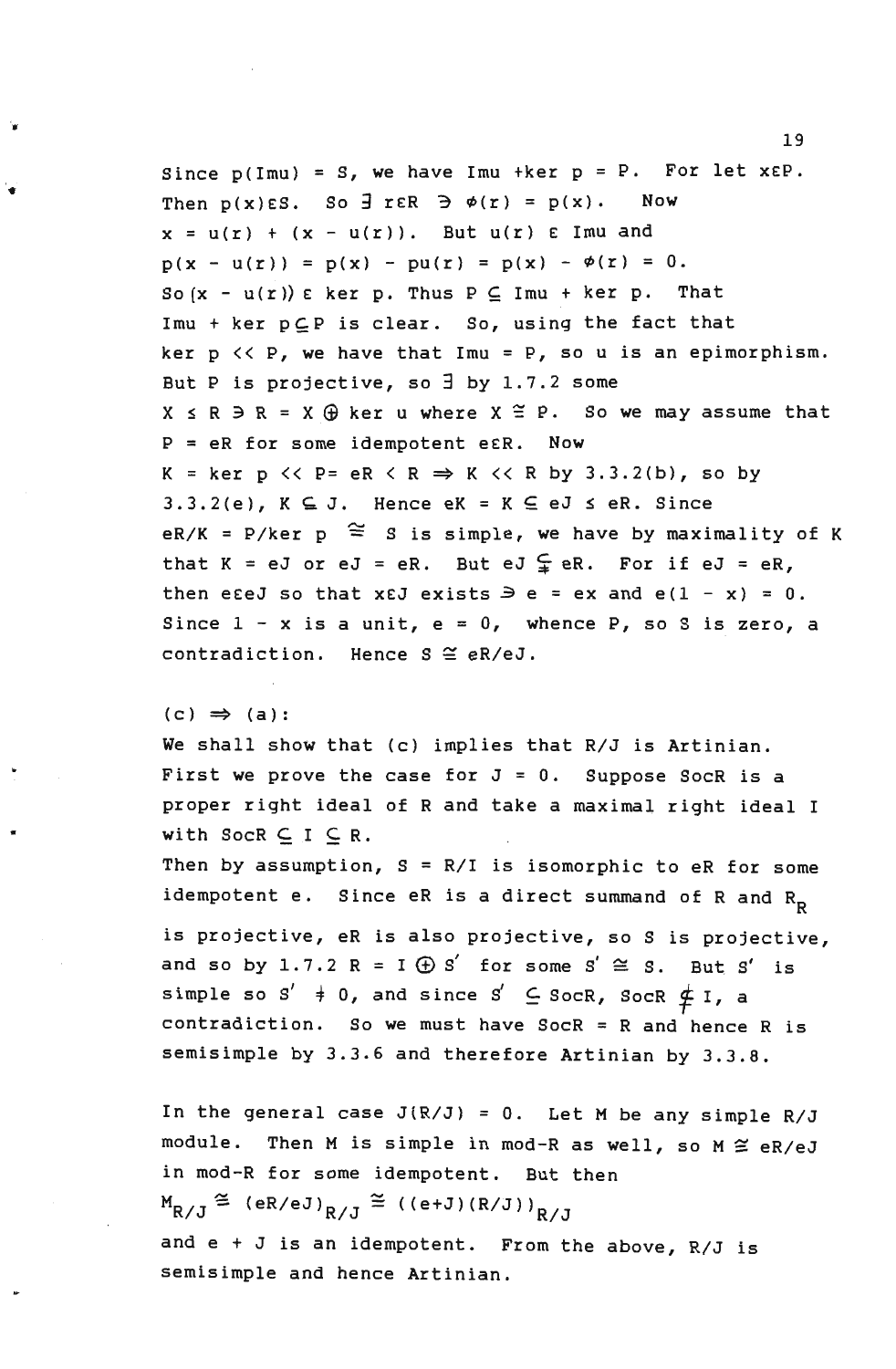We are now ready to prove  $(c)$   $\Rightarrow$  (a). Let M be a finitely generated module. Since J  $\subseteq$  ann<sub>R</sub> (M/MJ), M/MJ can be regarded as an R/J - module, and since R/J is Artinian, M/MJ is semisimple by 3.3.7. Thus by (c), since M/MJ is also finitely generated, there exist finitely many idempotents  $e_i$  with M/MJ  $\cong \bigoplus\limits_{i=1}^{\infty}e_iR/e_iJ$ where this is an isomorphism in both mod-R and mod-R/J. Consider the diagram

$$
M \xrightarrow{Q} M/MJ \longrightarrow 0
$$

where p and q are the canonical epimorphisms.  $\bigoplus_{i=1}^{\infty}e_iR$  is projective, so u exists. Now q(Imu) = M/MJ, so

•  $\angle$  ker u <<  $\bigoplus_{i=1}^n$  R by 3.3.2 (a). This shows that u is a  $M = Imu + ker q$  (see 3.4 (b)  $\Rightarrow$  (c)) = Imu + MJ, and since  $MJ \ll M$  by  $3.3.2(d)$ ,  $M = Imu$ , so u is an epimorphism. Now ker  $p = \bigoplus_{v=1}^{n} e_i J = (\bigoplus_{v=1}^{n} e_i R) J$ , and  $\bigoplus_{i=1}^{n}$  (e. R) J <<  $\bigoplus_{i=1}^{n}$  e. R by 3.3.2 (d). So ker p  $\langle\langle\bigoplus_{i=1}^n e_iR$ . But ker u  $\subseteq$  ker p, so projective cover for M. This completes the proof of the theorem.

#### 3.5 "SEHIPERFECT" IS A HORITA INVARIANT "RING" PROPERTY

From 3.4 (a) (or (b)) it is clear that "semiperfect" is a Morita invariant "ring" property. For let R be a semiperfect ring and suppose  $R \sim S$ .  $\exists$  a category equivalence F: mod-R ~mod-S. Since "finitely generated" and "projective cover" are Morita invariant properties, "semiperfect" is a Morita invariant "ring" property. Hence S is semiperfect.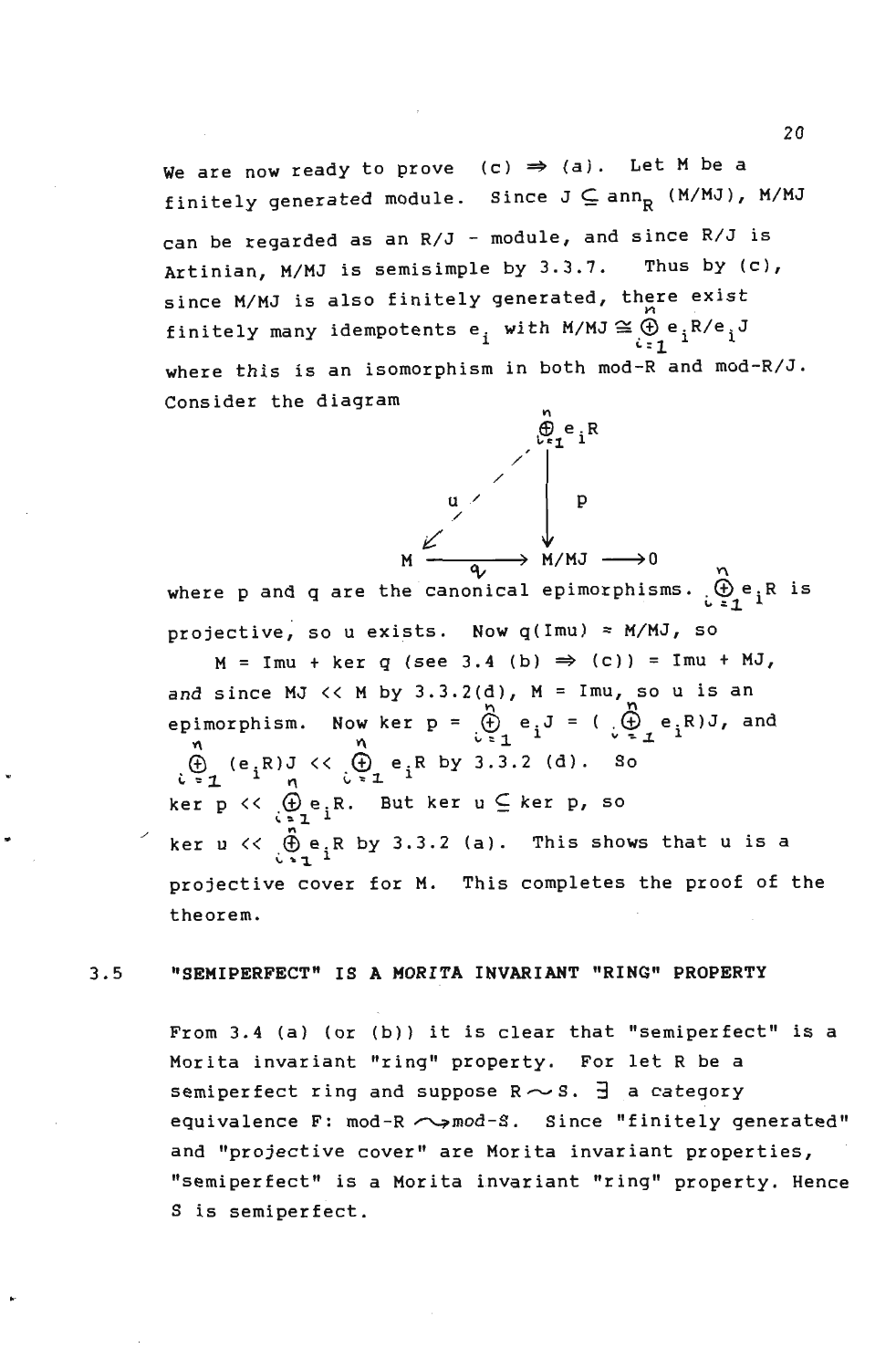## 3.6 PRELIMINARIES TO AN INTERNAL CHARACTERISATION OF SEMI PERFECT RINGS

Using 3.4 (a) one can characterise semiperfect rings internally via projective covers.

3.6.1 Proposition:

Projective covers, when they exist, are unique up to isomorphism.

#### Proof:

Let p: P  $\longrightarrow$  M and q: Q  $\longrightarrow$  M be two projective covers of M. Then P must be projective and q must be an epimorphism, so  $\frac{1}{2}$  u: P  $\rightarrow$  Q  $\rightarrow$ 

$$
Q \xrightarrow{U \swarrow Q} Q \xrightarrow{P} Q
$$

Since  $q$  (Imu) = Imp = M, we have that Imu + ker  $q = Q$ (see 3.4 (b)  $\Rightarrow$  (c)). But ker q  $\langle$   $\langle$  Q, so Imu = Q. Hence u is an epimorphism. Since Q is projective  $\exists$  Q'  $\leq$  P  $\Rightarrow$  Q'  $\cong$  Q and  $P = \n\t\leftarrow$   $\oplus$  ker u. Now ker  $p \lt\lt P$  and ker u  $\subseteq$  ker  $p$ , so ker  $u \ll P$  by 3.3.2 (a), hence  $P = Q \cong Q$ .

#### 3.6.2 Proposition:

~

۱d

Finite direct sums of projective covers are projective covers.

#### Proof:

Let  $p_i : P_i \longrightarrow M_i$ , i = 1,2,...,n, be projective covers. Let  $\bigoplus_{i=1}^{n} M_i = N$ . For each i = 1,2, ...,n, we can regard  $p_i: P_i \longrightarrow N$ . Let  $k_i : P_i \longrightarrow$  $\bigoplus_{i=1}^{n} P_i$  be the canonical injection.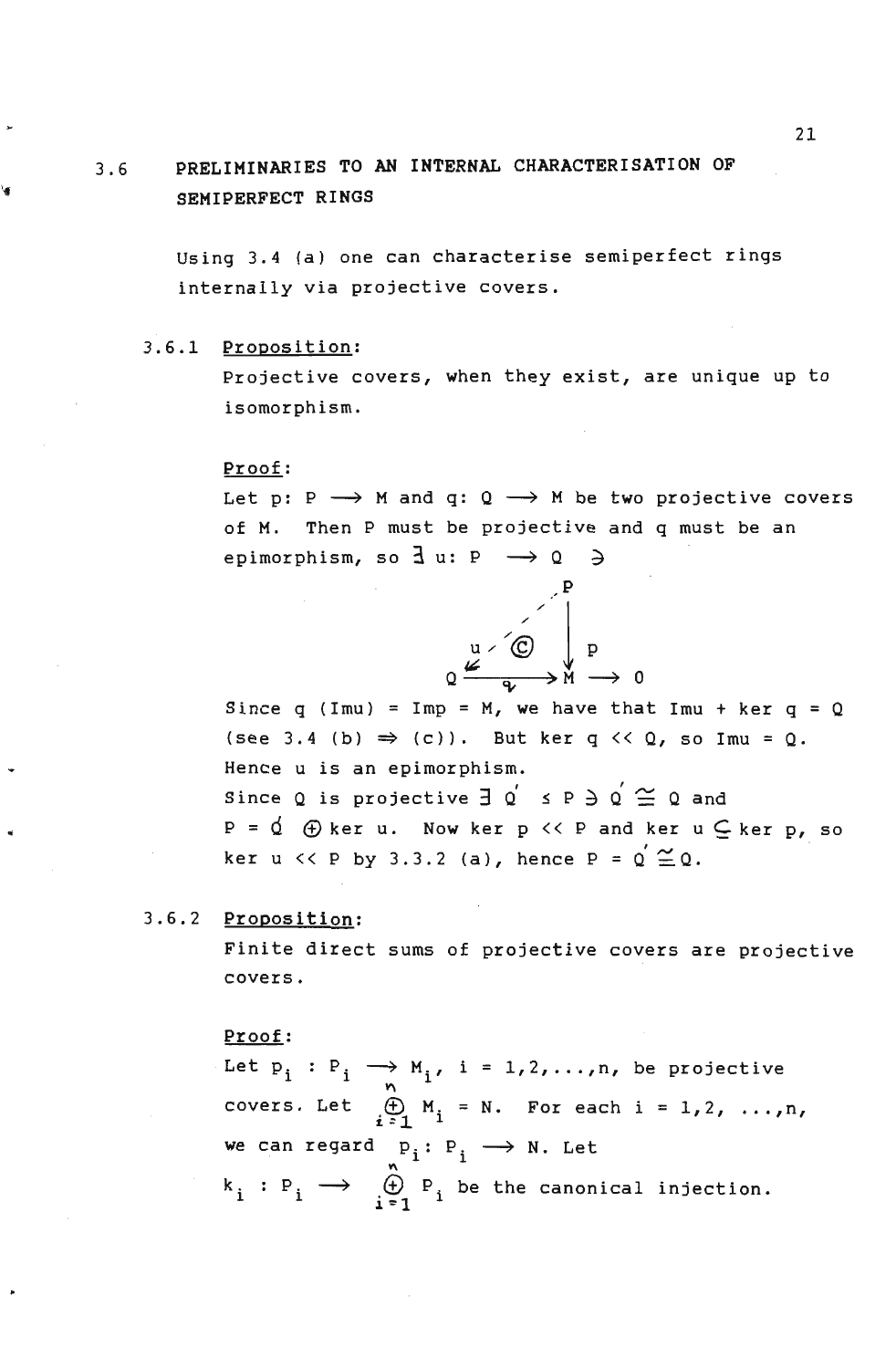

Then  $\exists$  f :  $\bigoplus_{i=1}^{n} P_i \longrightarrow N \ni$ f.k. =  $p_i$  Vi. So Imf =  $\Sigma$  Imp<sub>i</sub> = N, so f is an epimorphism. Finally, since ker (f) = ker ( $\Theta$  p<sub>i</sub>) =  $\Theta$  ker p<sub>i</sub> and  $\stackrel{\cdot}{\oplus}$  P. by  $3.3.2$  (c).  $f : \bigoplus_{i=1}^{n} P_i \longrightarrow$ This establishes that<br>  $\bigoplus_{i=1}^n M_i$  is a projective cover.  $i \in 1$  1

One of the more well-known internal characterisations of semiperfect rings R, is that idempotents lift from R/J to R. More precisely:

3.6.3 Definition (lifting idempotents):

..

..

Let I be an ideal in a ring R and let  $\bar{g} \varepsilon \bar{R} = R/I$  be an idempotent. We say that  $\overline{q}$  can be lifted modulo I in case there is an idempotent eER  $\partial \bar{g} = \bar{e}$  i.e. e - gEI. To say that idempotents lift modulo I means that every idempotent in  $\overline{R}$  lifts to one in R.

If I is a nil ideal, idempotents always lift modulo I (see [16] proposition 1, page 72). Also, if idempotents lift modulo  $I \leq Rad R$ , then finite orthogonal sets of idempotents in  $\overline{R}$  = R/I lift to orthogona1 sets of idempotents in R. (see [16] proposition 2, page 73.)

When  $\bar{R}$  = R/J is a division ring we call R a local ring. Local rings have been characterised:

22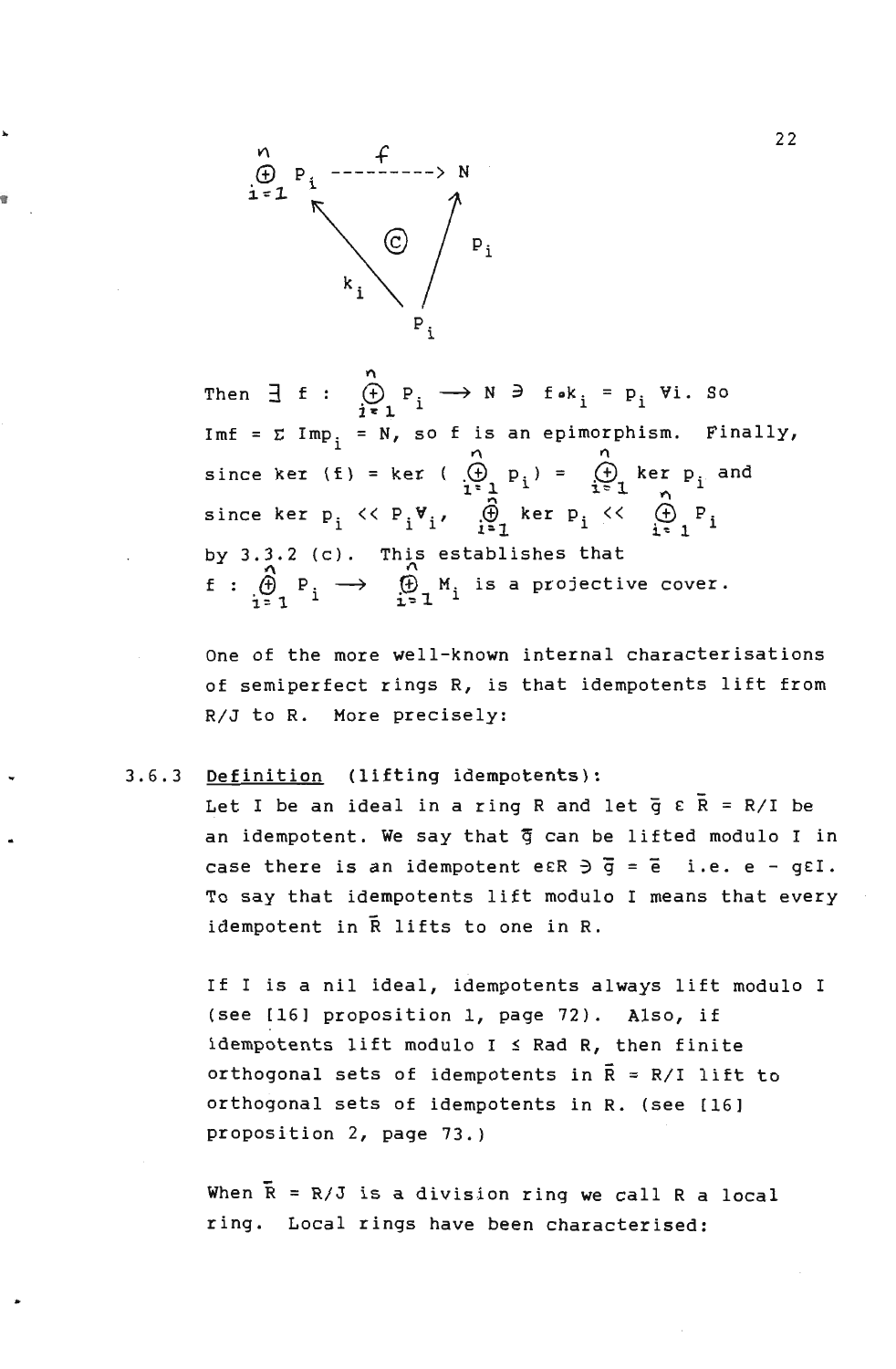- For a ring R the following conditions are equivalent:
- (a) R/J is a division ring
- (b) R has a unique maximal right ideal
- (c) All non-units of R are contained in a proper ideal
- (d) For every r $\epsilon$ R, either r or  $1 r$  is a unit.

Proof: See [121 proposition 15.15.

Idempotents can be local:

- 3.6.5 Definition (local idempotent)): An idempotent eER is local in case eRe is a local ring.
- 3.6.5 Definition (primitive idempotent): An idempotent e $\epsilon \mathbb{R}$  is called primitive in case e  $\neq 0$ and for every pair  $e_1$ ,  $e_2$  of orthogonal idempotents, e = e<sub>1</sub> + e<sub>2</sub>  $\Rightarrow$  e<sub>1</sub> = 0 or e<sub>2</sub> = 0.
- 3.6.6 Proposition:

An idempotent  $0 \neq e$  ER is primitive iff eR is an indecomposable right ideal in mod-R. Proof: " $\Rightarrow$ ": Suppose 0  $\neq$  eER is a primitive idempotent. Let  $eR = M$   $\oplus$  N. We show that either  $M = 0$  or  $N = 0$ .  $\exists$  m $\in$ M and n $\in$ N  $\Rightarrow$  e = m+n, so em = m<sup>2</sup> + nm. Now meeR, so m = ex for some XER. But then  $em = e<sup>2</sup>x = ex = m$ , and so  $m = m<sup>2</sup> + nm$ , so  $m = m<sup>2</sup>$  and nm = 0. Interchanging m and n gives  $n = n^2$  and  $mn = 0$ . Thus  $\{m, n\}$  is an orthogonal set of idempotents. Since e is primitive either m = 0 or  $n = 0$ . We may suppose that  $m = 0$ . Let xEM be any. Then for some  $r \in R$ ,  $x = e r = (m + n)r = n r \in N$ .  $\therefore$  XEM $\bigwedge N = 0$ , so  $x = 0$  and hence  $M = 0$ .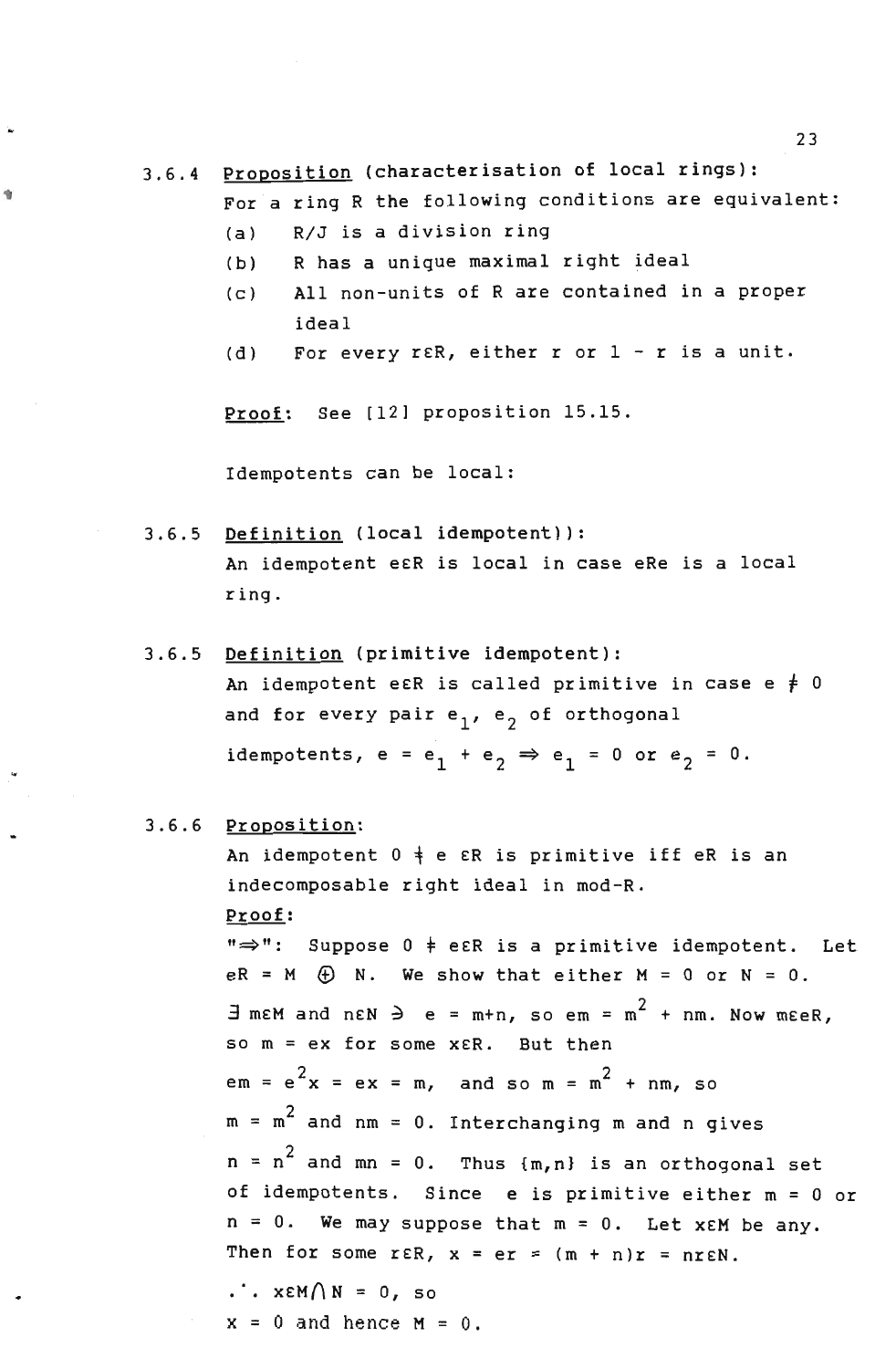" $\Leftarrow$ ": Suppose eR is indecomposable. Let  $e = e_1 + e_2$  with  $e_1 e_2 = e_2 e_1 = 0$ . Then  $e_1R \bigwedge e_2R = 0$ . We show either  $e_1 = 0$  or  $e_2 = 0$ . Let rER be any. Then erEeR and er =  $(e_1 + e_2)r = e_1r + e_2r \varepsilon e_1R + e_2R$ , so eR  $\subseteq$  e<sub>1</sub>R + e<sub>2</sub>R. On the other hand, let  $e_1x + e_2y \in e_1R + e_2R$ . Then  $e_1x + e_2y =$  $=(e_1+e_2)(e_1x+e_2y) = e(e_1x+e_2y)$   $\in$  eR, so  $e_1R + e_2R \subseteq eR$  and hence  $eR = e_1R \oplus e_2R$ . Since eR is indecomposable, either  $e_1R = 0$  or  $e_2R = 0$  i.e. either  $e_1 = 0$  or  $e_2 = 0$ .

3.6.7 Remark: Local idempotents are always primitive. For let e be local. If  $eR = M \bigoplus N$ , then the projections onto M and N induce idempotents of Hom (eR, eR)  $\cong$  eRe, so the projections are 0 or e. Thus eR is indecomposable. The converse of this assertion fails in general (see [16] page 75).

#### 3.6.8 Proposition:

..

The following statements about a projective module P are equivalent:

(a) P is the projective cover of a simple module. (b) PJ is a small, maximal submodule of P.  $(c)$  End(P<sub>R</sub>) is a local ring.

Moreover, if these conditions hold, then  $P \cong eR$  for some idempotent eER.

Proof: See [12] proposition 17.19.

This proposition is used to prove our next result.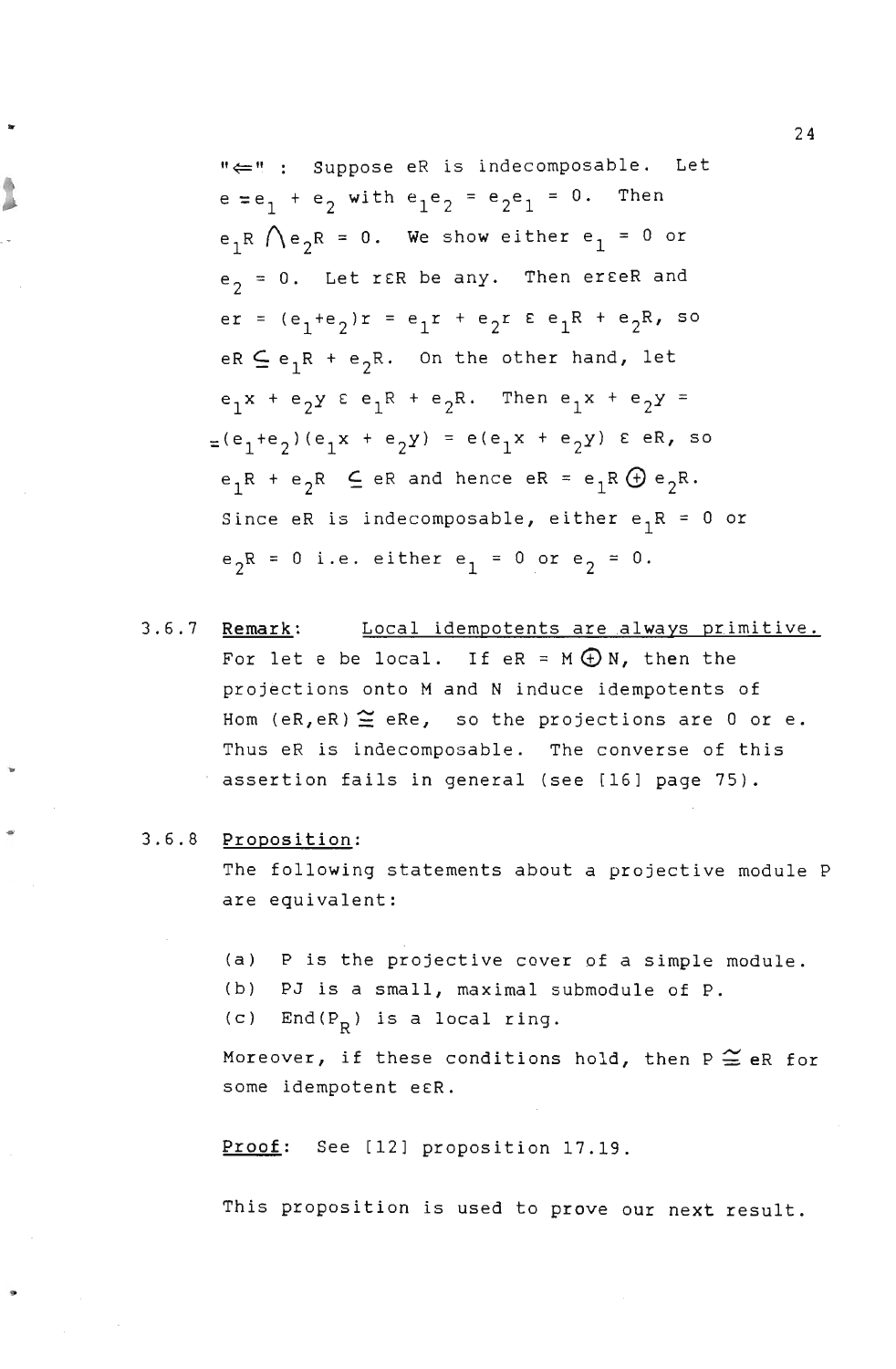#### 3.6.9 Proposition:

The following statements concerning an idempotent eER are equivalent:

- (a) eR/eJ is simple.
- (b) eJ is the unique maximal submodule of eR.
- (c) eRe is a local ring.

#### Proof:

..

..

 $(a) \Rightarrow (b)$ :

Let eR/eJ, e $\epsilon$ R an idempotent, be simple. It is clear that eJ is a maximal submodule of eR. We only have to show that eJ is unique. Since eR is projective, Rad(eR) =  $(eR)J = eJ by 3.3.2 (g)$ . eR is cyclic hence finitely generated, so by 3.3.2 (d) (eR)  $J = eJ \ll eR$ . Let I be any maximal submodule of eR. Then Rad(eR) = eJ  $\subseteq$  I  $\subseteq$  eR. But eJ is maximal in eR so  $eJ = I$ , proving uniqueness.

(b)  $\Rightarrow$  (c): Suppose (b). Then (eR)J = eJ is a small maximal submodule of the projective module eR, so by 3.6.8 End(eR)  $\cong$  eRe is a local ring.  $(c) \Rightarrow (a)$ : End (eR)  $\cong$  eRe, so eRe local  $\Rightarrow$  End(eR) is local. But eR is projective, so by 3.6.8 (eR)J = eJ is a (small) maximal submodule of eR. Hence eR/eJ is simple.

In the theorem which follows, the idea of lifting idempotents and the presence of primitive and local idempotents serve, among others, to provide a nice internal characterisation of semiperfect rings .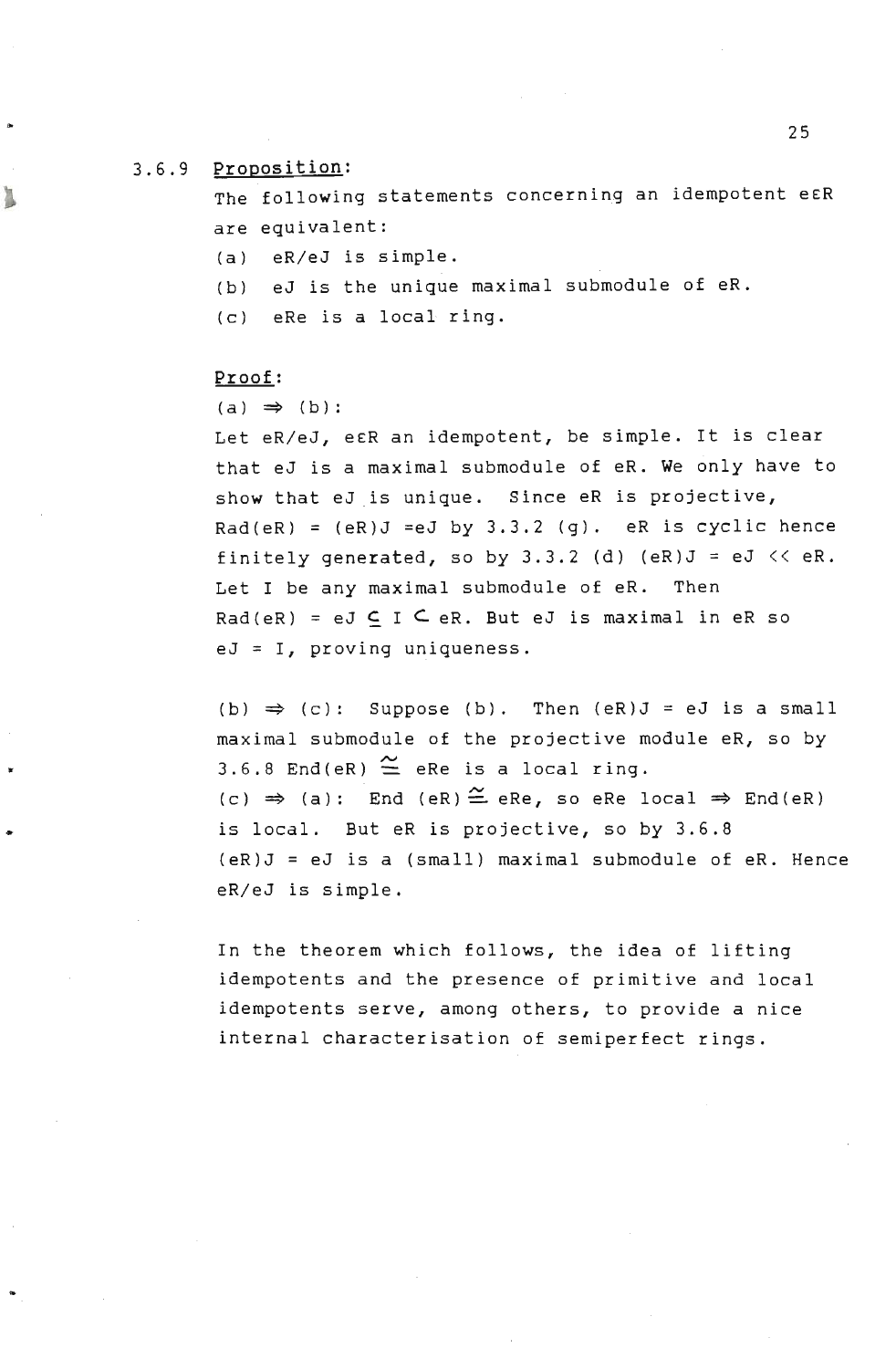## 3.7 THEOREM (INTERNAL CHARACTERISATION OF SEMIPERFECT RINGS)

Let R be a ring with radical J. The following conditions are equivalent: (a) Every finitely generated right module has a projective cover. (b) R/J is Artinian and idempotents can be lifted modulo J . (c) Every primitive idempotent is local and any set of orthogonal idempotents of R is finite. (d) There are orthogonal local idempotents  $e_i(1 \le i \le n)$  with  $\sum_{i=1}^n e_i = 1$ . (e) R =  $\bigoplus_{i=1}^{n} e_i R$  where for each i = 1,2,...,n,  $e_i R$  is indecomposable and  $End(e_iR)$  is a local ring.

Observe that condition (b) implies that the theorem holds in R-mod as well so that the property of being semi perfect is left-right symmetric.

#### Proof:

•

 $(a) \Rightarrow (b)$ :

Since (a)  $\Leftrightarrow$  3.4, R/J is Artinian. It remains to be shown that idempotents can be lifted modulo J. Idempotents of R/J correspond to decompositions  $R/J = A$   $(\text{F})$  B, where A and B are right ideals of R/J, so we have to show that we are able to lift direct decompositions of R/J to direct decompositions of R. Let  $R/J = A \oplus B$ . Then A and B are cyclic  $R/J$  modules and hence cyclic R-modules. Let p: P  $\longrightarrow$  A and q: Q  $\longrightarrow$  B be projective covers in mod-R. Then by  $3.6.2$ ,  $P \oplus Q \longrightarrow A \oplus B$  is also a projective cover. Consider the canonical R-epimorphism  $\phi: R_R \longrightarrow (R/J)_R$ .  $\texttt{ker}\phi = \texttt{J} \iff R$ , so  $\phi: R \longrightarrow R/J$  and hence  $\phi: R \longrightarrow A \oplus B$ is a projective cover. Since projective covers are R-isomorphic (3.6.1),  $R \cong P$   $\oplus$  Q, and hence<br> $R = P'$   $\oplus$  Q' where P' and Q' are right ideals of R, R-isomorphic  $(3.6.1)$ ,  $R \leq P$   $\oplus$   $Q$ , and hence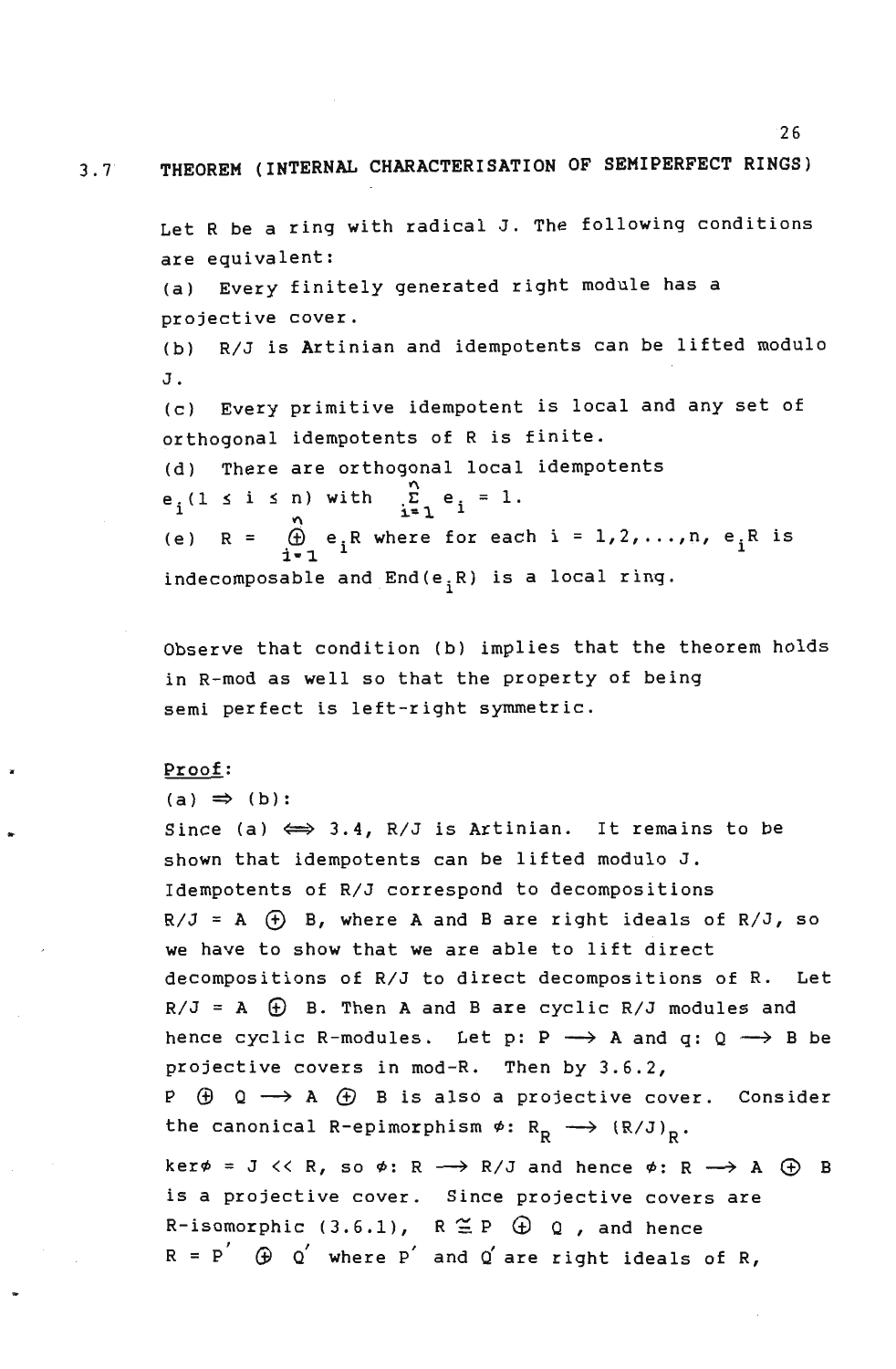isomorphic to P and Q respectively. The map

 $R = P' \oplus Q' \xrightarrow{canonical} A \oplus B = R/J$  takes the idempotent generator of  $P'$  (respectively  $Q'$ ) to the idempotent generator of A (respectively B). This proves  $(a) \Rightarrow (b)$ .

 $(b) \Rightarrow (c)$ :

•

ä

..

Let e be a primitive idempotent, R/J Artinian and suppose idempotents lift modulo J. We show that eRe is a local ring. This will establish that e is local (see 3.6.5). First we show that  $\bar{e} = e + J$  is a primitive idempotent of  $\overline{R}$  = R/J. Suppose  $\overline{e}$  =  $\overline{u}$  +  $\overline{v}$  where  $\overline{u}^2$  =  $\overline{u}$ ,  $\overline{v}^2$  =  $\overline{v}$ ,  $\overrightarrow{uv} = \overrightarrow{v}\overrightarrow{u} = \overrightarrow{0}$ .

Then  $\vec{u}(\vec{1} - \vec{e}) = \vec{u} - \vec{u}\vec{e} = \vec{u} - \vec{u}^2 - \vec{u}\vec{v} = \vec{0} = (\vec{1} - \vec{e})\vec{u}$ , so that 1 - e (which is an idempotent in R) is orthogonal to u modulo J, where u is an idempotent modulo J. By [16] lemma 1 page 73,  $\exists$  an idempotent fER  $\ni \tilde{f} = \tilde{u}$  and  $f(1 - e) = (1 - e)f = 0$ . Hence  $f = ef = efe \in eRe$ . Since e is primitive, the only idempotents of eRe are 0 and e (For if ere is an idempotent for some rER, then so is  $e - ere$ . Now  $e = ere + (e - ere)$  and ere(e - ere) =  $(e - ere)$ ere = 0, so by primitivity of e either ere = 0 or ere = e). So f $\varepsilon$ {0,e}, so  $\overline{f} = \overline{u} \varepsilon$ {0, $\overline{e}$ } and hence either  $\bar{u} = \bar{0}$  or  $\bar{u} = \bar{e}$ , showing that  $\bar{e}$  is primitive. Hence eR is an indecomposable right ideal (3.6.6) of the semisimple ring  $\overline{R}$  (by 3.3.8, since  $\overline{R}$  is also semiprimitive). But  $\bar{e}R \le R$ , so  $\bar{e}R$  is itself semisimple. Being indecomposable, eR is hence simple in mod-R and so also in mod-R. It is clear that the natural ring epimorphism  $R \longrightarrow \overline{R}$  restricts to an epimorphism of the subrings eRe  $\rightarrow$  eRe with kernel J  $\bigcap$  eRe = eJe. Hence  $\bar{e}$ Re = eRe/eJe  $\cong$  End( $\bar{e}$ R) is a division ring, so eRe is a local ring.

We now only have to prove that any set of orthogonal idempotents is finite. Given any set  ${e_i}_{i \in I}$  of orthogonal idempotents of R, we see that  $\{\tilde{e}_i\}_{i\in I}$  is a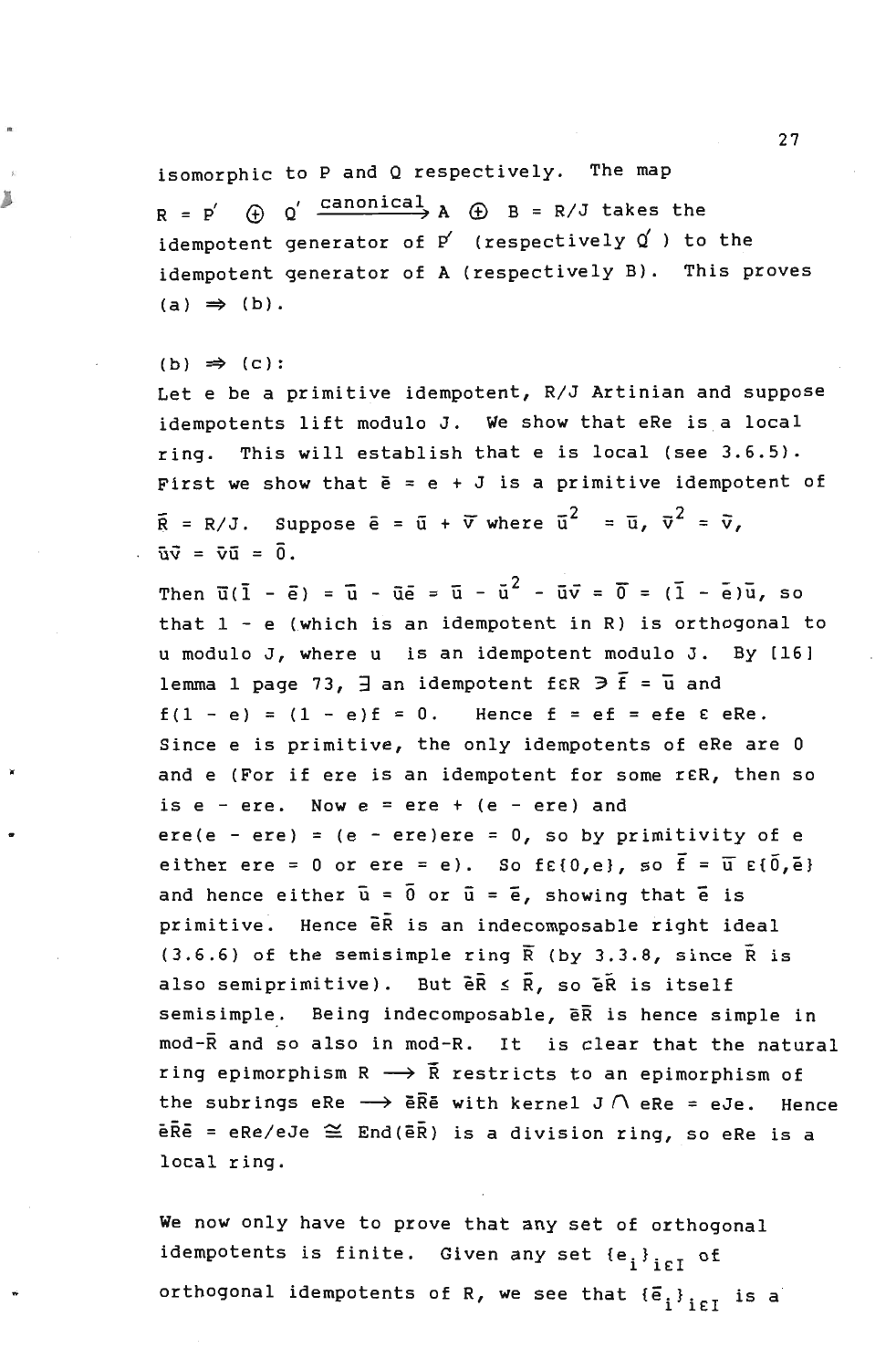set of orthogonal idempotents of  $\overline{R}$ . Since  $\overline{R}$  is Artinian,  ${e_i}_{i}$ <sub>if</sub> is finite, for any set of orthogonal idempotents in a semisimple ring is finite. If  ${e_i}_{i \in I}$  is infinite then distinct idempotents must exist in R which map onto the same idempotent modulo J, Let  $e_i$   $\frac{1}{2}$   $e_j$  be two such idempotents. Then  $\epsilon_i = \overline{e}_i$ , so  $e_i - e_j$   $\epsilon$  J, so  $e_i$ eJ, so  $e_i = 0 = e_j$ , contradicting  $e_i^+e_j^+$ . Hence  ${e_i}^i_{i\in I}$  is finite.

..

J

'"

 $(c) \Rightarrow (d):$ It suffices to show that 1 is a sum of primitive idempotents.

First observe that if  $e = e_1 + e_2$  and  $e_2 = e_{21} + e_{22}$  are decompositions of the idempotents e and  $e_2$  into orthogonal idempotents, then  ${e_{21}}$ ,  ${e_{22}}$ ,  ${e_1}$  is an orthogonal set. For  $0 = e_1 e_2 = e_1 (e_{21} + e_{22}) = e_1 e_{21} + e_1 e_{22}$ so  $0 = (e_1e_{21} + e_1e_{22})e_{21} = e_1e_{21}$ . Also,  $0 = e_2 e_1 = (e_{21} + e_{22})e_1 = e_{21}e_1 + e_{22}e_1,$ so  $0 = e_{21}(e_{21}e_1 + e_{22}e_1) = e_{21}e_1.$ Similarly one shows that  $e_{22}e_1 = e_1e_{22} = 0$ , and hence  $e_1e_{21}= e_{21}e_1 = e_1e_{22} = e_{22}e_1 = 0$ .

Now suppose 1 is not the sum of primitive idempotents. Then 1 is not primitive, so  $\overline{J}$  an orthogonal decomposition  $1 = e_1 + e_2$ . Let  $S_1 = \{e_1, e_2\}$ . Now one of  $e_1$ or e<sub>2</sub>, say e<sub>1</sub>, is not primitive. So  $\exists$  an orthogonal decomposition  $e_1 = e_{11} + e_{12}$ . So  $S_2 = \{e_{11}, e_{12}, e_2\}$  is orthogonal sum 1. Proceeding as above, the process cannot terminate for that would contradict the hypothesis on 1. On the other hand,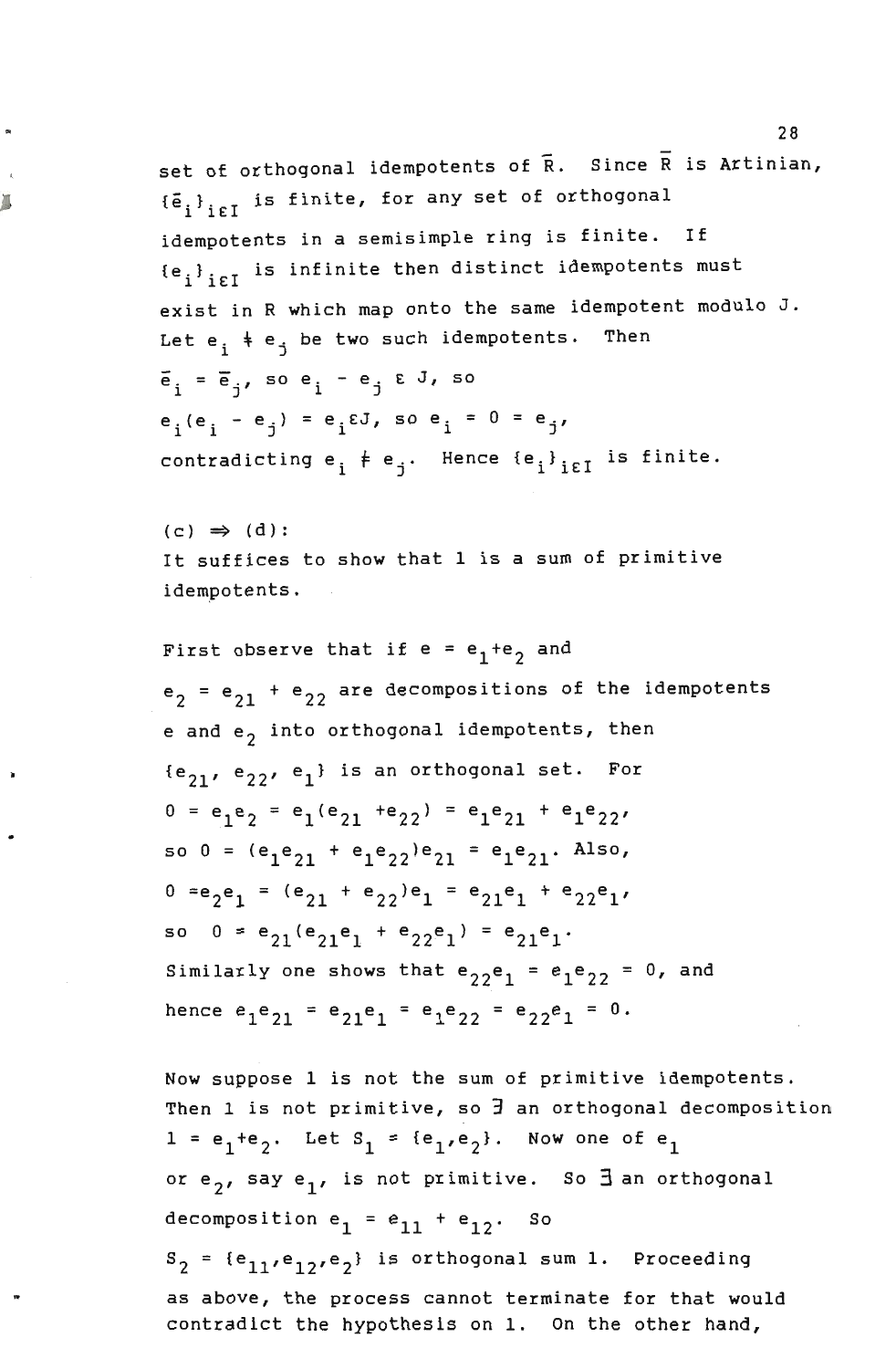$S = \bigcup_{n=1}^{\infty} S_n$ is an infinite orthogonal set which contradicts (c). Hence 1 is a finite sum of primitive, hence local idempotents.

..

..

,.

 $(d) \Rightarrow (e)$ : By (d),  $1 = \sum_{i=1}^n e_i$  where the  $e_i$  are local, hence primitive. So  $R = \sum_{i=1}^{n} e_i R$  and this sum is direct. For pick k,  $1 \le k \le n$ . Then  $e_kR$  is a direct summand of R, so R =  $e_k R$   $\oplus$   $(1-e_k)R$ , so  $e_k R$   $\bigwedge_{j\neq k} E$   $e_j R$  = 0 and hence  $\sum_{i=1}^{n} e_i R$  is direct. Since the  $e_i$ ,  $1 \le i \le n$ , are each primitive,  $e_i^R$  is indecomposable (by 3.6.6) Since the e.,  $1 \le i \le n$ , are local, e.Re. is a n. Then  $e_k R$  is a direct summand of  $1-e_k R$ , so  $e_k R \bigwedge_{j\neq k} E = 0$  and<br>
s direct. Since the  $e_i$ ,  $1 \le i \le n$ ,<br>
ve,  $e_i R$  is indecomposable (by 3.6.6)<br>  $e_i$ ,  $1 \le i \le n$ , are local,  $e_i R e_i$  is a<br>
nence End( $e_i R$ )  $\cong e_i R e_i$ local ring  $\forall i$ , hence  $\texttt{End}(e_{i}R)\stackrel{\sim}{=} e_{i}Re_{i}$  is local  $\forall i$ .

 $(e) \Rightarrow (a)$ : Since (a)  $\iff$  3.4 (c), it will be sufficient to prove (e)  $\Rightarrow$  3.4 (c). Since for each i, 1  $\leq$  i  $\leq$  n, e<sub>i</sub>Re<sub>i</sub> is local,  $e_i$ J is the unique maximal submodule of  $e_j$ R (3.6.9). Now let S be a simple module. Then for some i,  $\texttt{Se}$   $\neq$  0. So  $\exists$  0  $\neq$  xes  $\Rightarrow$  xe<sub>i</sub>  $\neq$  0. The map R  $\longrightarrow$  S defined by  $r \rightarrow xr$  restricted to e<sub>i</sub>R, has image  $xe_iR = S$  since S is simple, so S is an epimorphic image of  $e_iR$ . But by 3.6.9,  $e_jJ$  is the unique maximal submodule of e.R, so S  $\widetilde{\Xi}$  e.R/e.J. This completes the proof of the theorem.

Henceforth we will be working with semiperfect rings.  $\underline{A}$ useful example of a semiperfect ring is a local ring. For if R is local,  $\overline{R}$  = R/J is a division ring and hence semisimple. By 3.3.8 R is Artinian. The only idempotents of  $\overline{R}$  are  $\overline{0}$  and  $\overline{1}$ . For let  $\overline{e}$  be an idempotent of  $\overline{R}$ . Then  $\bar{e}$ ( $\bar{1}$  -  $\bar{e}$ ) =  $\bar{0}$ . Since division rings have no zero divisors  $\frac{1}{2}$  0,  $\epsilon \in \{0, 1\}$ , hence  $\epsilon$  lifts to an idempotent of R. ... by 3.7 (b) R is semiperfect.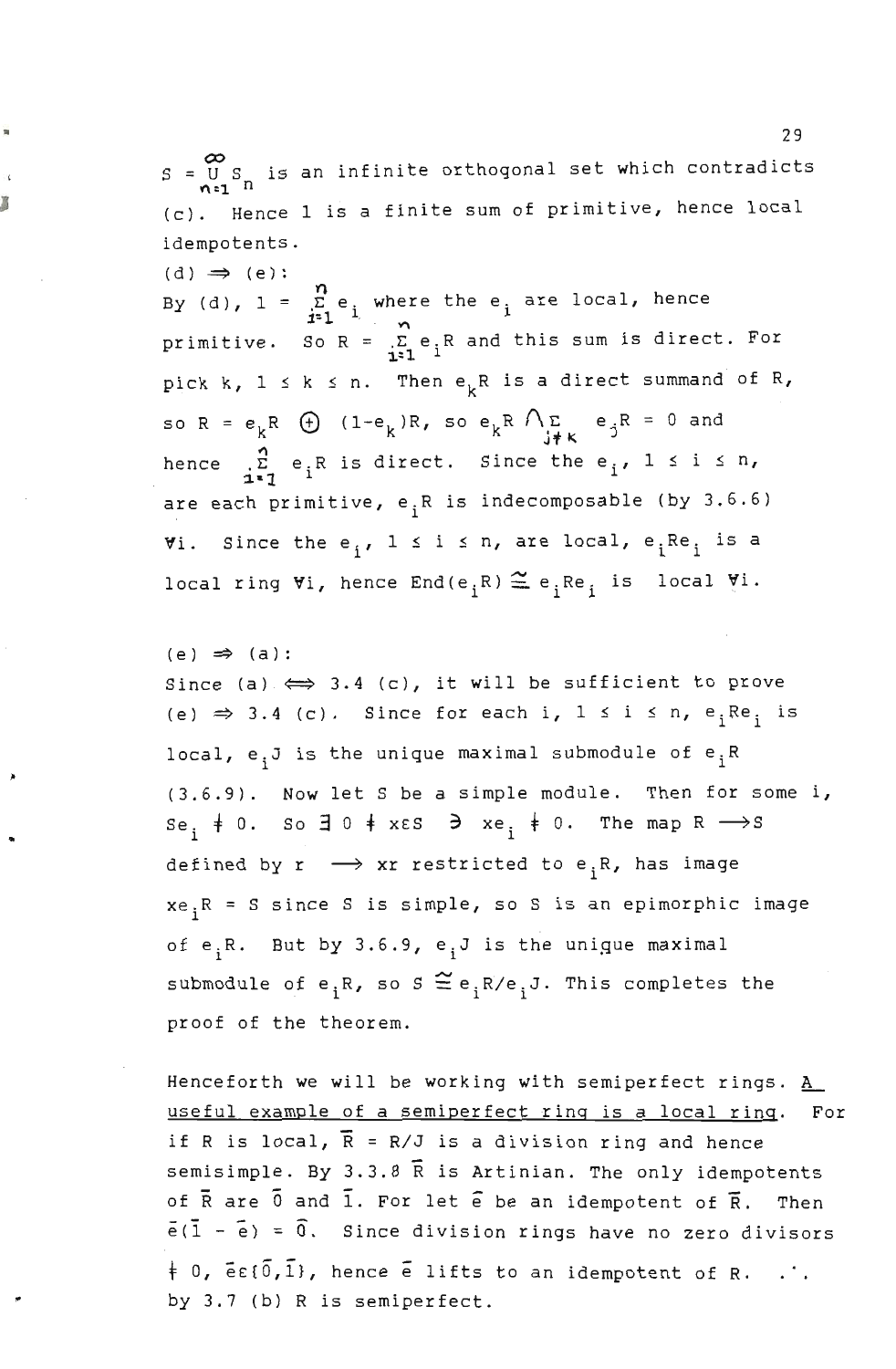3.8 PROPOSITION (FACTOR RINGS OF SEMIPERFECT RINGS ARE SEMIPERFECT)

If R is semiperfect then so is every factor ring of R.

### Proof:

..

×

Given R semiperfect, let  $I \leq R$  be any ideal and let R = R/I. Consider the canonical epimorphism  $\phi$  : R  $\longrightarrow$  R  $\longrightarrow$  0. It is clear that  $\sum_{i=1}^{M} e_i = 1$  in  $R \Rightarrow \sum_{i=1}^{N} \bar{e}_i = \bar{1}$  in  $\bar{R}$ , then the  $\bar{e}^{\phantom{\dag}}_i$  are orthogonal in  $\bar{\texttt{R}}$ . So we only have to  $i^2$   $i^2$   $i$ and if the  $e_i$  are orthogonal in  $R$ show that local idempotents in R remain local in R by 3.7 (d). Let eER be a local idempotent. Then eRe is a local ring and  $\phi$  : eRe  $\rightarrow$  eRe = (eRe + I)/I. But (eRe +I)/I  $\cong$  eRe/I  $\bigcap$  eRe = eRe/eIe, so eRe is a local ring since any factor ring of a local ring is clearly local. Then since  $R = \{ere + I\}reR\} = \{(e + I)(r + I)(e + I)\}reR\} = \overline{e}\overline{R}\overline{e}$ ,  $\overline{e}\overline{R}\overline{e}$ <br>is a local ring and hence  $\overline{e}$  is a local idempotent.

### 3.9 IRREDUNDANT CLASS OF REPRESENTATIVES OF INDECOMPOSABLE PROJECTIVE MODULES; OF SIMPLE MODULES

When a ring is semiperfect we can find an irredundant class of representatives for the simple as well as the projective indecomposable modules in mod-R.

3.9.1 Definition (irredundant class of representatives): Let  $\mathcal U$  be a class of R-modules. A class  $\mathcal U\subsetneq \mathcal U$  is a class of representatives (of the isomorphism types) of  $\mathcal U$  in case each UE  $\mathcal U$  is isomorphic to some U' E  $\mathcal U'$ . If in addition, no two elements of  $\mathcal{U}^{'}$ are isomorphic, then the class of representatives is said to be irredundant.

> The lemma which follows is very important to the sequel: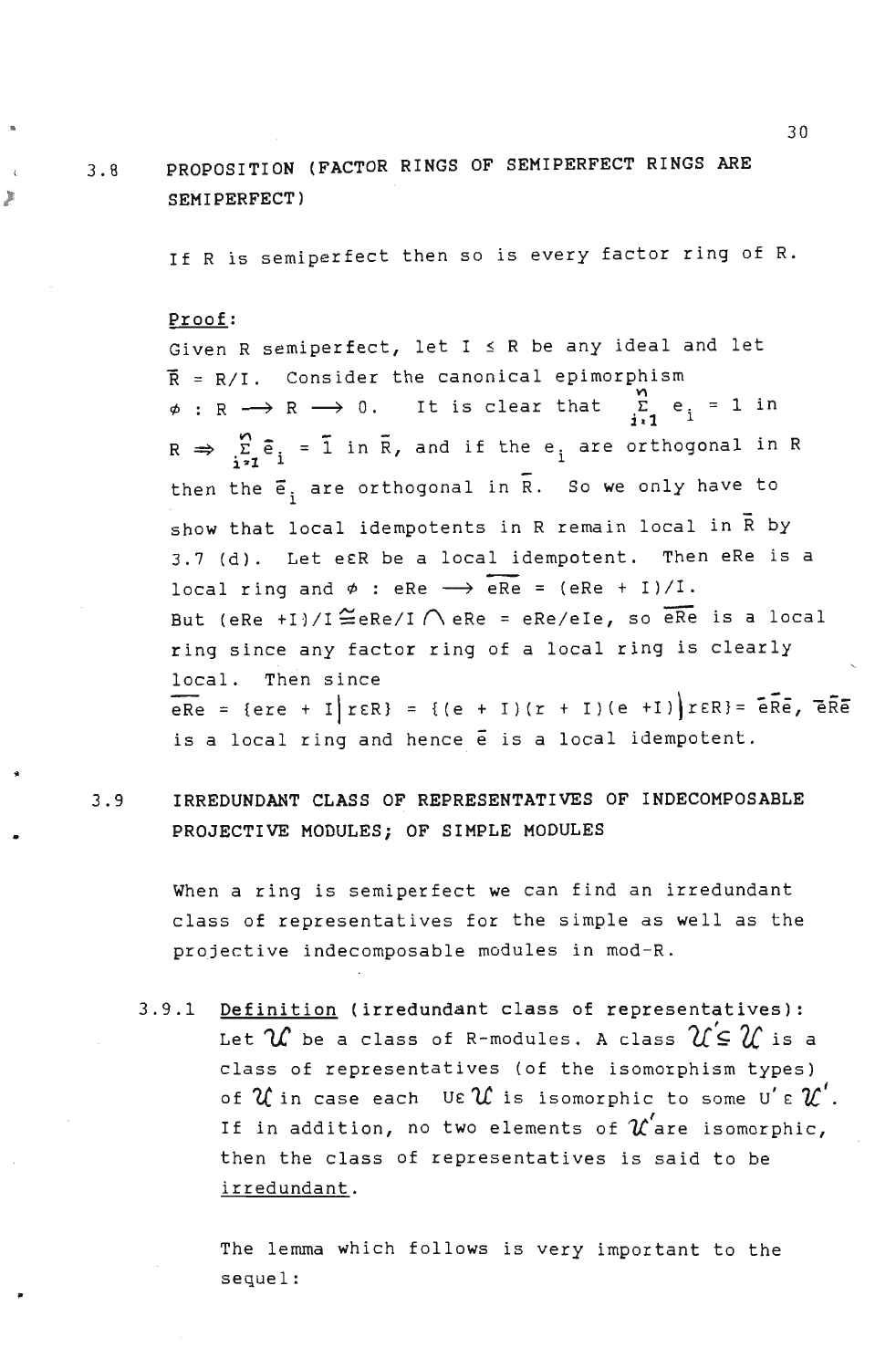### 3.9.2 Exchange lemma:

,

 $A + M$   $\oplus$   $A$   $\oplus$   $A$   $\oplus$   $B$  be a decomposition in  $rad-R$   $\geq$  End (A) is a local ring. Then  $\exists$  i,  $1 \leq i \leq n$ ,  $ad$  an isomorphism  $M \cong A$   $\oplus$  X for some object X of mod-R. In particular, if  $M_i$  is an indecomposable nodule, i =  $1, \ldots, n$ , then  $A \cong M$ , for some i.

Proof: See [7] Lemma 18.17.

### 3.9.3 Remark:

 $\frac{R \times R}{R}$  is semiperfect, R =  $\bigoplus_{i=1}^N e_i R$  where the  $e_i R$ are indecomposable Vi (3.7(e)). Given any primitive  $id$ empotent  $0 \pm e^{cD}$  $\texttt{empotent}\;\;0\;\dotplus\;\texttt{eER},\;\;\;\texttt{eR}\cong\texttt{e}\;\textsubscript{$i$}R$  for some  $i$ . For

 $\stackrel{\curvearrowright}{\oplus}$  e.R = eR  $\oplus$  (1 - e)R, and since R is semiperfect e is local (3.7(c)), so End(eR)  $\cong$  eRe is local, so by 3.9.2 for some i,  $1 \le i \le n$ ,  $\exists$  X in  $mod-R \ni e, R \leq eR \oplus X$ . Since  $e, R$  is indecomposable, either  $eR = 0$  or  $X = 0$ . Since  $e \neq 0$ , eR  $\neq$  0, so X = 0 and hence eR  $\cong$  e.R.

### 3.9.4 Definition (primitive module): A module M is primitive in case  $M \stackrel{\sim}{=}$  eR for some primitive idempotent eER.

3.9.3 shows that  ${e,R}_{1}^{n}$  -, is a class of representatives for the primitive modules in mod-R. If this class were irredundant it would have to contain m elements, where  $m \le n$ . The  $\{e_i\}^m$ are then called a basic set of idempotents.

## 3.9.5 Definition (basic set of idempotents): <sup>A</sup>set of idempotents of a semiperfect ring R is basic in case the  $e_i$ ,  $1 \le i \le m$ , are orthogonal and  ${e_1R, \ldots, e_mR}$  is an irredundant class of representatives of the primitive modules in mod-R.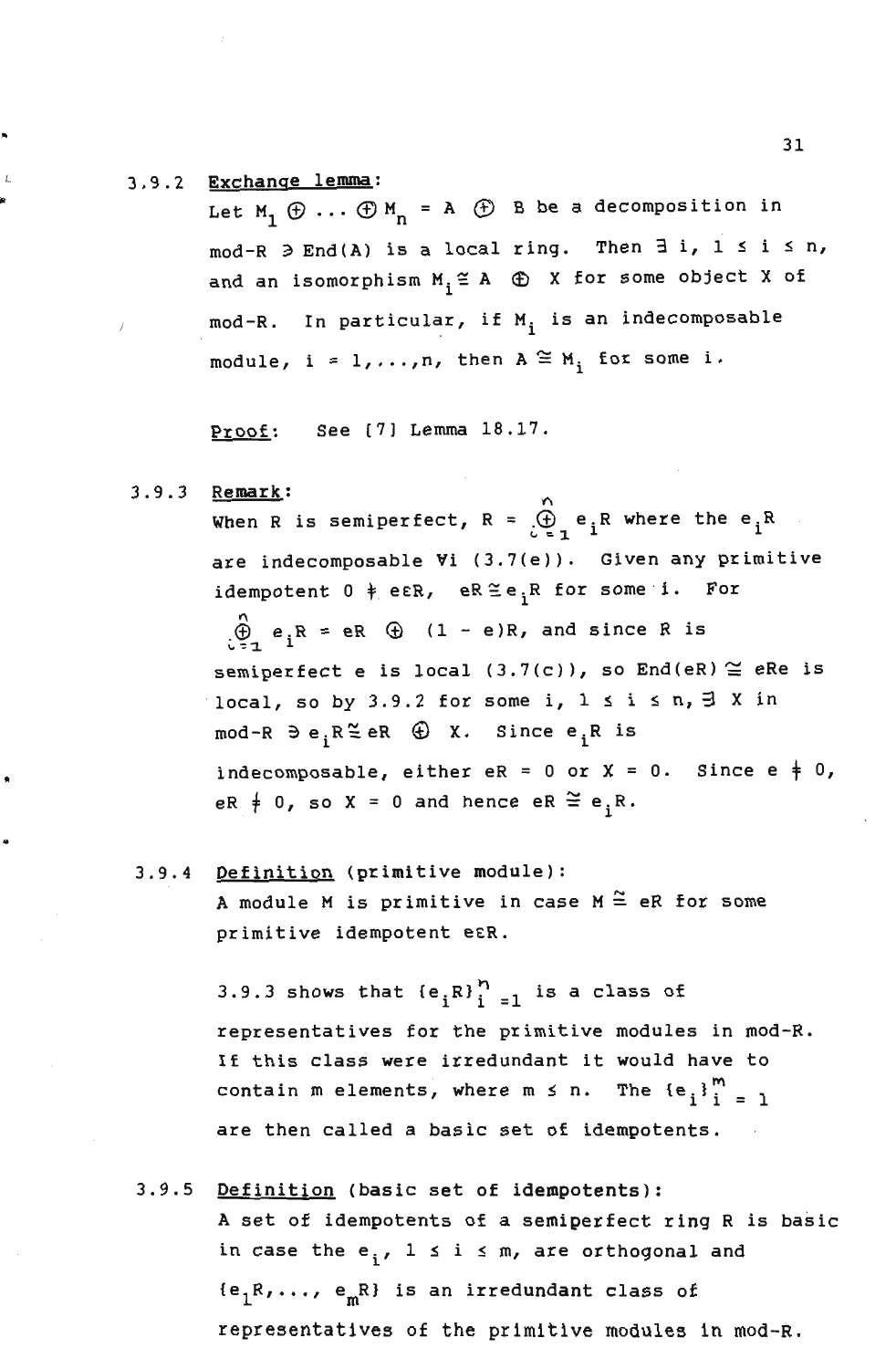### 3.9.6 Lemma:

Þ

Let e and f be idempotents in a ring R. Then  $eR \cong fR$ iff eR/eJ  $\cong$  fR/fJ, where J = RadR.

### Proof:

" $\Rightarrow$ ": Suppose eR $\cong$  fR. We have eR/eJ = eR/eR $\Lambda$ J  $\cong$  $(eR+J)/J$ . Similarly fR/fJ  $\cong$  (fR+J)/J. Hence  $eR \stackrel{\sim}{\cong}$  fR  $\Rightarrow$  (eR + J)/J $\stackrel{\sim}{\cong}$  (fR + J)/J, so eR/eJ  $\stackrel{\sim}{\cong}$  fR/fJ.

 $"\Leftarrow":$  Suppose h: eR/eJ  $\longrightarrow$  fR/fJ is an isomorphism. Consider the natural epimorphisms  $\phi$ : eR  $\longrightarrow$  eR/eJ and  $\phi'$ : fR  $\longrightarrow$  fR/fJ. Since eJ  $\subseteq$  J, eJ << R (3.3.2 (e)). We show ker  $\phi$  = eJ << eR. Let eR = eJ + L. We claim  $eR = L.$  Now

 $eR + (1 - e)R = eJ + L + (1 - e)R$ 

 $\therefore$  R = eJ + (L + (1 - e)R) Since eJ  $\langle \langle R, L + (1 - e)R = R, S \rangle$  and  $L \leq eR$ , L = L  $\bigcap$  eR. Similarly eR = eR  $\bigcap$  R. But  $eR \cap R = eR \cap (L + (1 - e)R)$  $= L + (eR \wedge (1 - e)R)$  (by the modular law)

 $= L + 0$ 

**<sup>=</sup>L.** 

Hence  $eR = L$  as claimed. Thus, since  $eR$  is projective,  $\phi$  is a projective cover. Similarly  $\phi'$  is a projective cover. Consider hø: eR  $\longrightarrow$  fR/fJ. hø is an epimorphism. ker h $\phi = \{x \in \mathbb{R} \mid h(\phi(x)) = 0\}$  =  $= \{x \in R \mid \phi(x) = 0\} = eJ = ker \phi \iff RR$ . Since eR is also projective, h $\phi$  is a projective cover of fR/fJ. But so is  $\phi'$ , hence eR  $\cong$  fR by 3.6.1.

### 3.9.7 Proposition:

Let R be a semiperfect ring with radical J. Then for orthogonal primitive idempotents  $e_1, \ldots, e_m \in R$ the following are equivalent: (a)  ${e_i}$ ,  $\binom{m}{i}$  = 1 is a basic set of primitive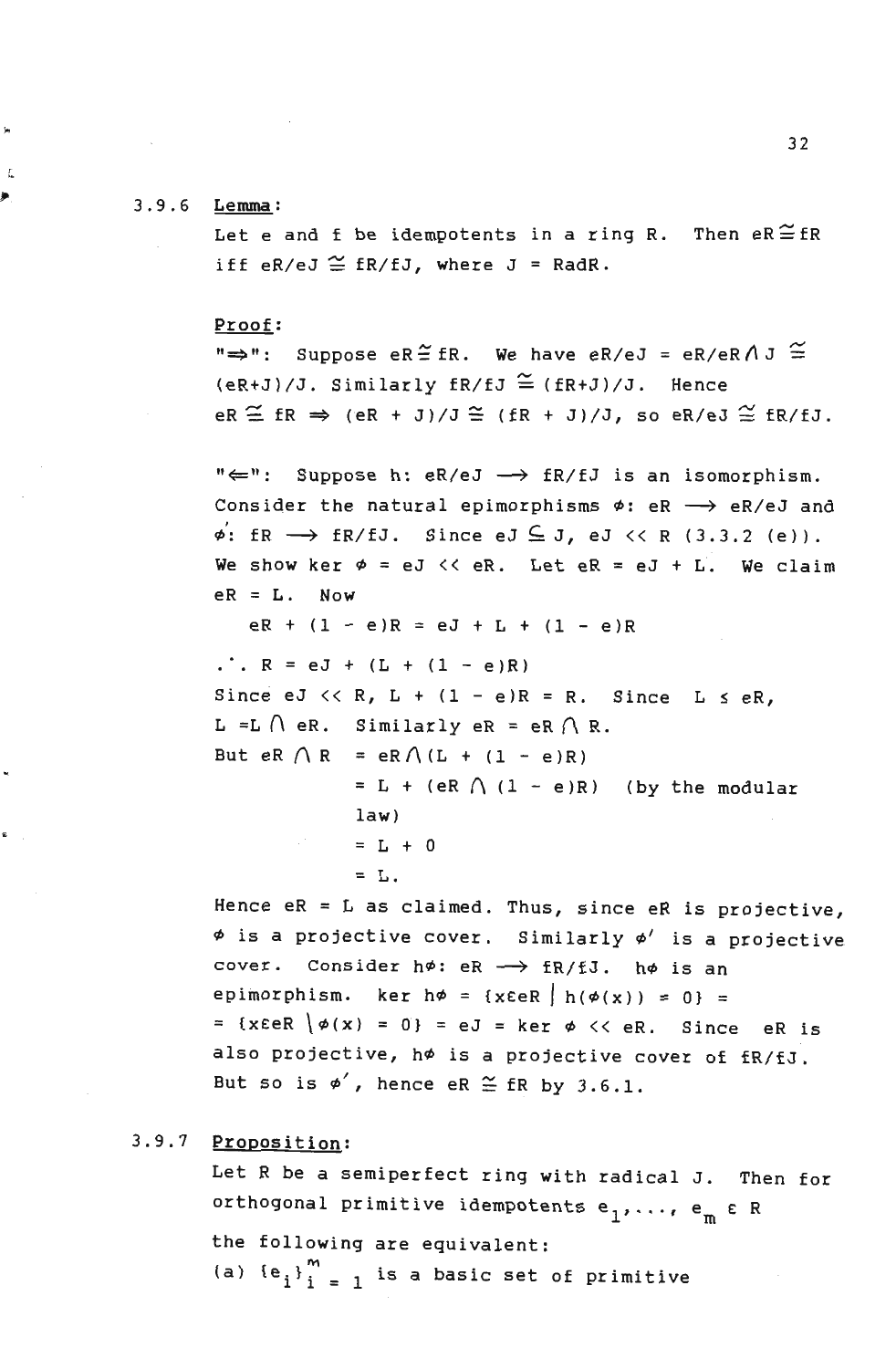idempotents of R.

(b)  $\{e_i R/e_j J\}_{i=1}^m$  is an irredundant class of representatives of the simple modules in mod-R. (c)  ${e_i R}_{i=1}^m$  is an irredundant class of representatives of the indecomposable projective modules in mod-R.

### Proof

### $(a) \Rightarrow (b)$ :

Let S be any simple module. Then for some idempotent eER,  $S \cong eR/eJ$  by 3.4 (c). Thus  $End(S) \cong eRe/eJe$  (see [12] Corollary 17.12) is a division ring, so eRe is local and so also e. Thus e is primitive, so eR is a primitive right ideal and so by (a),  $eR \cong e \frac{1}{1}R$  for some i. By our lemma, eR/eJ  $\approx$  e<sub>i</sub>R/e<sub>i</sub>J, so some i. By our lemma, eR/eJ  $\cong e_iR/e_jJ$ ,<br>S  $\cong e_iR/e_jJ$ . Hence  ${e_iR/e_jJ}_{i}^m$   $=$  1 is a class of representatives of the simple modules in mod-R, which has to be irredundant. If it is not, then  $3$  i  $*$  k  $3 e_iR/e_jJ \cong e_kR/e_kJ$ , so by our lemma  $e_iR \nightharpoonup e_kR$ , contradicting the irredundancy of  ${e_i R}^m_{i=1}.$ 

### $(b) \Rightarrow (c)$ :

•

Let P be any non-zero indecomposable projective module in mod-R. Then since P is projective 3 a set A and , P<sup>'</sup>. Since for each i,e<sub>i</sub>R is a direct summand of  $R^{(A)}$  and it has local endomorphism ring, by 3.9.2, e<sub>i</sub>R is a direct summand of either P or  $P^{'}$ . We cannot have that  $e^{\;\;}_{\bf i}$ R is a direct summand of  $P'$  Vi. For then  $P = 0$ .  $\therefore$   $\exists$  i  $\Rightarrow$  $P \cong e_i R$   $\oplus$  K for some object K in mod-R. But P is indecomposable so  $e_iR$  or K is 0. Since  $e_i \neq 0$ ,  $P \cong e_iR$ , proving { $e_iR$ } is an irredundant class of indecomposable projective modules.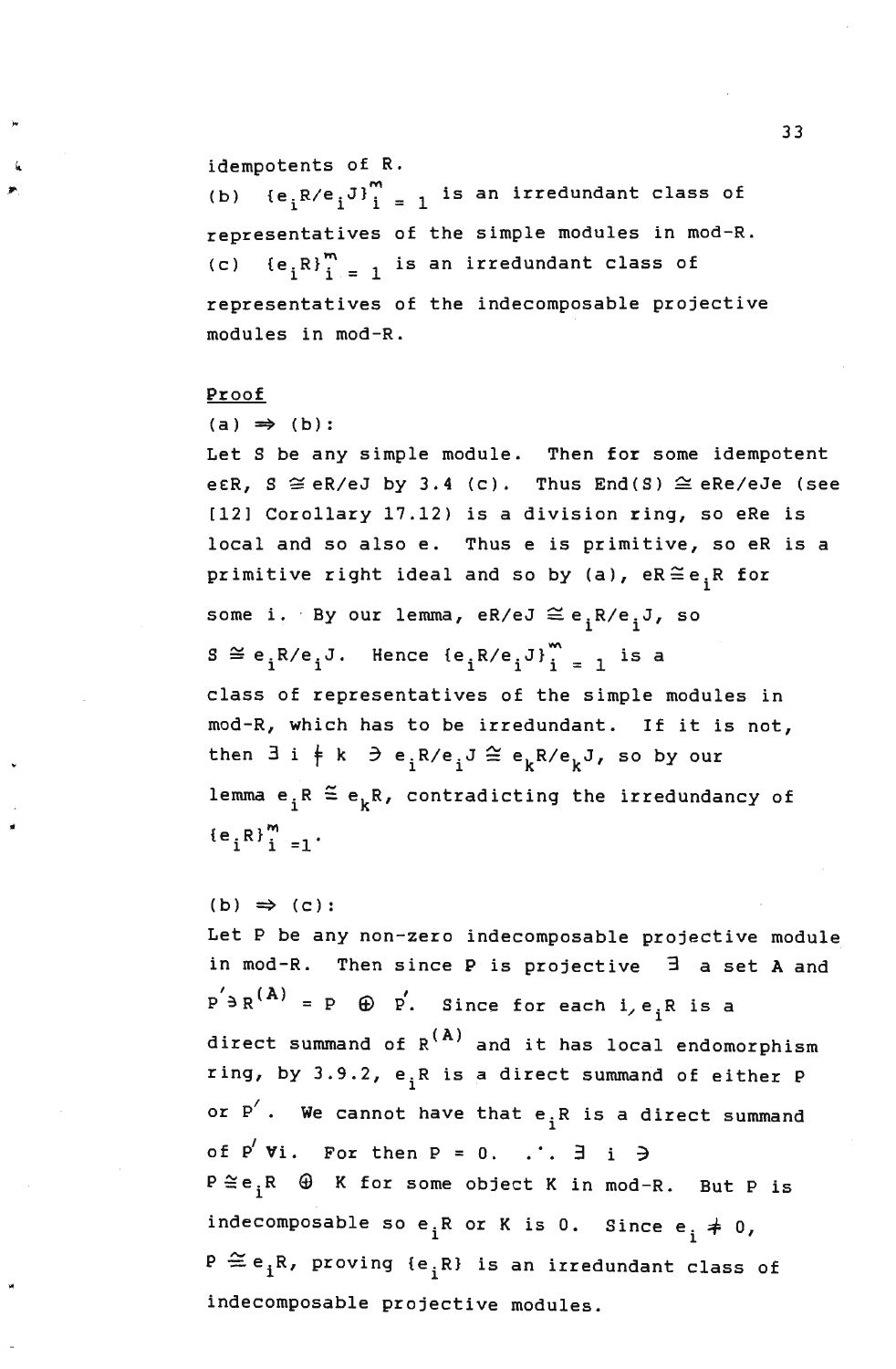$(c) \Rightarrow (a)$ : Under the assumption  ${e_i}^m$   $_{i=1}^m$  is a set of orthogonal primitive idempotents. Let M be any primitive module in mod-R. We only have to show, by 3.9.5, that  $M \cong e_i R$  for some i,  $1 \le i \le m$ . Now for some primitive idempotent eER,  $M \cong eR$ . But then eR is indecomposable, and also projective. So by (c)  $M \cong eR \cong e_iR$  for some i,  $1 \le i \le m$ .

This completes the proof of the proposition.

..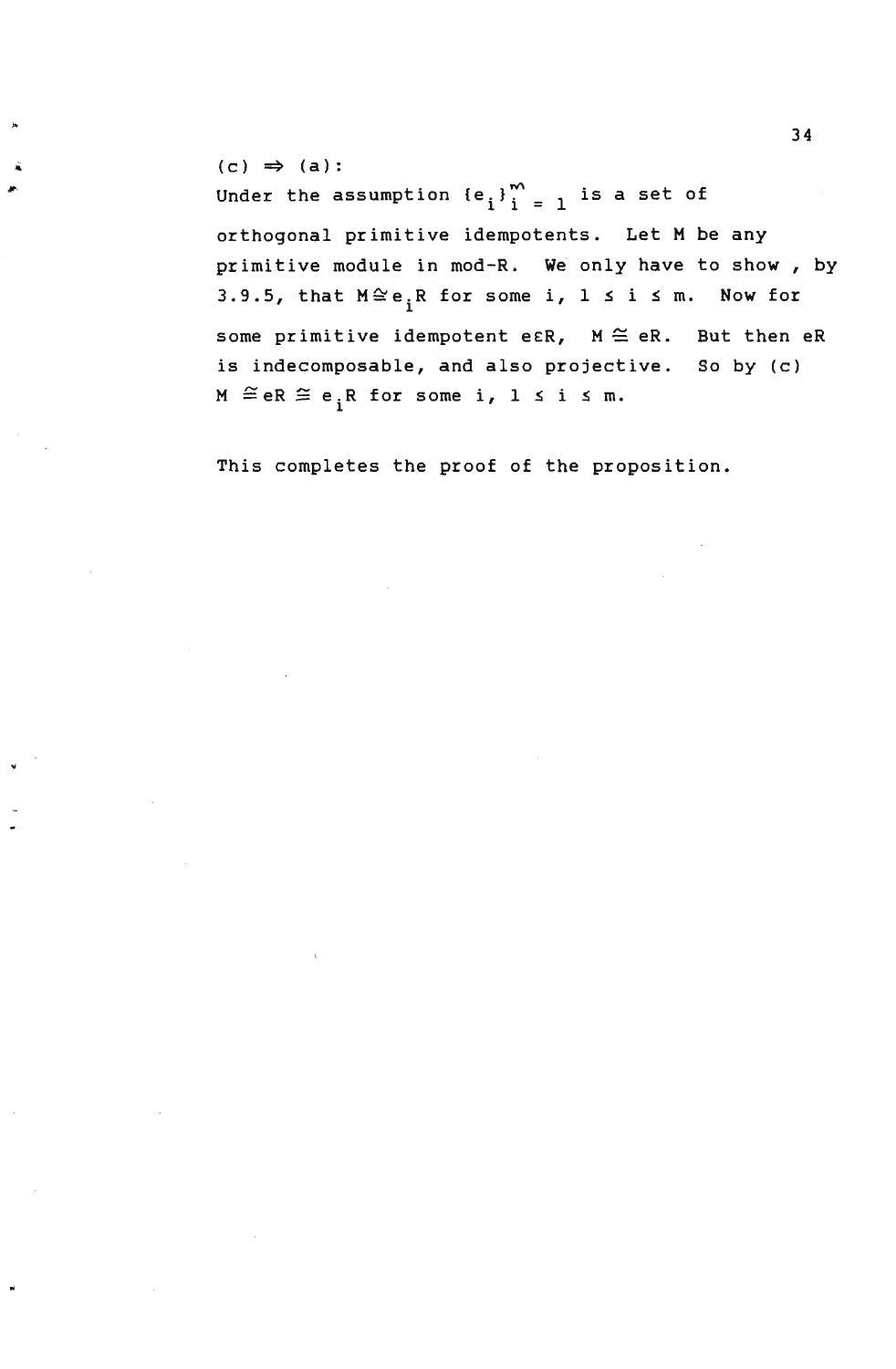### CHAPTER 4

THE BASIC MODULE AND THE BASIC RING \*\*\*\*\*\*\*\*\* \*\*\*\*\*\*\*\*\* OF A SEMIPERFECT RING \*\*\*\*\*\*\*\*\*\*

### 4.1 INTRODUCTION

..

..

A semiperfect ring whose decomposition into a direct sum of indecomposable projective modules contains exactly one copy of each isomorphism type, is called a selfbasic ring. The generators for their module categories are particularly simple: they are precisely those modules for which the ring splits off (Proposition 4.4.1). Every semiperfect ring contains a selfbasic subring to which it is Morita equivalent. The study of semiperfect rings is greatly simplified once this is observed, for in a large number of cases results in selfbasic semiperfect rings can be applied to general semiperfect rings using Morita theory.

In this chapter we present the basic module and the basic ring of a semiperfect ring. We point out that these concepts are described only for semiperfect rings.

4.2 CONSTRUCTION OF THE BASIC MODULE

When R is semiperfect we can decompose R as follows: R =  $\oint_{\epsilon}$  e<sub>i</sub>R in mod-R where e<sub>i</sub> is local Vi.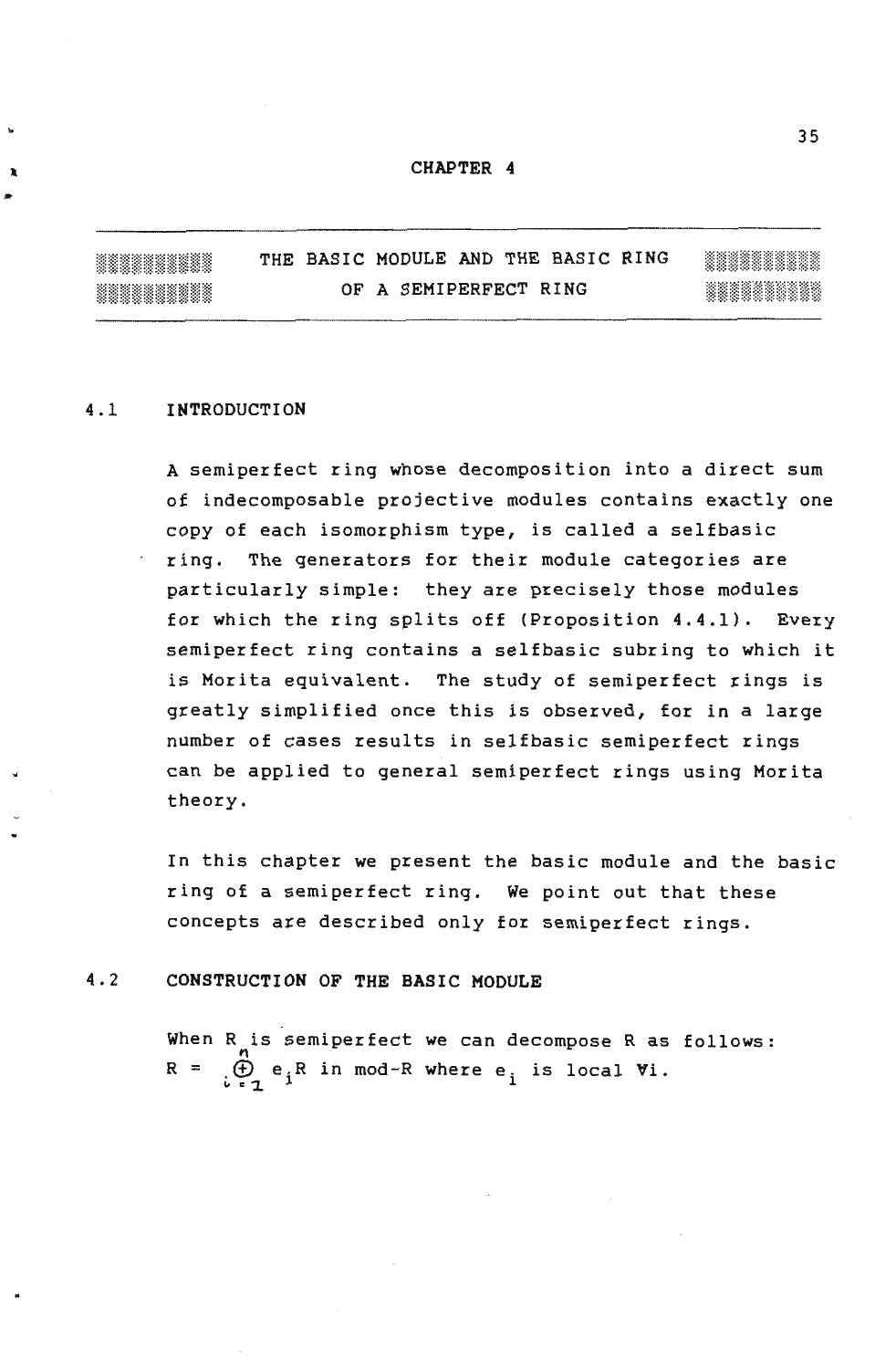Renumber so that  $\{e_{\textbf{i}}\text{R}\}$ ,  $1\ \leq\ \text{i}\ \leq\ \text{m}$  form a complete set of non-isomorphic summands. Then  $\{e_{\mathbf{i}}\}$ ,  $1\,$   $\leqslant$  i  $\leqslant$  m is a basic set of idempotents and Proposition 3.9.7 applies.  ${e_iR}_{i=1}^m$  is hence an irredundant class of representatives of the indecomposable projective modules in mod-R.

From now on we will prefer to call the indecomposable projective modules viz. the e<sub>;</sub>R, 1  $\leq$  i  $\leq$  m, the right prindecs and each member of the irredundant class of representatives, an isomorphism class for the right prindecs in mod-R.

4.2.1 Definition (the basic module): The right ideal B = e<sub>1</sub>R  $\oplus$  e<sub>2</sub>R  $\oplus$ ...  $\oplus$ e<sub>m</sub>R of R is called the basic (right) module of R. Henceforth B will always denote the basic module. The basic module B of a semiperfect ring is unique up isomorphism. For let B' also be a basic module. Then  $B' = f_1 R \oplus \ldots \oplus f_k R$  where  $\{f_i R\}$  is a complete class of non-isomorphic prindecs of R. Since each  $f_i$  is local,  $\exists$  one (and exactly one)  $i \ni f_1 R \cong e_i R$ . Renaming we get  $f_1 R \cong e_1 R$ . A standard argument allows us to conclude that A stand<mark>ar</mark>d argument allows<br>f<sub>i</sub>R ≅ e<sub>i</sub>R ∀i. So B'≅ B .

Thus we can speak of "the" basic module.

### 4.3 THE BASIC RING

..

,.

From the basic module  $B = e_1R + ... + e_mR$  we obtain an orthogonal sum of idempotents viz.  $e_1 + e_2 + \ldots + e_m$ . This sum is again an idempotent and is called a **basic idempotent** of R and is denoted by  $e_0$  i.e.  $e_0 = e_1 + \ldots + e_m$ .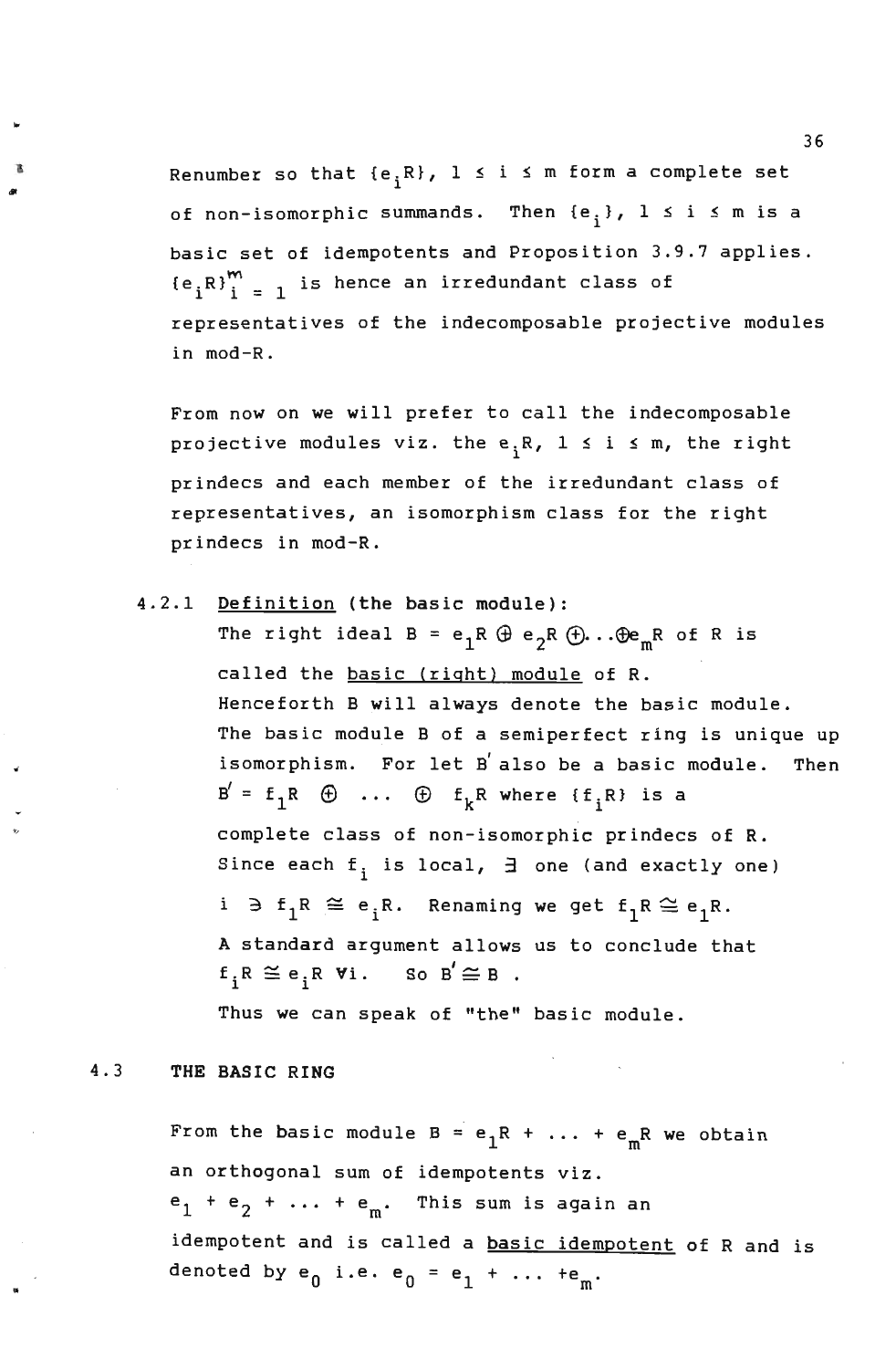It is now clear that  $B = e_0R$ . So End  $(B_R) = End((e_0R)_R) \cong e_0Re_0$ . This ring is called the **basic ring of R** and is denoted by  $R_0$ . Thus  $R_0 = e_0 Re_0 \cong End (B_p)$ .

Henceforth  $e_0$  and  $R_0$  will denote a basic idempotent and the basic ring respectively. We will be finding it "nicer" to work with  $R_0$  rather than R itself. To work with  $R_0$  instead of R we need to be assured that  $R_0$  is semiperfect whenever R is. To this end we need the following:

### 4.3.1 Proposition:

•

..

The basic module is a progenerator of mod-R.

### Proof:

B is clearly finitely generated, and being a direct summand of R, B is also projective. So we only have to show that B is a generator of mod-R. Now every simple module M in mod-R is isomorphic to  $e_{\textbf{i}}$ R/ $e_{\textbf{i}}$ J for some i (Proposition 3.9.7). Using this fact we can establish that B is a generator of mod-R. Suppose  $Tr_{p}(B) \neq R$ . Then  $\exists$  a maximal right ideal I  $\exists$  Tr<sub>p</sub>(B)  $\leq$  I. · So R/I is simple, so  $\exists$  an epimorphism g:  $B \longrightarrow R/I \longrightarrow 0$ . Since  $R/I$  is simple,  $g \neq 0$ . Since B is projective,  $\exists$  f: B  $\longrightarrow$  R  $\Rightarrow$ 



Then  $f(B) \subseteq \Sigma$  Imf =  $Tr_R(B) \subseteq I$ , so  $(\pi f)B = 0$ . Hence  $g = 0$ , a contradiction. . '. we must have  $Tr_R(B) = R$  and so B is a generator by G4 of 1.3.3.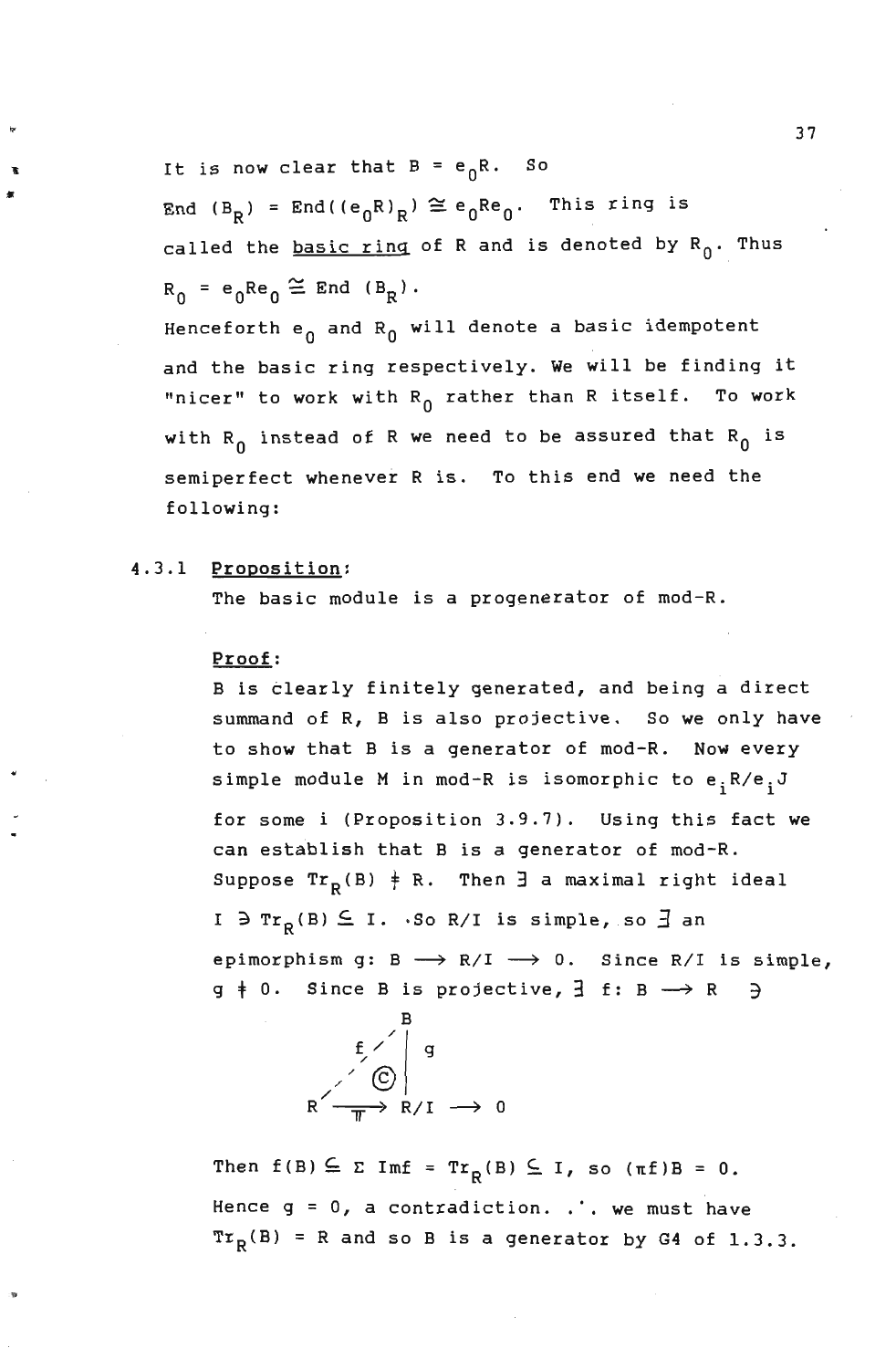### 4.3.2 Proposition:

..

•

A semiperfect ring R is similar to its basic ring  $R_0$ . Hence  $R_0$  is semiperfect.

### Proof:

B is a progenerator of mod-R and  $R_0 \cong$  End  $(B_R)$ . Hence condition  $S_2$  of the Morita Theorem is satisfied, so  $R \sim R_0$ . By 3.5, $R_0$  is semiperfect.

### 4.3.3 Definition ("selfbasic")

A semiperfect ring is selfbasic in case  $e_0 = 1$ . When  $e_0 = 1$ ,  $B = R$  and  $R_0 = R$ . Hence it is immediate that a semiperfect ring is selfbasic iff  $B = R$  or  $R_0 = R$ .

### 4.3.4 Proposition:

The basic ring of a semiperfect ring is selfbasic.

### Proof:

Let R be semiperfect. Then  $1 = \sum_{i=1}^{N} e_i$  where the  $e_i$  is a local idempotent Vi (see 3.7 (d)). For the basic idempotent e<sub>0</sub> of R we have that e<sub>0</sub> =  $\sum_{i=1}^{m} f_i$ for some  $m \leq n$ , where  $\{f_i\} \subseteq \{e_i\}$  and  $f_iR \cong f_jR$  iff i = j. Let S be the basic ring of R. Then  $S = e_0 Re_0$ . We must show that S is selfbasic. Now for each i,  $1 \le i \le m$ ,  $f_i = e_0 f_i e_0 e_e e_0 e_0 = S$ . So the identity  $e_0$  of S is a finite sum of orthogonal idempotents of S viz.  $e_0 = \sum_{i=1}^{m} f_i$ . For each  $f_i \in S$ ,  $f_i$ S $f_i$  =  $f_i$ ( $e_0$ R $e_0$ ) $f_i$  =  $f_i$ R $f_i$  and the latter is a local ring. So each f<sub>i</sub>£S is a local idempotent. Hence S is semiperfect (3.7 (d)). We .<br>Iaim that e<sub>n</sub> is a basic idempotent of S. Let<br>E.S and f.S be any two right prindecs in mod-S.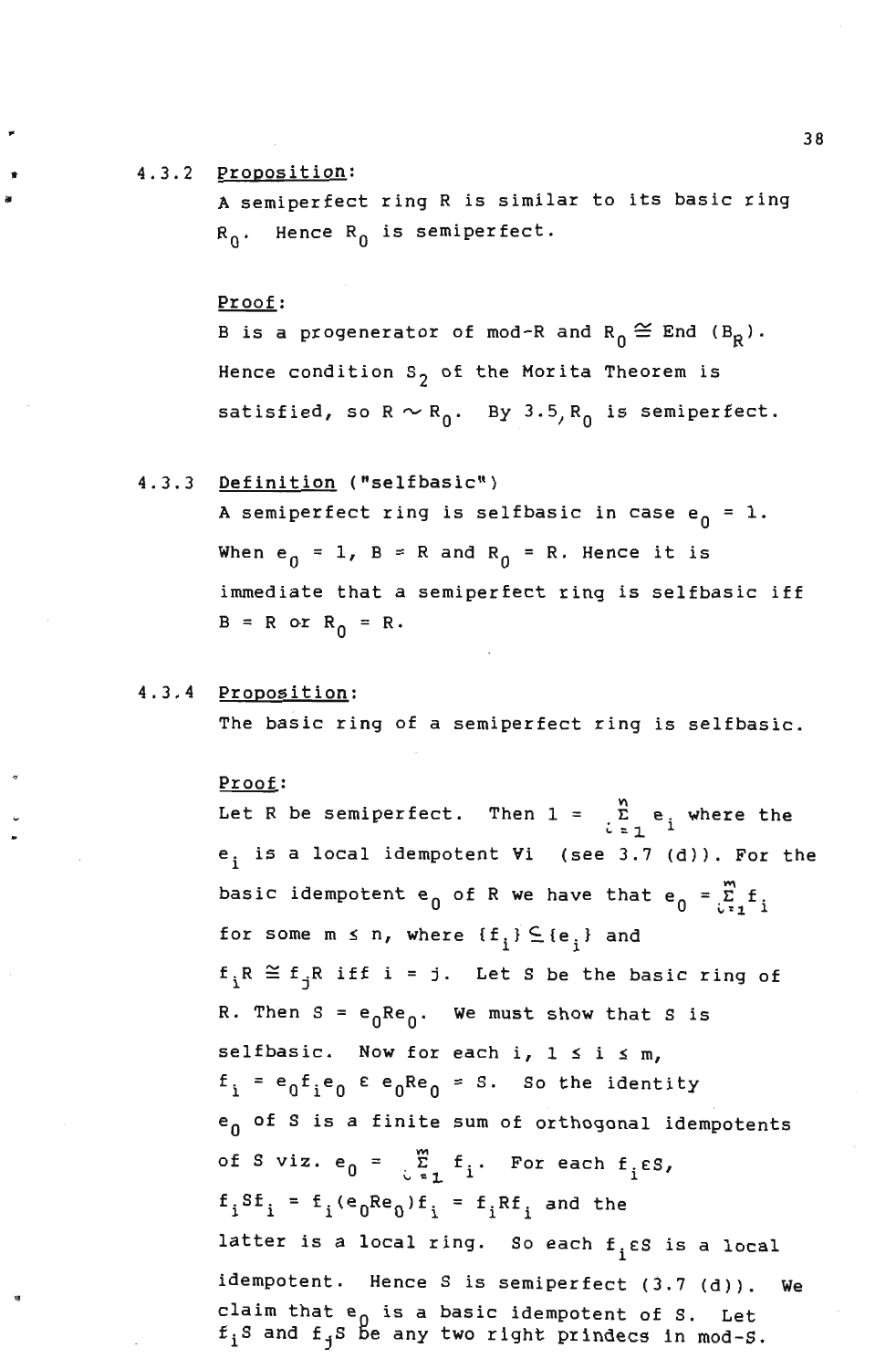Suppose  $f_i S \cong f_j S$ . If we could show  $i$  =  $j$  we would be done according to the construction in 4.2. Since  $e_0R$  is a progenerator in mod-R (see 4.3.1) we have according to [12] page 178 and Theorem 22.1, that the functor Hom  $(e_0R, )$ : mod-R  $\rightarrow$  mod-S defined by Hom  $(e_0R,-): A_R \longrightarrow Hom_R(e_0R,A_R)$  defines a category equivalence. So under Hom  $(e_0R, )$ , the image of  $f_i$ R in mod-R is  $Hom_R(e_0R, f_iR)$ . Now  $Hom_R(e_0R, f_1R) \cong f_1Re_0$  as abelian groups (see [16] lemma 1 page 63) and the isomorphism is an isomorphism of right S - modules as well. Thus Hom  $(e_0R, ...)$ :  $f_iR \rightarrow f_iRe_0 = f_iS$ . Hence  $f_i S \cong f_j S$  in mod- $S \Rightarrow f_i R \cong f_j R$  in  $mod-R \implies i = j$  as required.

### 4.4 CONNECTION BETWEEN THE BASIC MODULE AND GENERATORS OF MOD-R

When R is semiperfect its basic module is a direct summand of any generator of mod-R. Thus if R is selfbasic,  $R_{p}$  is a direct summand of any generator of  $mod-R$ .

4.4.1 Proposition:

Let R be a semiperfect ring with basic module Band basic ring  $R_0$ . Then

(a)  $R \sim R_0$ .

(b) A module M is a generator of mod-R iff B is isomorphic to a direct summand of M. In particular, if R is selfbasic then M generates mod-R iff  $M \cong R$   $\oplus$  Y in mod-R.

### Proof:

(a) Let R be semiperfect. Then R  $R_0$  by 4.3.2.

39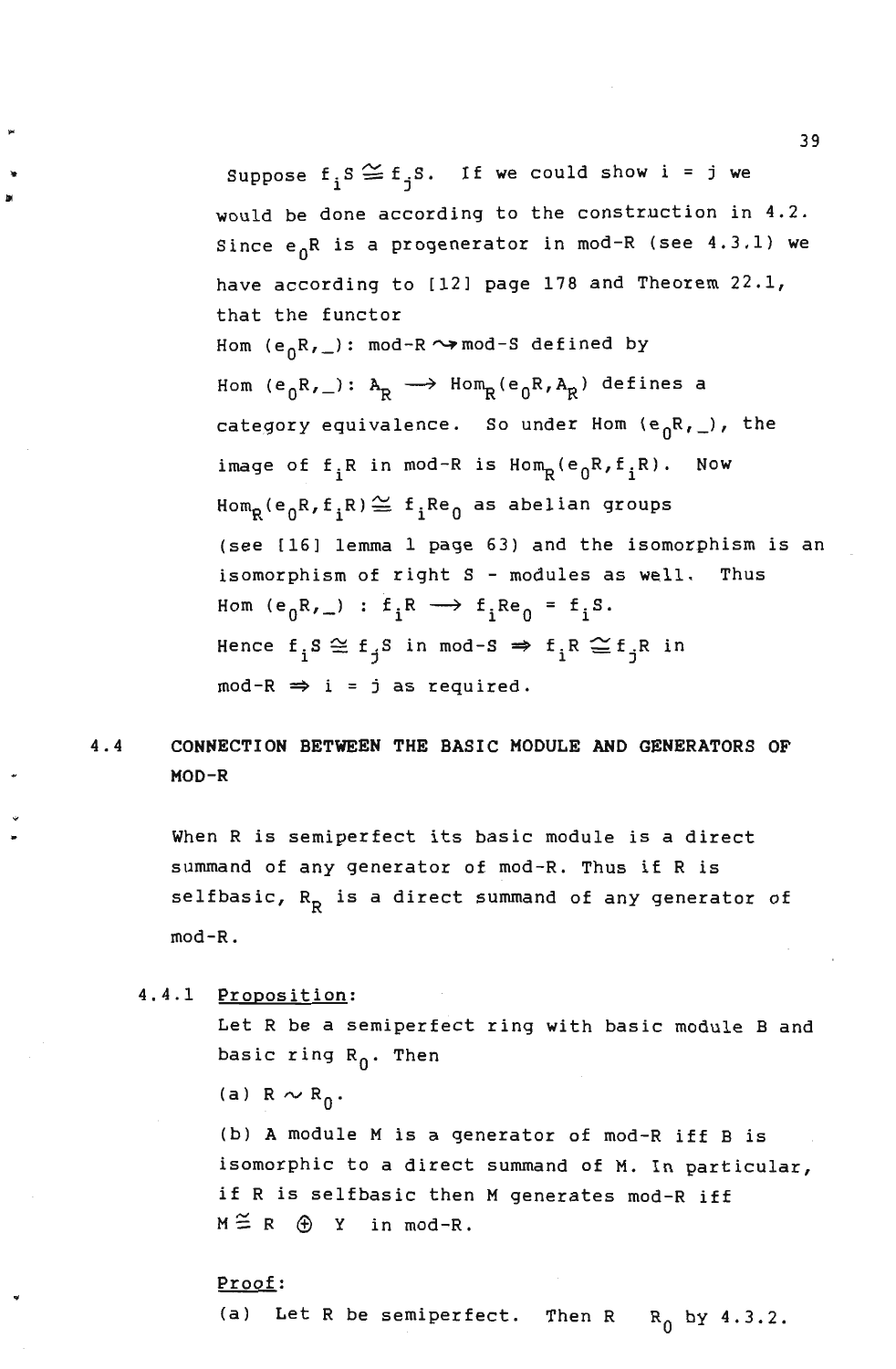(b)  $"\Leftarrow"$  :<br>Suppose  $M = B'$   $\bigoplus X$  where  $B' \cong B$  and X is an object of mod-R. Since B is a progenerator and hence a generator,3 a set I and an epimorphism  $q : B'$ <sup>(I)</sup>  $\longrightarrow K \longrightarrow 0$  for an arbitrary object K of mod-R (see G2 of 1.3.3). Now  $M^{(1)} = B^{(1)} \oplus K^{(1)}$ . Let  $\pi$  :  $M^{(I)} \longrightarrow B^{(I)}$  be the projection map. Then  $\sigma$  :  $M^{(1)} \longrightarrow K$  is an epimorphism. Hence M is a generator of mod-R. "  $\Rightarrow$  " : Let M be a generator of mod-R. Now  $B = e_1 R \oplus ... \oplus e_m R \le R \cdot \exists n > 0 \ni$  $M^{(n)} \cong R \oplus K$  (see G<sub>3</sub> of 1.3.3)

 $= e_1 R$   $\oplus$  C for some object C of mod-R Hence  $M \oplus ... \oplus M \cong e_{1}R \oplus C.$  But  $End(e_{1}R)$  is a local ring, so by the exchange lemma,  $M \cong e_1 R \oplus X$ for some object X of mod-R. Thus  $M^{(n)} \cong (e_1R)^{(n)} \oplus X^{(n)} = e_2R \oplus Y$  for some object Y of mod-R. Since End  $(e_2R)$  is a local ring,  $e_2R$  is isomorphic to a direct summand of either  $e_1R$  or X. Since  $e_1R$  is indecomposable,  $e_2R$  is thus isomorphic to a direct summand of X. Hence  $M \cong e_1R \oplus e_2R \oplus D$  for some object D of mod-R. Proceeding in this way we eventually obtain that  $M \cong B \oplus X$ . Finally, since R selfbasic  $\Rightarrow$  R = B, our final statement follows from (b).

### 4.4.2 Corollary:

iI

Let R be a semiperfect ring with basic module B. Then

(a) An epimorphic image *MII* of a R-module M is a generator of mod-R iff  $M = B' \oplus C$  for some ICC and  $B' \cong B$ . Then  $M/I \cong B$   $\oplus$   $C/I$ .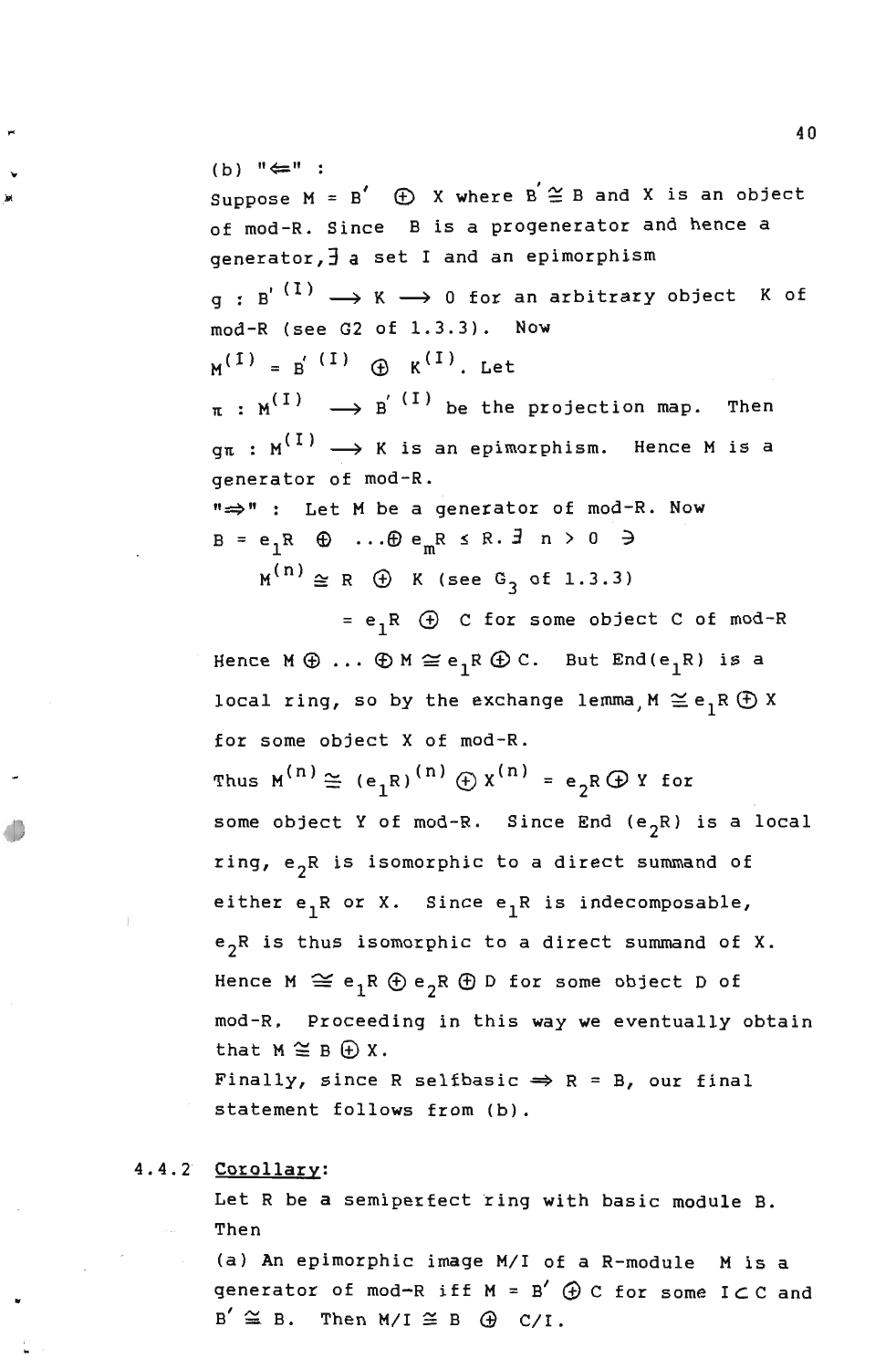(b) An epimorphic image B/I of B is a generator of mod-R iff I = O. In particular, if R is selfbasic then a cyclic module R/I is a generator of mod-R iff  $I = 0.$ 

### Proof:

(a)  $"\Rightarrow"$  : Suppose M/I is a generator of mod-R. By  $4.4.1$ ,  $M/I \cong B \oplus X$  for some object X of mod-R. Let  $\phi$  : B  $\bigoplus$  X  $\longrightarrow$  M/I be this isomorphism. Let  $\phi$ (B) = A/I and  $\phi$ (X) = C/I for submodules A and C of M. Now

 $M/I = \phi(B \oplus X)$  $= \phi (B + X)$  $C \phi(B) + \phi(X)$  $= A/I + C/I$  $C (A + C)/I \subseteq M/I$ . So  $M/I = (A + C)/I$ , so  $M = A + C$ . Since  $\phi$  is 1-to-1  $ker$   $\phi = 0 = B \bigwedge X$ . So  $0 = \phi(B \cap X)$  $= \phi(B) \bigcap \phi(X)$ =  $A/I \cap C/I$  $=$  (A  $\bigcap$  C)/I  $\cdot$   $I = A \cap C$ 

We have done all this to show that there are submodules A and C of M  $\supseteq$  M = A + C, I = A  $\bigcap$  C. Since  $\phi$  is an isomorphism A/I  $\cong$  B. Now the sequence  $0 \longrightarrow I \longrightarrow A \xrightarrow{\not \infty} A/I \longrightarrow 0$  is exact. Since  $B \xrightarrow{\simeq} A/I$ is projective,  $\phi$  is a split epimorphism, so  $A = I \oplus B'$  in mod-R, and since  $I \subseteq C$ ,  $M = A + C = B^{'} + C$ . This latter sum is direct for  $B' \wedge C = (B' \wedge A) \wedge C = B' \wedge I = 0$ . Thus  $M = B' \oplus C$ . But *B'*  $\wedge$  C = (*B'*  $\wedge$  *A)*  $\wedge$  C = B'  $\wedge$  I = 0. Thus M = B' ⊕ C/ C. 1<br>*B'*  $\cong$  *A*/I  $\cong$  *B* and hence M/I  $\cong$  B<sup>'</sup> ⊕ C/I  $\cong$  B' ⊕ C/I.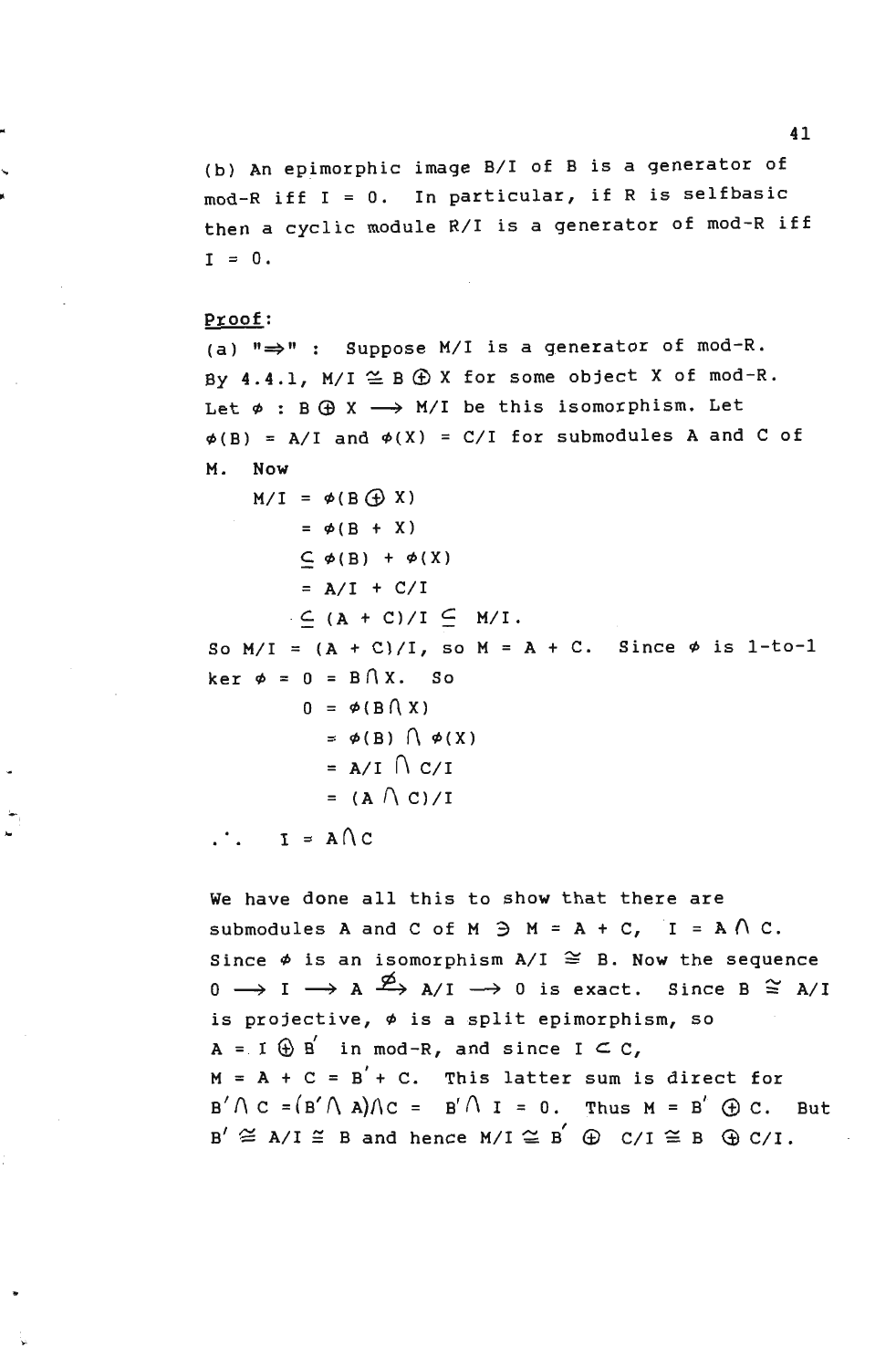$" \leftarrow"$ :

It

Suppose  $M \cong B' \oplus C$  where  $I \subset C$  and  $B' \cong B$ . Then  $M/I \cong B \oplus C/I$ . Since B is the basic module of R,  $M/I$ is a generator of mod-R by 4.4.1.

 $(b)$  " $\Rightarrow$ " :

Suppose *B/I* is a generator of mod-R. We must show  $I = 0$ . Applying (a) we obtain that  $B = B' \oplus X$  where  $B' \cong B$  and  $I \subset X$ . If  $X \neq 0$ , then X has an indecomposable direct summand which is projective since B is. So  $\exists$  i,  $1 \le i \le m$ ,  $\exists$   $X \ncong e, R$   $\bigoplus Y$ . But then B contains two non-isomorphic prindecs, a contradiction.

 $"\Leftarrow"$  : If I = 0,  $B/I$  = B, so  $B/I$  is a generator follows from the fact that B is a generator.

If R is selfbasic,  $R = B$ , so the final statement follows from the preceding one.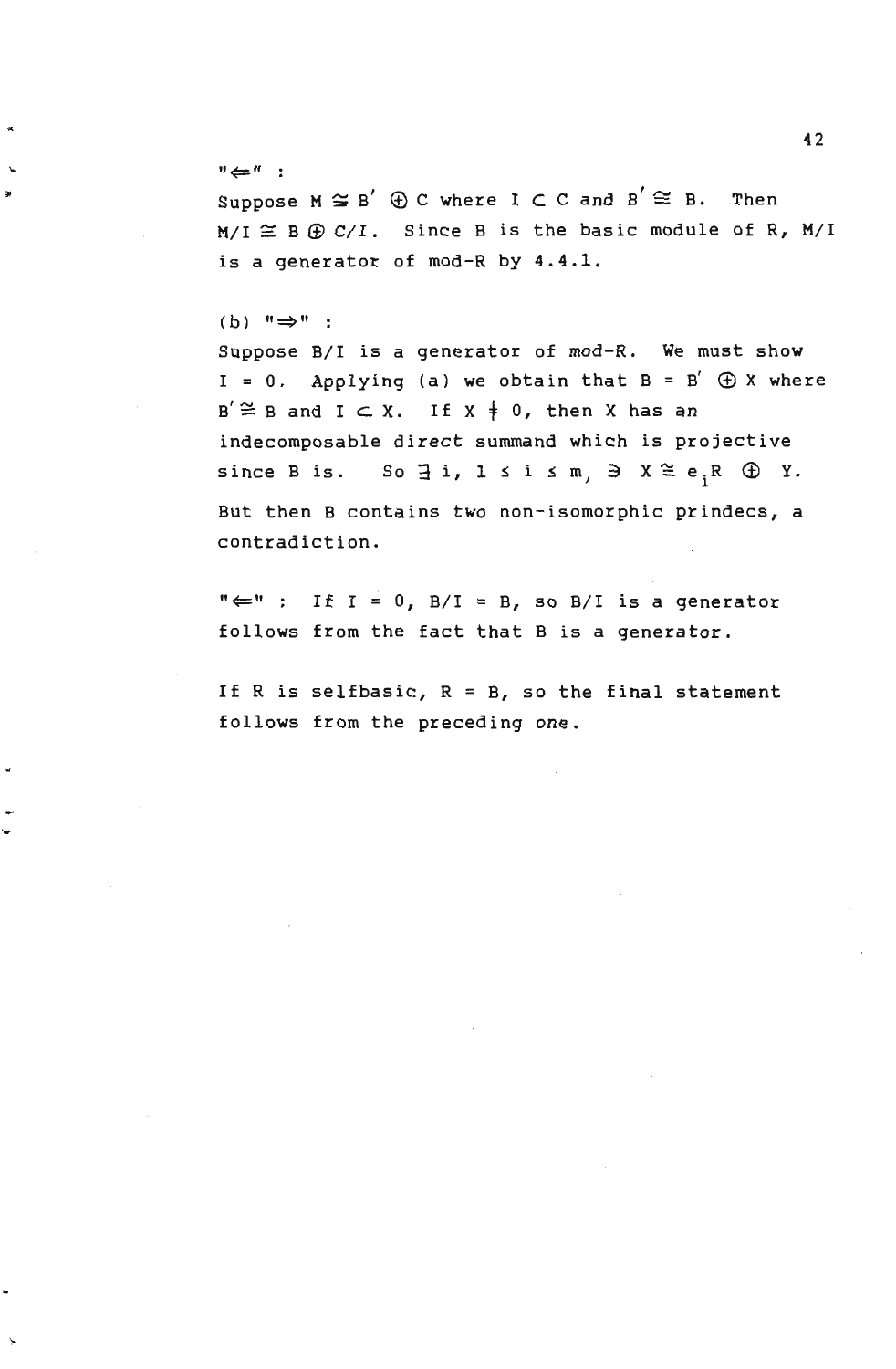### CHAPTER 5

\_ ........ \_.\_ .. \_ ... \_.\_ ..... \_ .. \_-\_ .. \_-----\_.\_.\_--\_.\_. \_\_ ... \_ ... \_ .. \_.\_ .... \_--\_.\_.\_ ..... \_\_ .\_ ....... \_\_ .\_ ... \_\_ ... \_ ..... \_\_ .\_-\_ ... \_\_ . \_\_ ... -... \_ ....... \_ .. \_ .. \_ ...... \_ ... --\_ .. \_ .. \_ ..... \_.-.-......•..•............... \_ .... \_\_ .\_ .... -....... \_ .....••...............

### 5.1 INTRODUCTION

..

•

The study of classical Frobenius algebras led naturally to a study of QF (quasi Frobenius) rings, first introduced by Ikeda in 1952. QF rings are precisely those rings which are two-sided Artinian and two-sided self-injective. PF (pseudo-Frobenius) rings are generalisations of QF rings and right PF rings have been completely characterised internally by Azumaya [3], Osofsky [22] and Utumi [27] during 1966-1967, to be those rings over which every faithful module is a generator. They also characterised right PF rings as right self-injective semiperfect rings having (finite) essential right socles. Thus, since all right Artinian rings are semiperfect with essential right socles, QF rings are also PF.

Generators in module categories are always faithful (see 1.5). The converse problem viz. describing those rings for which all faithful modules are generators was investigated by Osofsky in 1966. The natural follow-up to this investigation was to characterise those rings for which every finitely generated faithful right as well as left module is a generator of mod-R. Such rings are called FPF (finitely pseudo-Frobenius) rings and to date have not yet been internally characterised.

43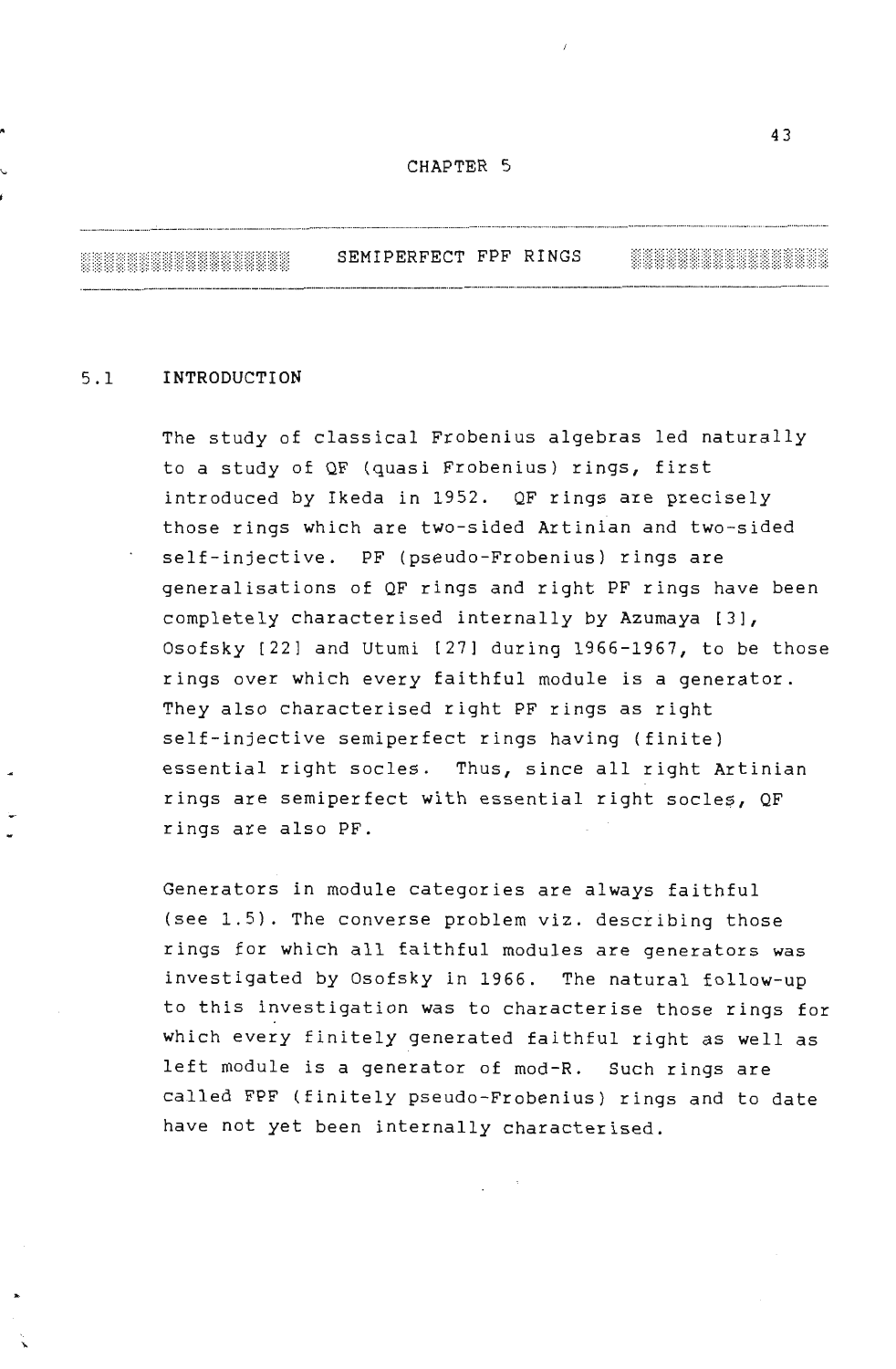Parallel to the theory of FPF rings is  $\text{FP}^2$ F rings. A ring is said to be right  $\texttt{FP}^2$ F in case every finitely presented faithful right module is a generator of mod-Re We have chosen to focus from FPF rings to CFPF rings and not from  $\text{FP}^2$ F rings. It suffices to mention, however, that many of the major theorems in FPF ring theory have counterparts in  $\text{FP}^2$ F ring theory. Proposition 5.5.1 and 5.5.5 are such examples.

In this chapter we prove that every right FPF ring is right bounded. In seeking a converse to this result a number of important propositions emerge which themselves are affirmations of the difficulty involved in characterising FPF rings. ,

### 5.2 NOTATION AND TERMINOLOGY

Since we have chosen to work in mod-R the results in this chapter will be proven for right FPF rings. The results will have natural counterparts in R-mod.

We will denote the right annihilator in R of a module M (respectively an element xEM) by  $M^+$  (respectively  $x^+$ ).

### 5.3 RIGHT BOUNDED RINGS

5.3.1 Definition (right duo):

A ring is called right duo in case every right ideal is an ideal (i.e. a two-sided ideal), e.g. all commutative rings are right duo rings. Related to the duo rings are the right bounded (and strongly right bounded) rings:

5.3.2 Definition (right bounded ring): A ring is right bounded if every essential right ideal contains a non-trivial two-sided ideal.

44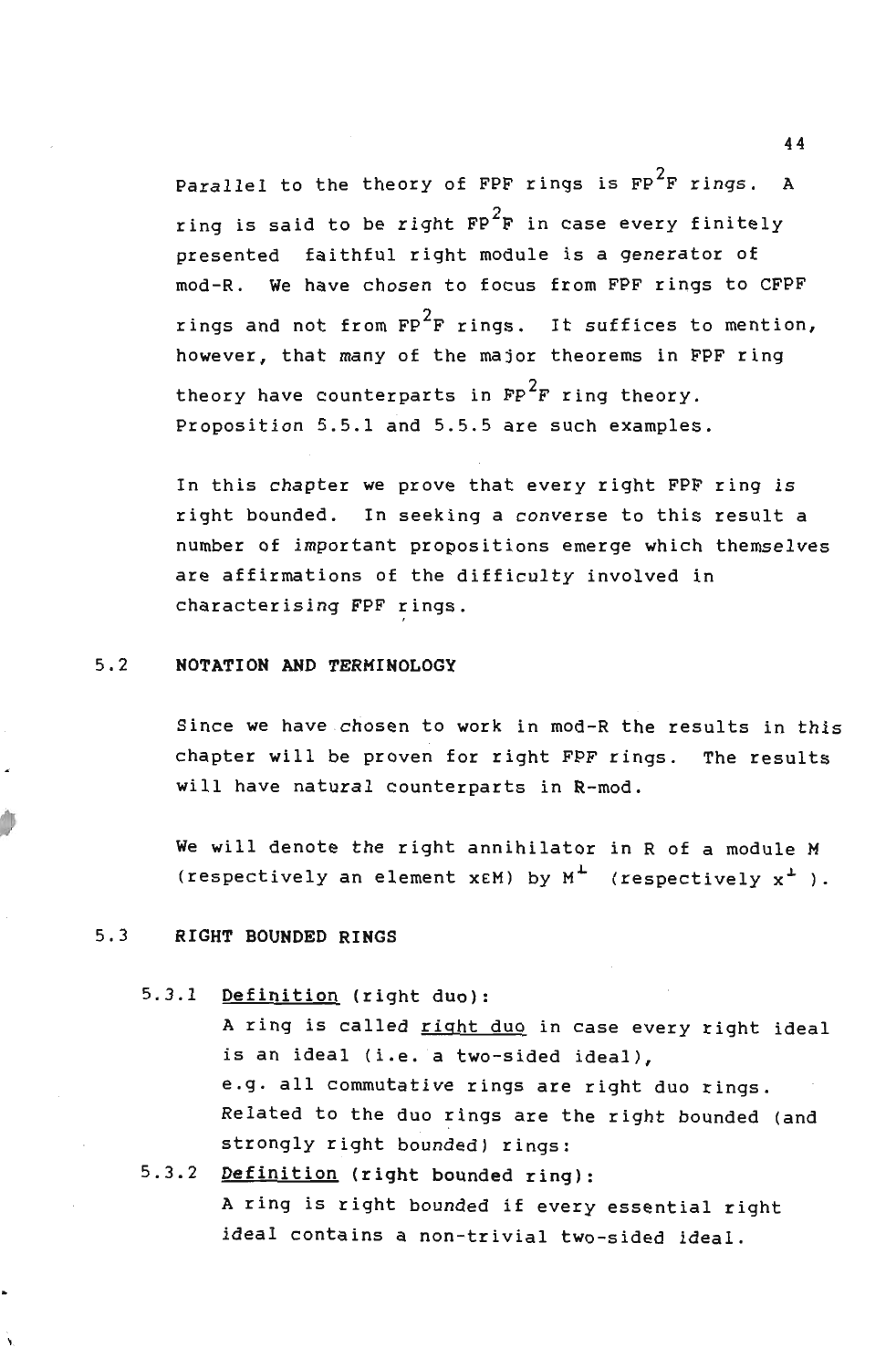### 5.3 . 3 Proposition

...

Any right FPF ring R is right bounded.

### Proof:

Let R be right FPF and let I be any essential right ideal of R. We must show that I contains a non-trivial two-sided ideal. Suppose R/I is a faithful right R-module. Then since *R/I* is cyclic and hence finitely generated, *R/1* is a generator of  $mod-R$ . So  $\exists$  n > 0 and an object X of mod-R  $\exists$ h:  $(R/I)^{(n)} \longrightarrow R$  (f) X is an isomorphism. Let  $x_1, \ldots, x_n \in R$  be such that  $h(\bar{x}_1, \ldots, \bar{x}_n) = 1$ . Let  $x^{-1}I = \{a \in R / \text{xa} \in I\}$ . Then  $\bigcap_{i=1}^{n} x_i^{-1}I = 0$ . For  $\int_{a}^{b} x_i^{-1} I \Rightarrow x_i^{\text{a}} \in I \quad \forall i \Rightarrow x_i^{\text{a}} + I = 0 \quad \forall i \Rightarrow$  $\bar{x}_i$  a = 0 Vi. But then a = h( $\bar{x}_1$ , ...,  $\bar{x}_n$ ). a = ...,  $\bar{x}_{n}$ a) = h(0) = 0. We now show that  $x^{-1}I \trianglelefteq R$  for any x $\epsilon R$ . So let  $Q + 0$  be a right ideal. Fix arbitrary  $0 + x \in R$ . Then  $xQ = 0 \Rightarrow Q \subseteq x^{-1}I \cap Q \Rightarrow x^{-1}I \cap Q \neq 0.$ On the other hand,  $xQ + 0 \Rightarrow I \wedge xQ + 0$ , so there is an element  $y = xq \neq 0$  in  $I \wedge xQ$  and then  $0 + q \epsilon x^{-1}$ I $\bigcap Q$ , so  $x^{-1}$ I $\bigcap Q + 0$ . Hence  $x^{-1}$ I $4$  R as was required, Since any finite intersection of essential right ideals is again essential, we have that  $0 = \bigcap_{i=1}^{n} x_i^{-1}$  is essential, a contradiction. .', *R/I* is not faithful, so I contains a non-trivial two-sided ideal by 1.4.2.

To what extent is the converse of this proposition true? Although there is no direct converse it will be shown (see 5.4.6) that right self-injective strongly right bounded rings are right FPF.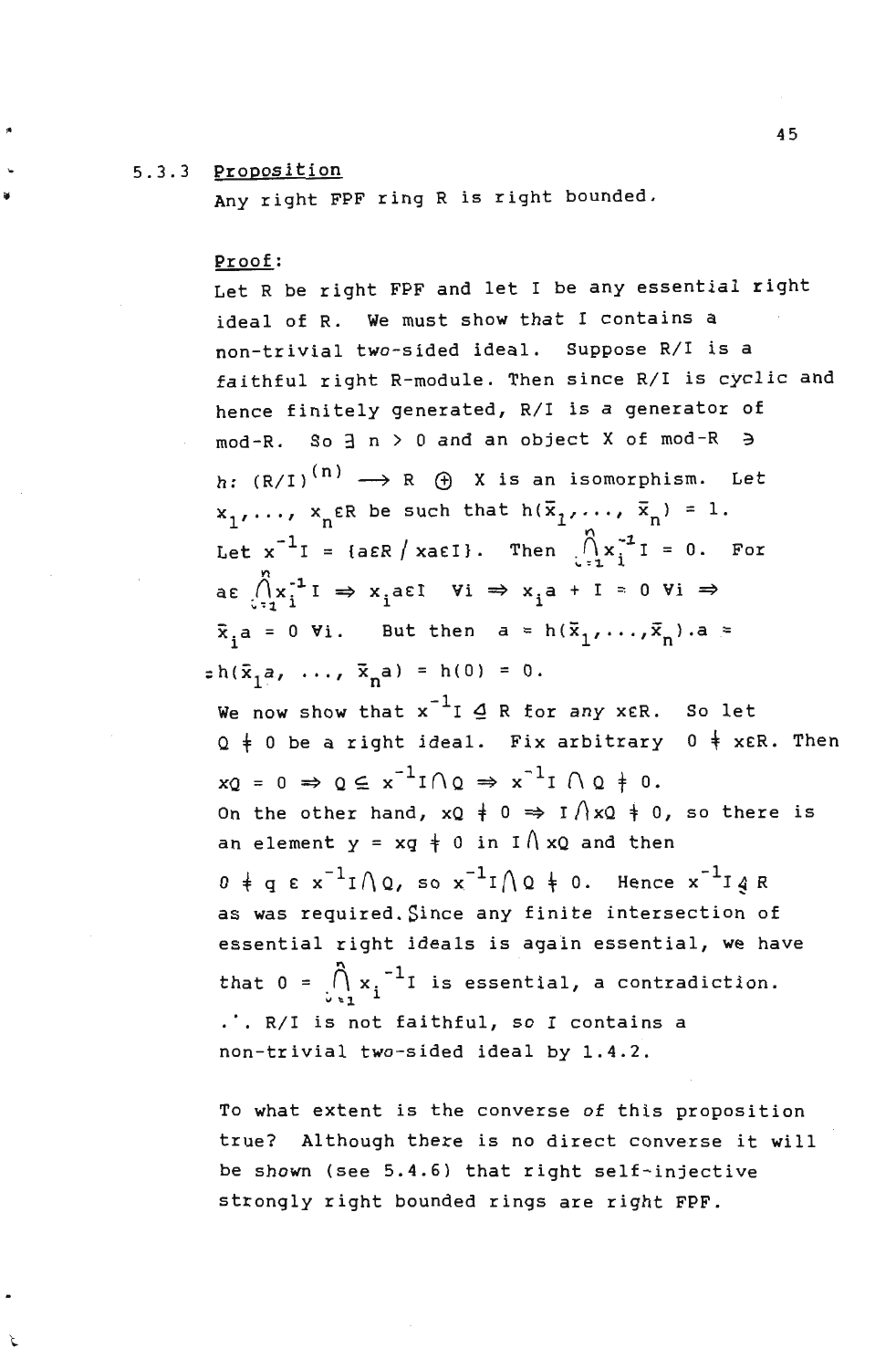#### 5.4 STRONGLY RIGHT BOUNDED RINGS

- 5.4.1 Definition (right self-injective ring): A ring R is right self-injective in case  $R_p$  is injective.
- 5.4.1 Definition (strongly right bounded ring): A ring is strongly right bounded if every non-zero right ideal contains a non-zero two-sided ideal.

### 5.4.3 Remarks

•

..

..

- (1) When a ring is strongly right bounded every non-zero right ideal I will contain a two-sided ideal which is essential in I. For let  $0 \neq I \leq R$ be a right ideal. Let A be the sum of all ideals contained in I. Then A is a non-zero two-sided ideal. Suppose K  $\bigcap A = 0$  for some right ideal K contained in I. If  $K \neq 0$  then K contains a non-zero ideal, so  $K \bigwedge A \neq 0$ , a contradiction. Hence  $K = 0$ , so  $A \triangleq I_D$ .
- (2) A submodule K of M is essential in M iff for each  $0 \neq x \in M$   $\exists$  r $\in$ R  $\exists$  0  $\neq$  xr $\in$ K (see [12] lemma 5.19)

Recall (see 1.6.1) that every compactly faithful module is faithful. The converse is true in the presence of strong right boundedness: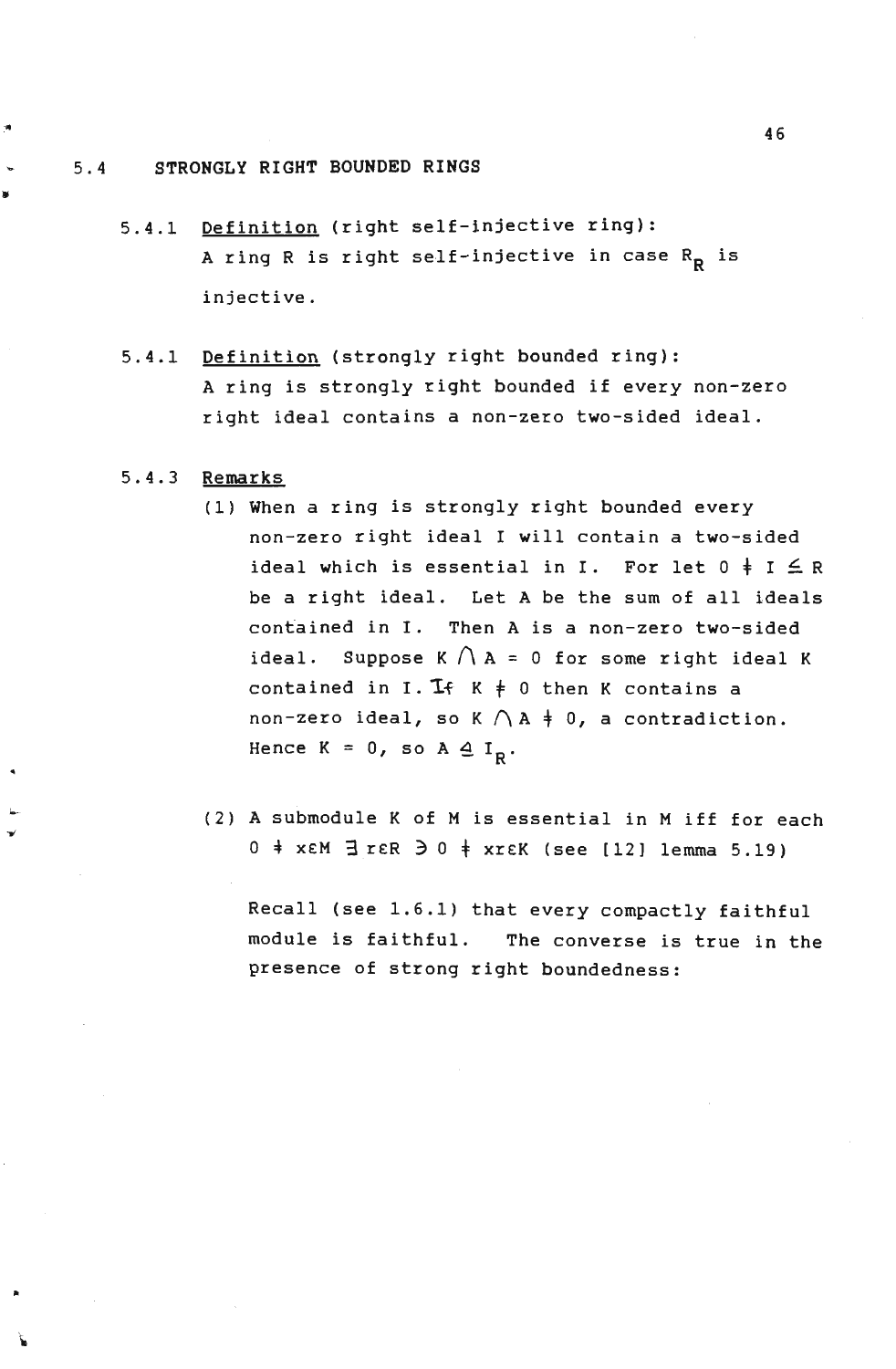# .. 5.4.4 Proposition:

A finitely generated faithful module M over a strongly right bounded ring R is compactly faithful.

### Proof:

Let M be a finitely generated faithful module.  $\exists$  $\cdots$ ,  $b_n$  in M  $M = b_1 R + \ldots + b_n R = \sum_{i=1}^{n} b_i R$ . We claim  $\bigwedge^{\infty}$  b  $\bigwedge^{\perp}$  = 0.  $\mathfrak{c}$  = 1  $\,$  1  $\text{Suppose not. Let } \bigcap_{b} b^{\perp} = K.$ Y'\  $\left(\begin{array}{cc} 1 & b \\ c & 1 \end{array}\right)$ Now  $K~\stackrel{\text{1}}{*}~0$  is a right ideal, so R strongly right bounded  $\Rightarrow$   $\exists$  by the above remark an ideal I  $\leq$  K  $\Rightarrow$  I  $\leq$  K. Let  $0 \neq k \in K$ . Then we can find r $\epsilon \mathbb{R} \ni 0 \neq k \in I$  by 5.4.3.2. Since I is a two-sided ideal,  $R(kr) \subset ICb_i^{\perp}$  Vi. Thus  $b_i R k r = 0 \forall i$ , so Mkr = 0. Since M is faithful,  $kr = 0$ , a contradiction. So  $K = 0$  as claimed. Finally, consider the homomorphism  $\phi: R \longrightarrow M^{n}$ , n > 0, defined by  $\phi(a) = (b_1 a, \ldots, b_n a)$ . Now  $0 = (b_1 a, \ldots, b_n a) \Rightarrow b_i a = 0 \forall i,$  $i = 1, \ldots, n, \Rightarrow \text{ach}_i^{\perp} \forall i \Rightarrow \text{ae} \bigwedge_{i=1}^{n} b_i^{\perp} = 0.$ Thus a =  $0$ , so ker  $\phi = 0$ . Thus  $\phi$  is an embedding and hence M is compactly faithful by 1.6.1.

Recall (see 1.6.1) that every generator is compactly faithful. In the presence of right self-injectivity the converse is true:

### 5.4.5 Proposition:

Over a right self-injective ring a compactly faithful module is a generator.

### Proof:

Let R be right self-injective. Let M be a compactly faithful module. Then we can find  $n > 0$   $\Rightarrow$   $\phi: R \longrightarrow M^n$  is an embedding. Since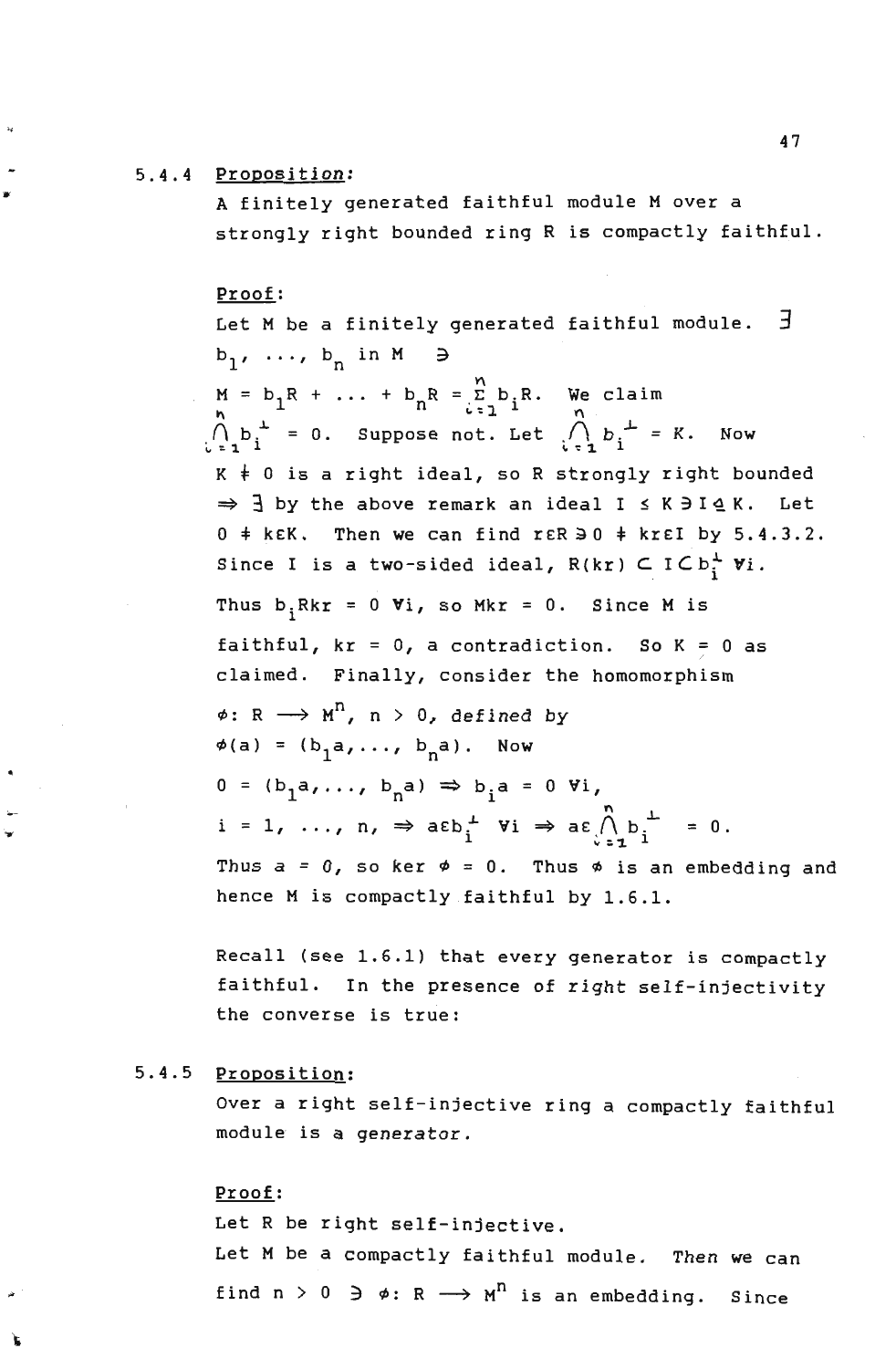### $R_{\text{p}}$  is injective,  $\exists$  f:  $M^{n}$  --> R  $\ni$  $0 \longrightarrow R_p \stackrel{\phi}{\longrightarrow} M^n$ / /  $\mathbf{I}_{\mathsf{R}}$   $\left| \mathbb{C}\right|/\mathsf{f}$ I IL  $R_{\mathbf{R}}$

Hence  $\phi$  is a split monomorphism, so R is isomorphic to a direct summand of  $M^n$ .  $\therefore$  M is a generator (see  $G_3$  of  $1.3.3$ ).

### 5.4.6 Proposition:

la'

Any right selfinjective strongly right bounded ring R is right FPF.

#### Proof:

Let M be any finitely generated faithful module. Since R is strongly right bounded, M is compactly faithful by 5.4.4. Since R is right self-injective, M is a generator by  $5.4.5.$  .  $\therefore$  R is right FPF.

### 5.4.7 Corollary:

Any commutative self-injective ring is FPF.

### Proof:

All commutative rings are strongly right bounded.

### 5.5 SEMIPERFECT RIGHT FPF RINGS

5.5.1 Proposition (right FPF is a Horita invariant "ring" property) :

> A ring R is right FPF iff every ring S similar to R is right FPF.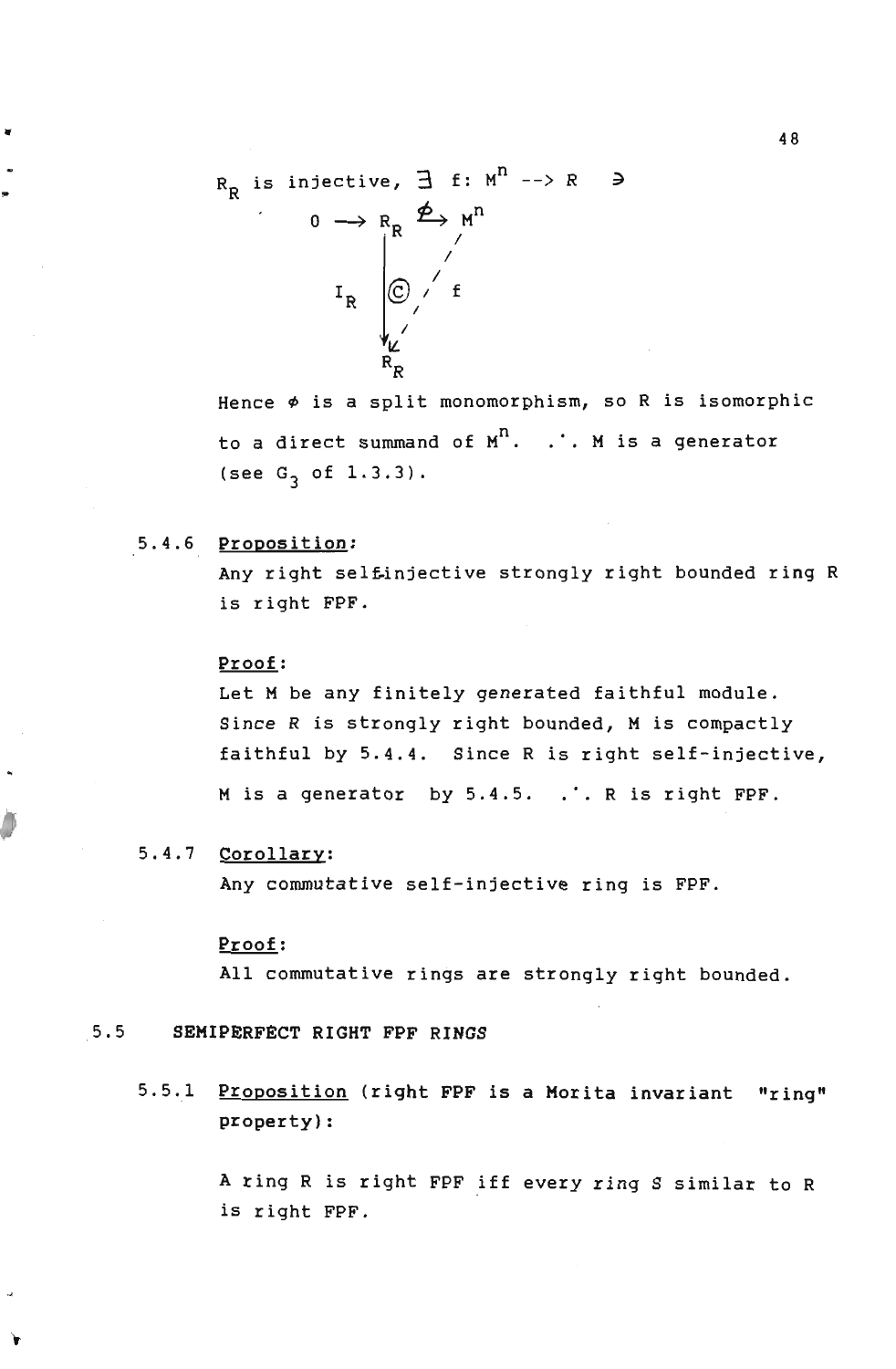### Proof:

" $\Leftrightarrow$ ": Let R be right FPF and suppose R  $\sim$  S. Then  $\exists$ a category equivalence  $F: mod-R \rightarrow mod-S$ . Since "finitely generated", "faithful" and "generator" are Morita invariant "module" properties, right FPF is a Morita invariant  $r$ ing"property. Hence R is right FPF iff S is right FPF follows from the fact that  $R \sim R$ .

Under what conditions is a semiperfect ring right FPF? The following proposition provides a partial answer to this question:

### 5.5.2 Proposition:

Any semiperfect right self-injective ring R with strongly right bounded basic ring is right FPF.

### Proof:

Let R be semiperfect and  $R_p$  injective. Then R semiperfect  $\Rightarrow$  R $\sim$ R<sub>0</sub> by 4.3.2. Since "injective" is a Morita invariant "module" property, R self-injective  $\Rightarrow$  R<sub>0</sub> is self-injective. Since R<sub>0</sub> is also given to be strongly right bounded,  $R_0$  is right FPF by 5.4.6. Since "right FPF" is a Morita invariant "ring" property by 5.5.1,  $R \sim R_0 \Rightarrow R$  is right FPF. The following example shows that a right FPF ring need not be semiperfect.

5.5.3 Example: F<sup>N</sup> where F is a field is right FPF but not semiperfect. For suppose F is a field. Then F is a commutative self-injective ring and F is right FPF by 5.4.7. Since commutativity and injectivity are preserved under direct products,  $F^N$  is right FPF. Suppose  $F^{N}/Rad(F^{N})$  is semisimple. Then

 $\sim$  49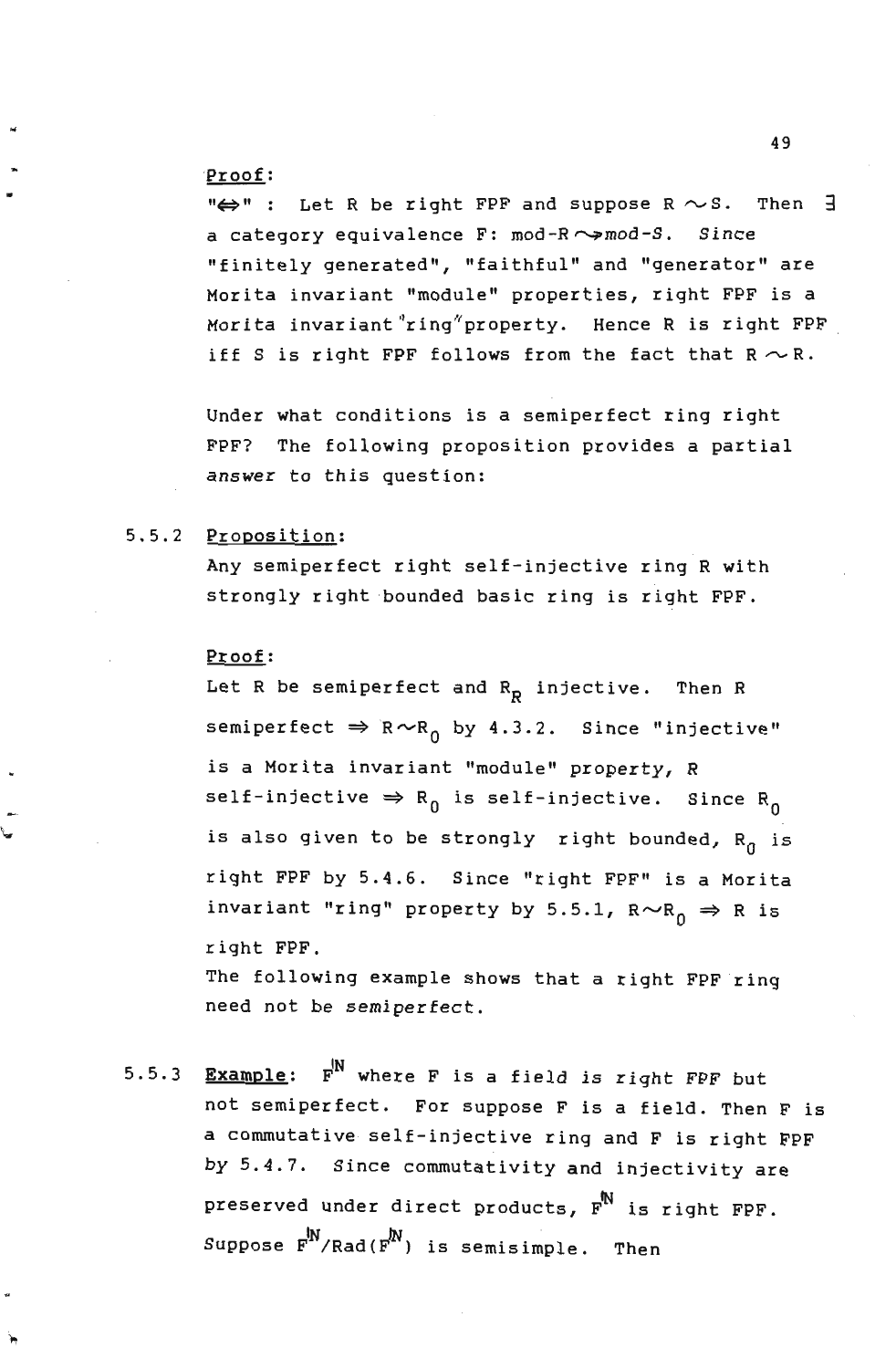$F_N^{\text{IN}}$ /Rad( $F_N^{\text{IN}}$ ) = (F/RadF)<sup>|N</sup> =  $F_N^{\text{IN}}$  is semisimple and hence a right Noetherian ring by 3.3.8. Let  $I_1 = \{ \langle f_1, 0, 0, \ldots \rangle \}$  $I_2 = \{ \langle f_1, f_2, 0, 0, \ldots \rangle \}$ where  $f:EF$  Vi  $E \upharpoonright N$ . Then for each kaN,  $I_k$  is an ideal of  $F^{IN}$  and  $I_1 \times I_2 \times I_3 \times \ldots$ , a contradiction. Hence  $F^N$  is not semisimple and so cannot be semiperfect.

- 5.5.4 Definition (uniform module): A non-zero module M is uniform in case I  $\bigwedge K$   $\neq$  0 for any two non-zero submodules I and K of M.
- 5.5.4.1 Proposition: The property of being uniform is a Morita invariant "module" property.

### Proof:

A module  $U_p$  is uniform iff End(E(U)) is indecomposable. Since the properties "injective", "essential", "indecomposable" are all Morita invariant "module" properties, so is "uniform".

### 5.5.5 Proposition:

' ..

..

If R is a semiperfect right FPF ring, then (a) the basic ring  $R_0$  is strongly right bounded; (b) the basic module B is isomorphic to a direct summand of any faithful finitely generated module; (c) each right prindec eR is a uniform right ideal, hence  $R = \bigoplus_{i=1}^{n} e_i R$  is a direct sum of uniform right prindecs  $e_i R$ , i = 1, 2, ..., n.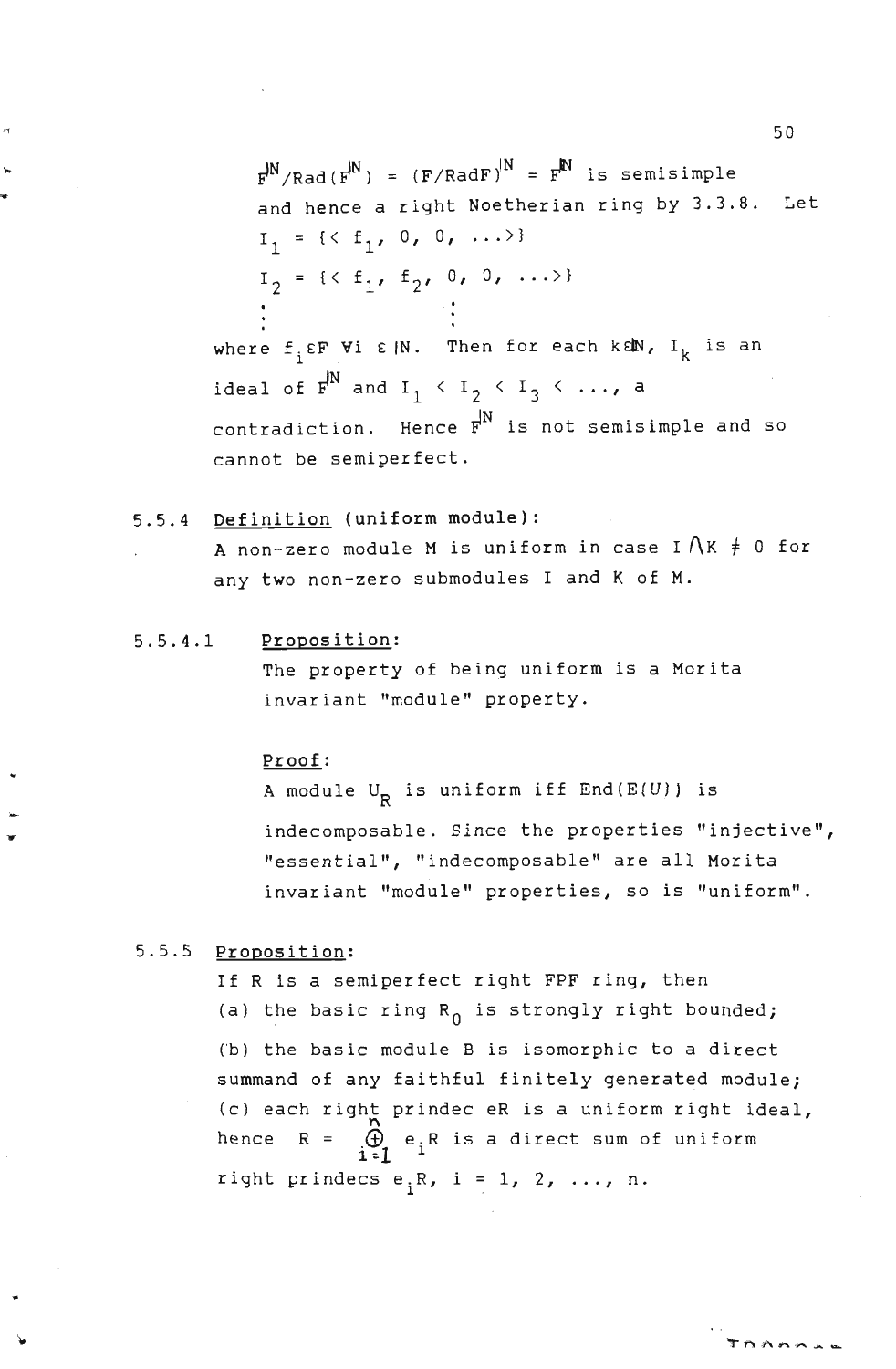### Proof:

...

(a) Suppose R is a semiperfect right FPF ring. Assume R is selfbasic. Let  $0 + I \leq R$  be any right ideal. Then R/I is cyclic and so finitely generated. If R/I is faithful then R/I is a generator, so  $I = 0$  by  $4.4.2$  (b), a contradiction. Hence R/I is not faithful, so I contains a non-zero two-sided ideal by 1.4.2. Thus R is strongly right bounded if it is selfbasic, semiperfect and right FPF. Since  $R_0$  satisfies all these conditions  $R_0$ is strongly right bounded.

(b) Let M be any finitely generated faithful module. Since R is right FPF, M is a generator of mod-R. That B is isomorphic to a direct summand of M then follows from 4.4.1 (b).

(c) Suppose R is semiperfect, selfbasic. Then  $R = \bigoplus_{i=1}^{m} e_i R$  for right prindecs  $e_i R$ ,  $i = 1, ..., m$ . Let I and K be right R-submodules of say  $e_1R$ . Suppose I  $\bigwedge K = 0$ . We shall show that either  $I = 0$  or  $K = 0$  which will prove that  $e_1R$  is uniform.

Let  $e_1R/I \oplus e_1R/K \oplus (1 - e_1)R = M$ . Then M is finitely generated. We show that M is faithful. Let Mr = 0, rER. Then  $(e_1 + I)r = 0$ ,  $(e_1 + K)r = 0$ and  $(1-e_1)r = 0$ . Hence  $e_1r \in I \cap K = 0$  so  $e_1r = 0$ . Thus  $r = (e_1 + (1 - e_1))r = 0$ . So M is faithful. Since R is right FPF, M is a generator of mod-R, so  $R_R$  and hence  $e_1R$  is isomorphic to a direct summand of M i.e. for some object X of mod-R,  $e_1R \oplus X \cong M$ :  $e_n$ R.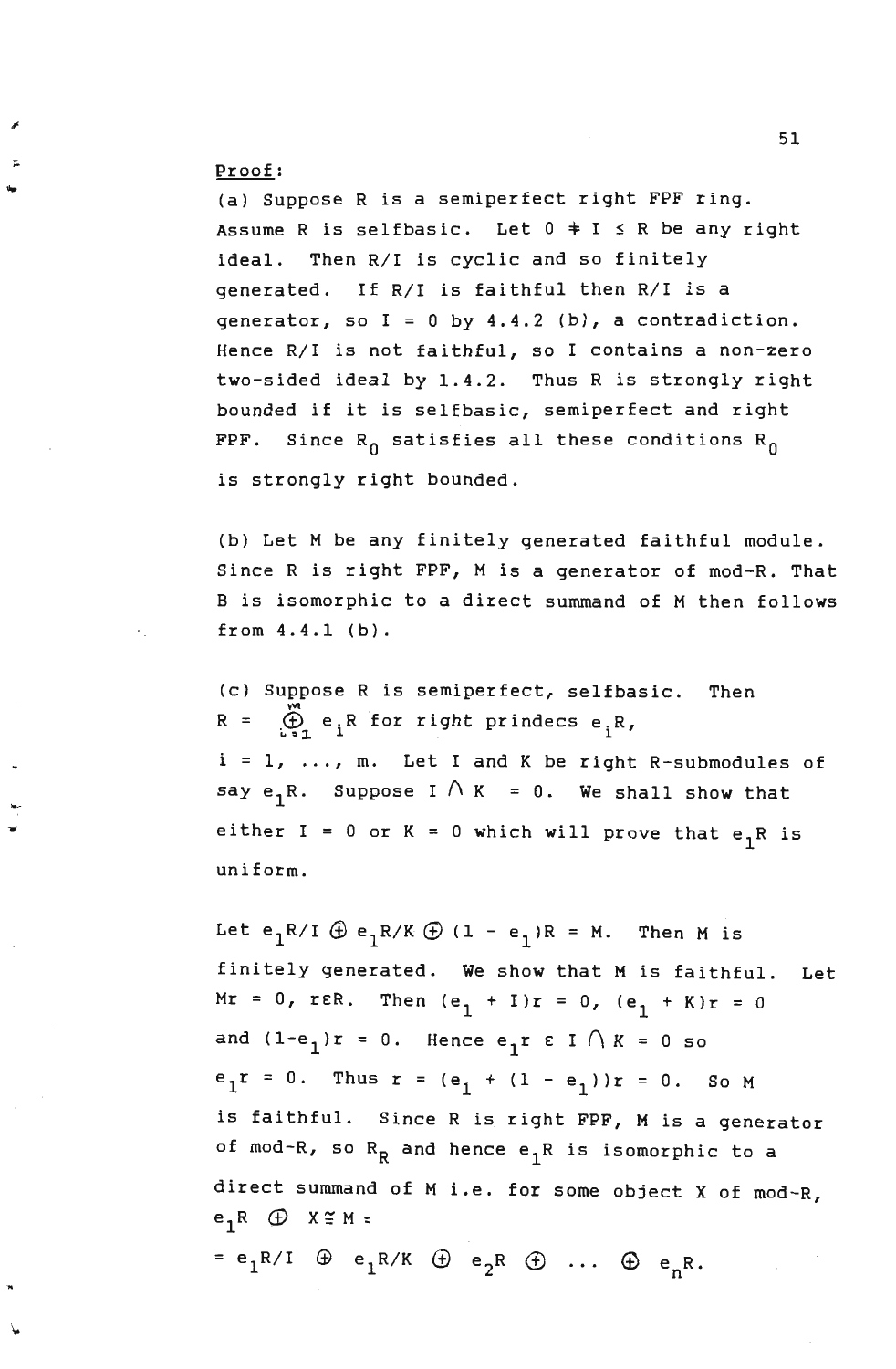Since End(e<sub>1</sub>R) is local we have by the exchange lemma that  $e_1R$  is isomorphic to a direct summand of one of the summands on the right. If  $e_1R$  is isomorphic to a direct summand of one of the  $e_kR$ ,  $k \geq 2$ , then  $e_1R \cong e_kR$  (since the  $e_kR$  are indecomposable), contradicting the irredundancy of  ${e_i}$ <sup>m</sup><sub>i = 1</sub>. Hence  $e_1$ R is isomorphic to a direct summand of  $e_1R/I$  or  $e_1R/K$ . In the first case let  $\phi: e_1R/I \longrightarrow e_1R \oplus X'$  be the isomorphism. Consider the composite mapping

...

 $e_1R \xrightarrow{\pi} e_1R/I \xrightarrow{\phi} e_1R \oplus X' \xrightarrow{\pi} e_1R$ .  $\pi_1\phi\pi$  is an epimorphism  $\exists$  I  $\subseteq$  ker( $\pi_1\phi\pi$ ). Next we show that ker( $\pi_1 \phi \pi$ ) = 0. For projectivity of  $e_1R$ ensures  $\exists$  f:  $e_1R \rightarrow e_1R$   $\Rightarrow$ 



Then  $e_1R$  = ker( $\pi_1 \phi \pi$ )  $\bigoplus$  Imf. Since  $e_1R$  is indecomposable, either ker( $\pi_1\phi\pi$ ) = 0 or  $\ker(\pi_1 \phi \pi) = e_1 R$  . In the latter case,  $(\pi_1 \phi \pi) e_1 R = 0$ , so  $e_1 R = 0$  which is impossible, so ker( $\pi_1 \notin \pi$ ) = 0. Hence I = 0. Similarly in the  $second$  case we can conclude that  $K = 0$ . By repeating the above proof we can show that  $e_iR$  is uniform  $Vi$ ,  $i = 1, \ldots, m$ . We have proved the theorem in the event that R is selfbasic.

In the general case, let R be any semiperfect right FPF ring, and let  $R_0$  be its basic ring. Then  $R_0$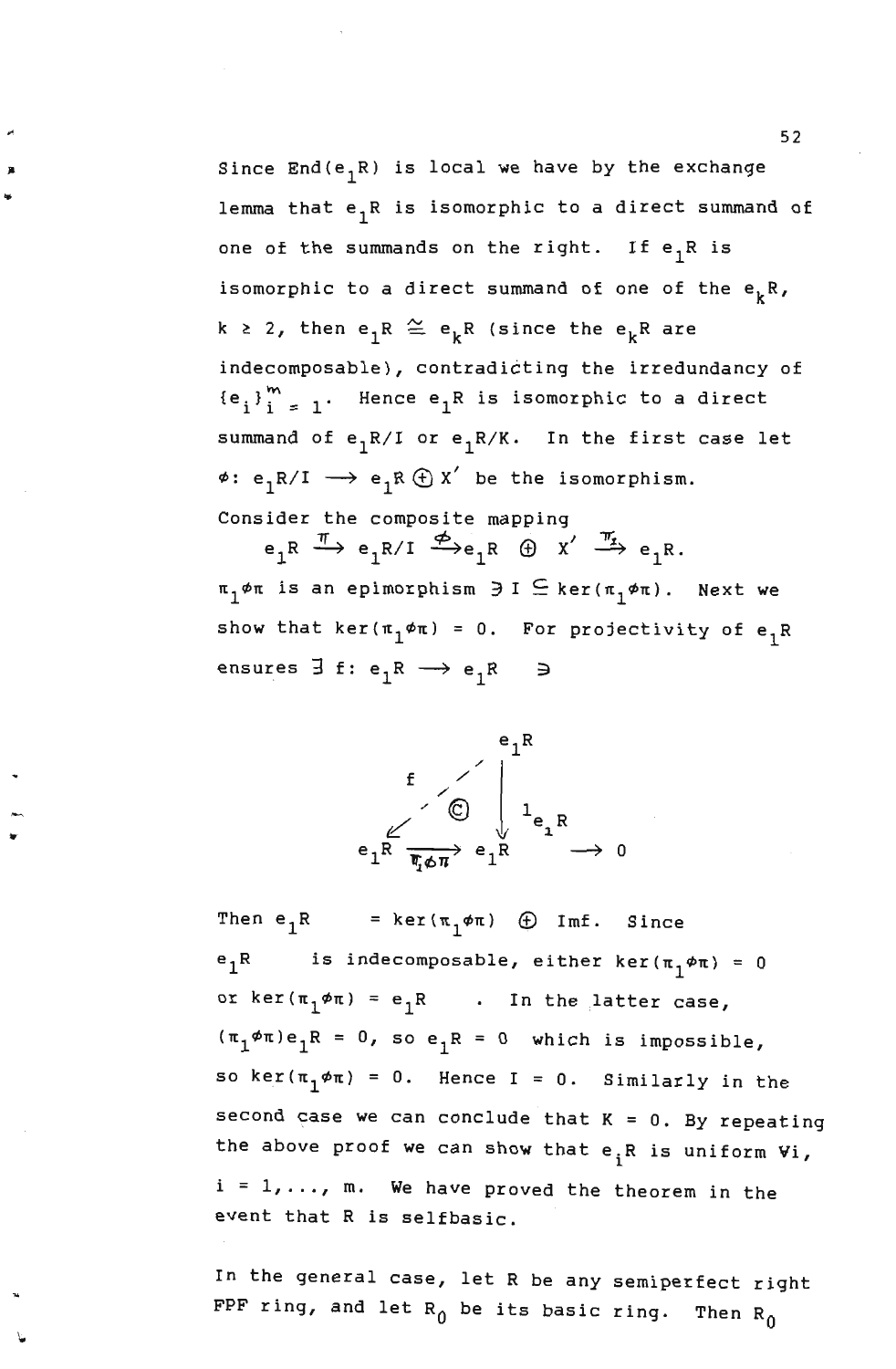is semiperfect, right FPF, selfbasic so that each of its prindecs is a uniform  $R_0$ -module.

Refer to the proof of 4.3.4. We show that the covariant functor  $Hom_R(e_0R, ...)$  : mod-R  $\sim$  mod-R<sub>0</sub> defines a duality between the module categories in which e<sub>i</sub>R maps to As in  $4.3.4$   ${e_i}^m = 1$  is a basic set of idempotents of  $R_0$ . Hence by the above  $e_iR_0$ is a uniform  $R_0$ -module for each i. But the property of being uniform is a Morita invariant "module" property (5.5.4.1). Hence e<sub>i</sub>R is uniform in mod-R, for each  $1 \le i \le m$ , proving that all prindecs of R are uniform.

This completes the proof of the proposition.

5.5.6

..

i. ...

> Proposition (partial converse of 5.5.2): Any semiperfect right FPF ring with nil radical J is right self-injective.

### Proof:

Let R be a semiperfect right FPF  $\min_{\mathbf{x}}$  First assume that R is selfbasic. Then  $R = \bigoplus_{i=1}^{m} e_i R$  for mutually non-isomorphic right prindecs  $e_iR$ ,  $i = 1$ , ..., m. We show that the  $e_i R$ , i = 1, ..., m, are their own injective hulls. It suffices to prove that  $uR + e_iR = e_iR$  for any  $0 \neq u \in E(e_iR)$ , i = 1, ..., m. (For then u E  $E(e_i, R) \Rightarrow u \in uR + e_i, R \Rightarrow u \in e_i, R$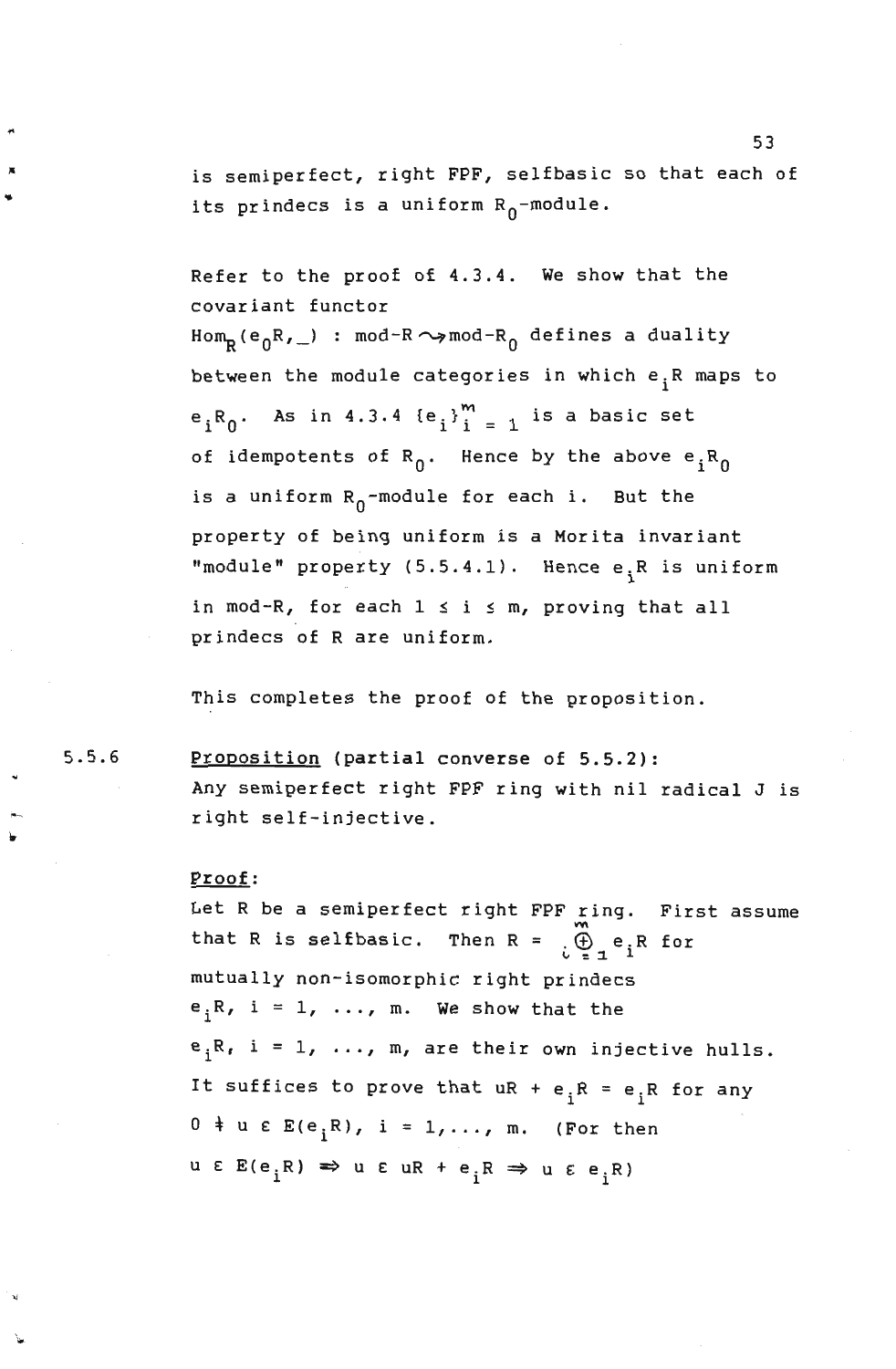Let  $U = uR + e_1R$ . Then  $U \subset E(e_1R)$ . Let  $M = U + (1 - e_1)R$ . Indeed this sum is direct. For let  $K = U \cap (1 - e_1)R$ . Then  $K \subseteq U \subseteq E(e_1 R)$  and  $K \cap e_1 R = U \cap (1 - e_1) R \cap e_1 R = 0.$  But  $e, R$   $\varphi$   $E(e, R)$ , so that  $K = 0$ . Then M is faithful for Mr = 0, r $\epsilon \mathbb{R}$ ,  $\Rightarrow$  (U + (1 - e<sub>1</sub>)R)r = 0  $\Rightarrow$  $( uR + R)r = 0 \Rightarrow Rr = 0 \Rightarrow r = 0$ . Also, M is finitely generated, so R selfbasic  $\Rightarrow$  M  $\cong$  R  $\oplus$  X for some object X of mod-R by  $4.4.1$  (b). Thus

$$
M = (uR + e_1R) \oplus (1 - e_1)R \cong e_1R \oplus \ldots \oplus e_mR \oplus X.
$$

••

f

Since End(e<sub>1</sub>R) is a local ring, e<sub>1</sub>R is isomorphic to a direct summand of one of the summands on the left. Since  $e_1R \not\cong e_iR$  Vj > 1,  $e_1R$  is isomorphic to a direct summand of  $U = uR + e_1R$ . But  $e_1R$  is uniform by 5.5.5, hence  $E(e_1R)$  is uniform:

For let  $0 \neq A \leq E(e_1R)$  and  $0 \neq C \leq E(e_1R)$ . Since  $e_1R \triangleq E(e_1R)$ ,  $A \triangle e_1R \neq 0$ . Also C  $\wedge$  e<sub>1</sub>R  $\neq$  0. But e<sub>1</sub>R is uniform, so  $(A \cap e_1 R) \cap (C \cap e_1 R) + 0$ . Thus  $A \cap C + 0$ , so  $E(e_1R)$  is uniform. Thus  $U \subset E(e_1R) \Rightarrow U$  is also uniform. Thus U is indecomposable. Since  $0 \neq e_1R$ is isomorphic to a direct summand of U we must have  $U \cong e_1R$ . Let  $D = End(U_R)$ . Then D is a local ring isomorphic to End( $e_1R$ )  $\cong e_1Re_1$ . Rad(D) = J(D) maps onto  $J(e_1Re_1) = e_1Je_1 \subseteq J$ , so J(D) is nil. Let f : U  $\longrightarrow$  e<sub>1</sub>R be the stated isomorphism. Since  $e_1R \subseteq U$ , f  $\epsilon$  D. Now ker f = 0, since f is a monomorphism. Hence £ is not nilpotent,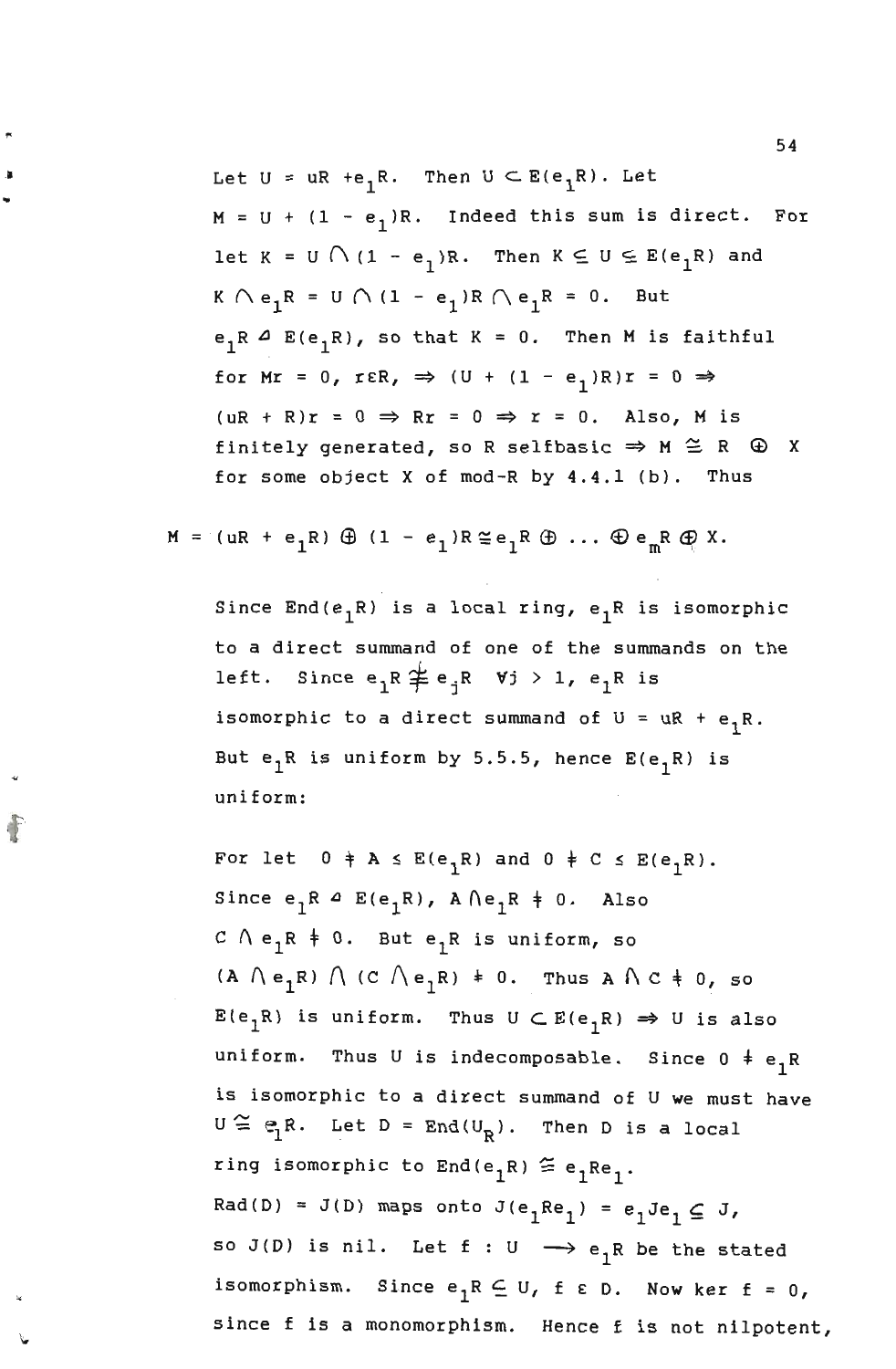so  $f \notin J(D)$ . Hence f is a unit of D End(U) (see 3.6.4), so in particular f is an epimorphism, so  $f(U) = U = e_1 R$  as required. So  $e_1 R$  is injective. Similarly, each  $e_iR$ , i =2, 3, ..., m, is injective. Since a finite direct sum of injective modules is injective (see 1.8.5),  $R = \bigoplus_{i=1}^{m} e_i R$  is injective.

Returning to the general case, let R be a semiperfect right FPF ring with nil radical J. Then its basic ring  $R_0$  is selfbasic. Furthermore, "semiperfect" and "right FPF" are Morita invariant "ring" properties, so  $R \sim R_0 \Rightarrow R_0$  is also semiperfect and right FPF. Now  $J(R_0) = J(e_0Re_0) = e_0Je_0 \subseteq J$ , so  $J(R_0)$  is nil. Thus by the above,  $R_0$  is self-injective. But "injective" is a Morita invariant "module" property, so  $R \sim R_0 \Rightarrow R$  is right self-injective. This completes the proof of the proposition.

We can summarise the major results of this chapter nicely, in the following theorem which characterises semiperfect rings in the case where R/J is Artinian and J is nil.

### 5.5.7 Proposition:

..

..

Let  $J($  = RadR) be nil and R/J Artinian. Then R is semiperfect. Further R is right FPF iff  $R_0$  is strongly right bounded and R is right self-injective.

### Proof:

Idempotents modulo nil ideals lift (see 3.6.3) so R is semiperfect.  $" \Rightarrow"$  : Follows from 5.5.5 (a) and 5.5.6.  $"\Leftarrow"$  : Is 5.5.2.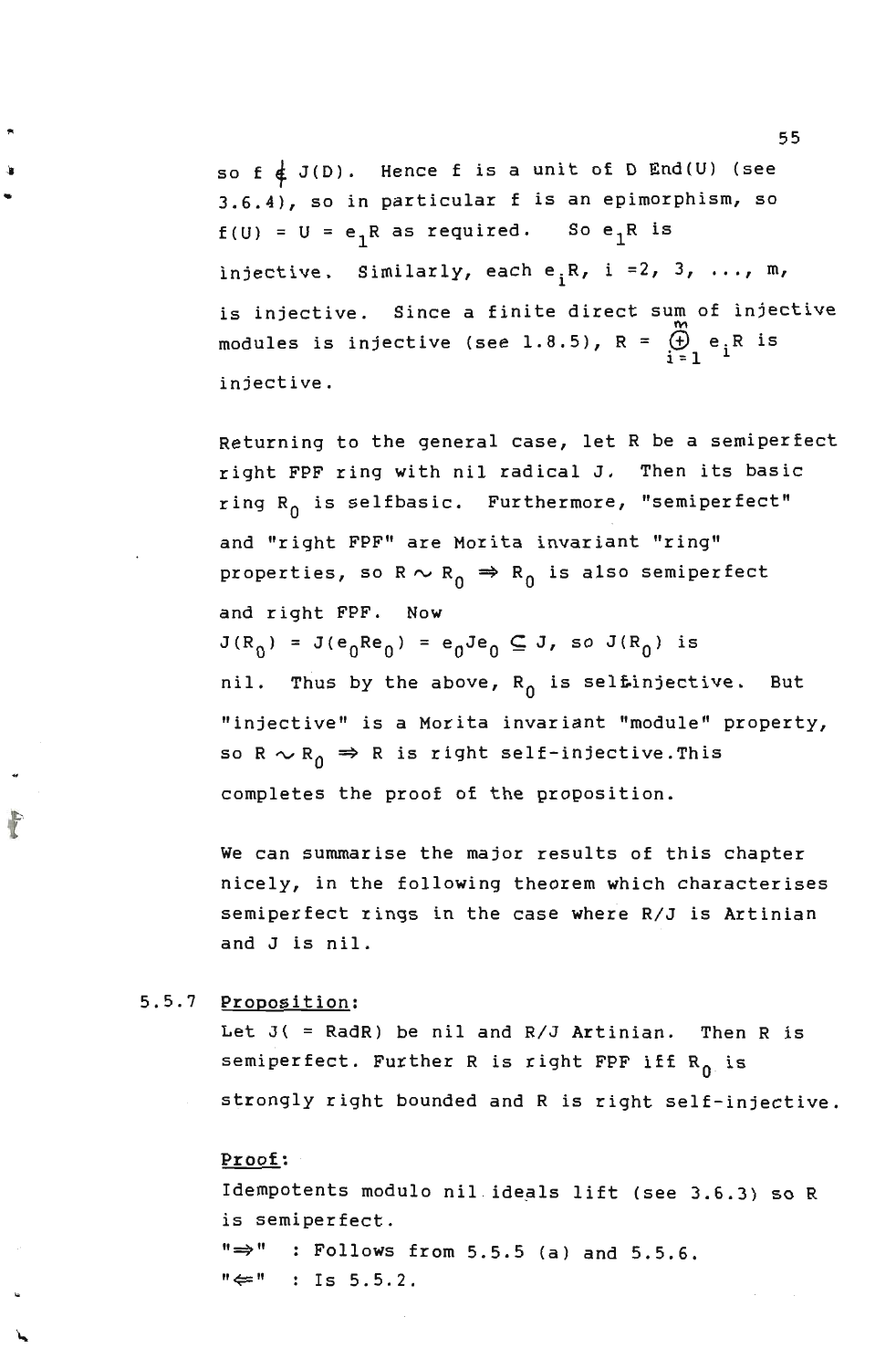### CHAPTER 6

\*\*\*\*\*\*\*\*\*\*\*\*\*\*\*\*\* SEMI PERFECT CFPF RINGS 

### 6.1 INTRODUCTION

.\_-\_.\_--\_.\_--

The results gathered in the earlier chapters will now be used to make a detailed analysis of semiperfect right CFPF rings. A right CFPF ring is one all of whose factor rings are right FPF. The end result is that semiperfect CFPF rings have a "Wedderburn-type" characterisation of semisimple rings. More specifically, a ring is semiperfect right CFPF iff it is a finite direct product of matrix rings over right CFPF rings which satisfy the following three properties:

- (i) Every right ideal is a two-sided ideal (right duo) .
- (ii) Every finitely generated right module is a direct sum of cyclics (right  $\sigma$ -cyclic).
- (iii) The ideal lattice is well ordered (right valuation ring) .

Again we lean heavily on the fact that every semiperfect ring is Morita equivalent to a selfbasic ring  $R_0$ . In the presence of this condition  $R_0$  - which is also semiperfect and right CFPF - turns out to satisfy the first two of our conditions. The third condition requires more push and so here, the conditions "selfbasic" and "semiperfect" are replaced by "local", a far stronger condition. This presents no problem for we eventually show that such a  $R_n$  is a finite direct product of local rings, each having all the stated properties.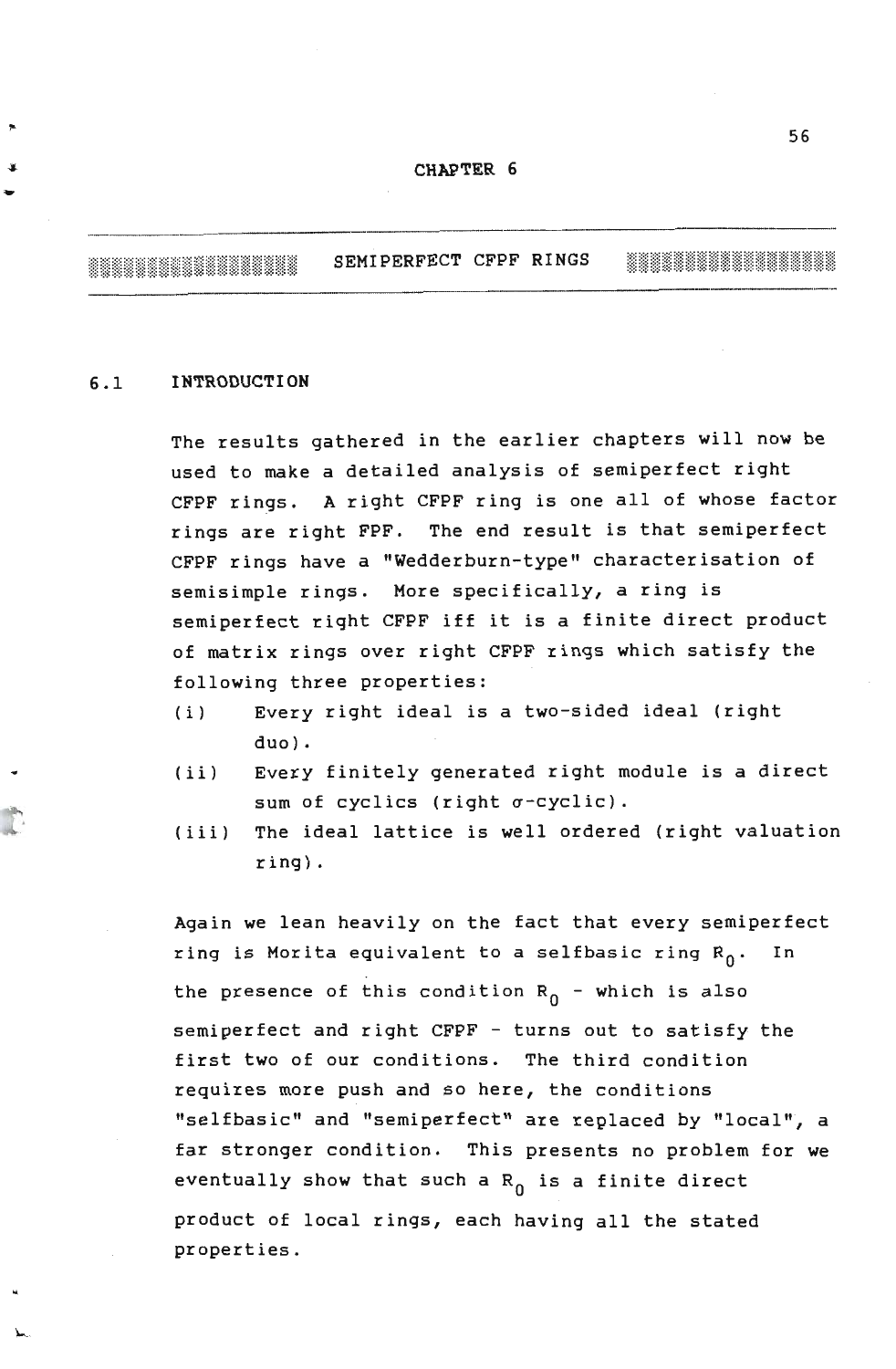The transition from  $R_0$  to R requires Morita theory, some standard isomorphism theorems and Kaplansky's celebrated theorem that projectives over local rings are free.

Some useful results are encountered en route to the main theorems: e.g. CFPF is a Morita invariant "ring" property and a finite direct product of CFPF rings is CFPF. A general class of right CFPF rings is also described: any right duo ring all of whose factor rings are right self-injective is right CFPF. Thus a commutative ring R for which R/I is injective for every ideal I is CFPF.

### 6.2 NOTATION AND TERMINOLOGY

In being consistent with our approach, results are only proved for right CFPF rings.

(a<sub>ij</sub>) will denote a matrix with entries a<sub>ij</sub> indexed  $(R)$ <sub>n</sub> by i and j; will denote the ring of n x n matrices over R.

### 6.3 SEMIPERFECT RIGHT CFPF RINGS

6.3.1 Definition (right CFPF ring): A ring R is right CFPF in case every homomorphic image of R is right FPF.

> It is immediately clear that R is right CFPF in case every factor ring of R is right FPF.

- 6.3.2 Definition (completely right self-injective ring)): A ring is completely right self-injective in case every factor ring is right self-injective.
- 6.3.3 Proposition: Any completely right self-injective right duo ring R is right CFPF.

57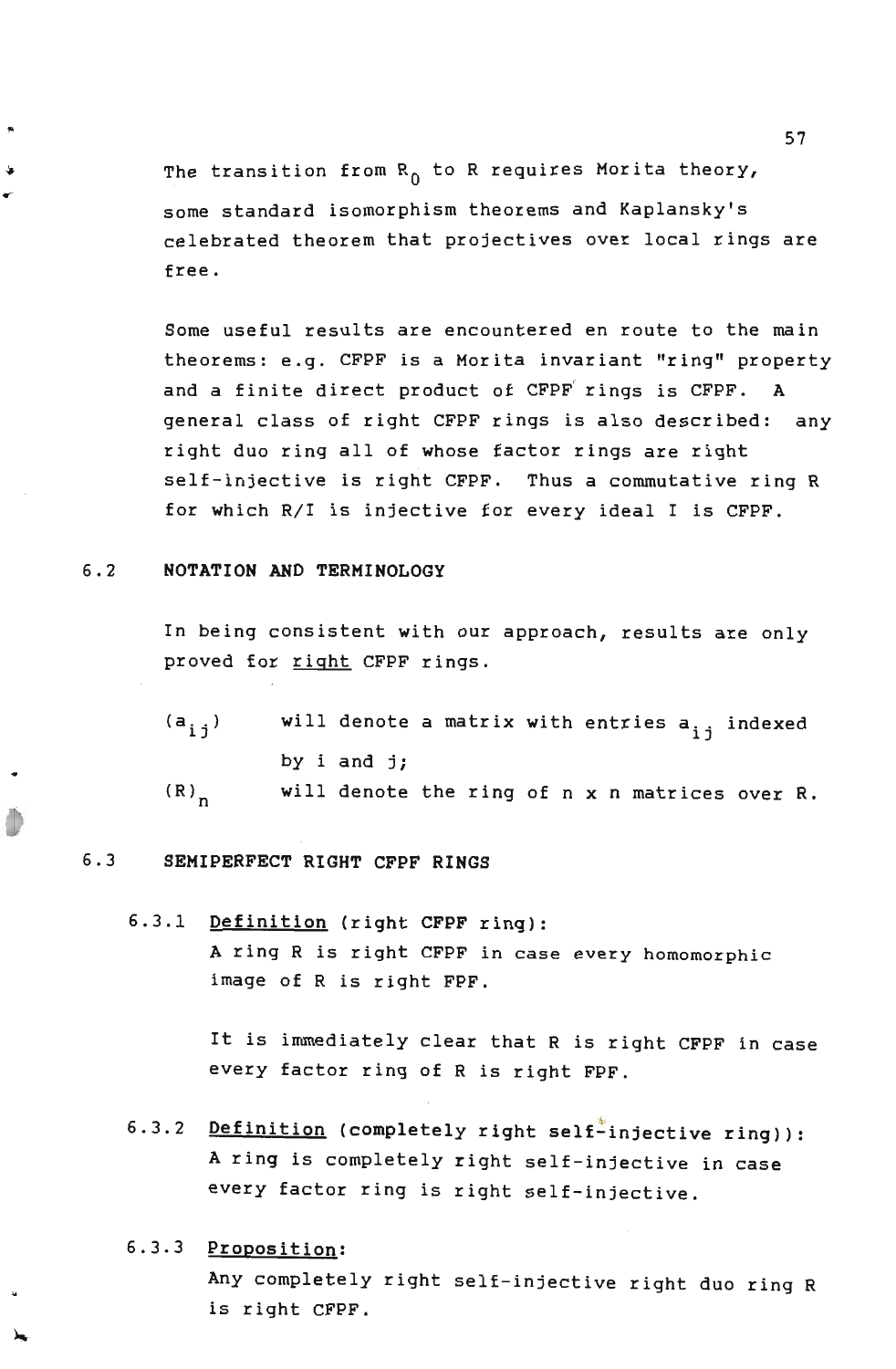### Proof:

,.

•

..

Let R satisfy the given conditions and let  $I \leq R$  be any ideal. We show that R/I is right FPF. Now R/I is right duo. For let N/I be any right ideal of R/I. Since R is right duo, N/I is a two-sided ideal. Since right duo rings are strongly right bounded, R/! is strongly right bounded. Since R is completely right self-injective, R/I is self-injective. Hence, by 5.4.6, R/! is right FPF.

### 6.3.4 Proposition:

If R is a semiperfect selfbasic ring then R/A is semiperfect selfbasic for all ideals A of R.

### Proof:

Let R be a semiperfect selfbasic ring. Then 3 local orthogonal idempotents  $e_1, \ldots, e_m \ni$  $1 = e_1 + ... + e_m$  where  $e_i R \not\cong e_j R$  for  $i \neq j$ . Let A be an ideal of R. Then  $\vec{R} = R/A$  is semiperfect (by 3.8). Let  $\oplus$  e<sub>m</sub>R/e<sub>m</sub>A be defined by  $r \longrightarrow (e_1r + e_1A, \ldots, e_mr + e_mA)$ . Then  $\phi$  is an R epimorphism with kernel A and so  $\overline{\mathbf{R}} \cong \mathbf{e}_1 \mathbf{R}/\mathbf{e}_1 \mathbf{A} \oplus \ldots \oplus \mathbf{e}_m \mathbf{R}/\mathbf{e}_m \mathbf{A}$  in mod-R  $\cong$  $\overline{e}_1\overline{R}$   $\oplus$  ...  $\oplus$   $\overline{e}_m\overline{R}$  as right R/A-modules. Let  $\oplus$   $\overline{e}_{m}$  $\overline{R}$  = S. The  $\overline{e}_{i}$ , 1  $\leq$  i  $\leq$  m are local orthogonal idempotents of S (see 3.8) such that  $\tilde{\mathbf{i}} = \tilde{\mathbf{e}}_1 + ... + \tilde{\mathbf{e}}_m$ . To show that S is selfbasic we show that none of the  $\tilde{e}_i \tilde{R}$  are isomorphic. Suppose  $\bar{\texttt{e}}_i\bar{\texttt{R}}\cong \bar{\texttt{e}}_j\bar{\texttt{R}}$ , i,j  $\leq$  m, in mod- $\bar{\texttt{R}}$ . Then  $e_i^R/e_i^A \cong e_j^R/e_j^A$  in mod-R. Since  $e_i^J$ (respectively e<sub>j</sub>J) is the unique maximal submodule of  $e_iR$  (respectively  $e_iR$ ) (see 3.6.9), we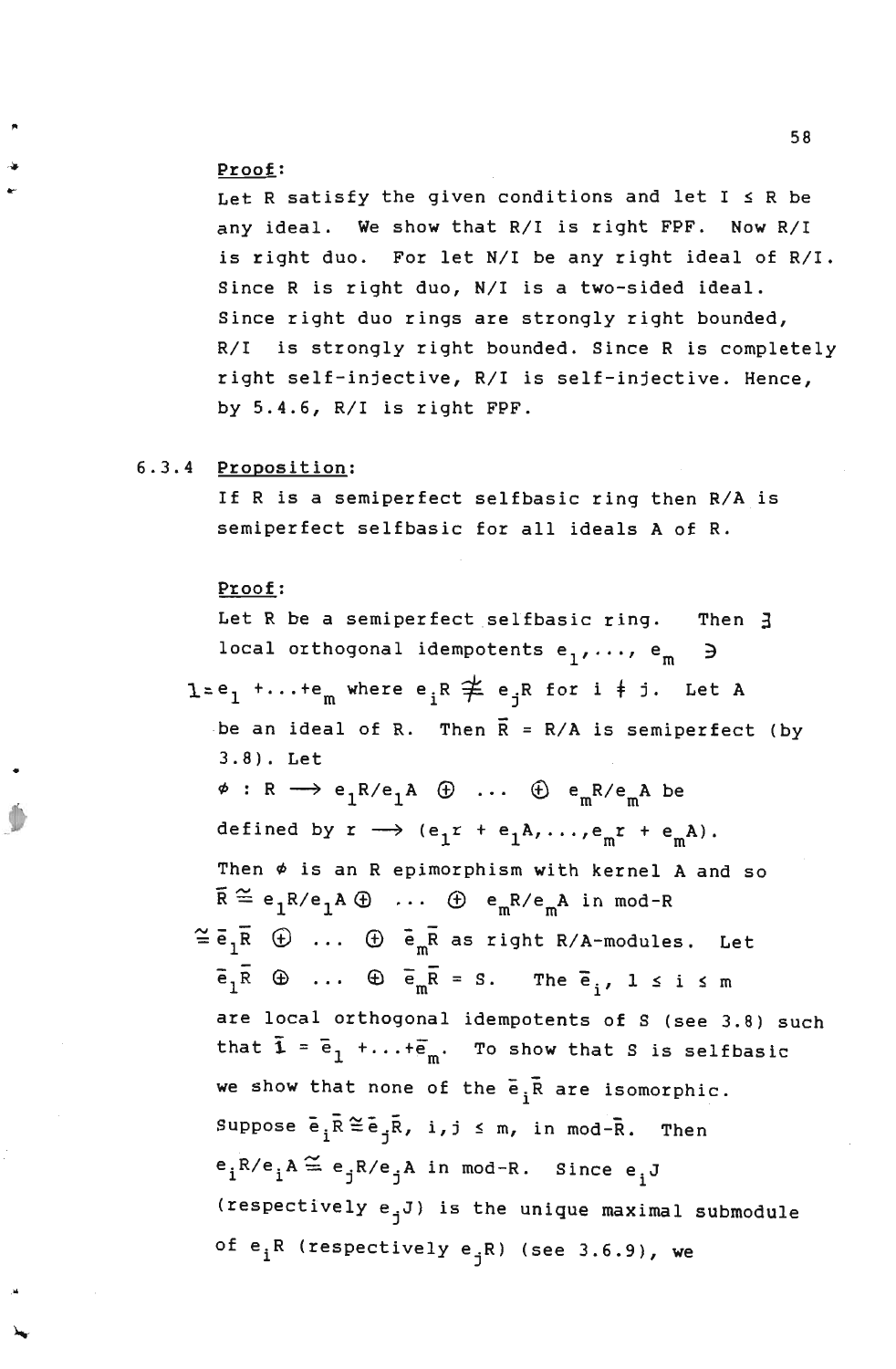conclude that  $e_iA \subseteq e_iJ$  (respectively  $e_i A \subseteq e_i J$ ) and since  $e_i J \ll e_i R$  (respectively  $e_i J \ll e_i R$ ) (see 3.3.2 (d)), we have by 3.3.2 (a) that  $e_i A \ll e_i R$  (respectively  $e_j A \ll e_j R$ ).<br>Hence  $e_i R \longrightarrow e_i R / e_i A$  canonically is a .<br>Hence e<sub>:</sub>R  $\longrightarrow$  e<sub>:</sub>R/e<sub>:</sub>A canonically is a projective cover for  $e^{\,\phantom{\dagger}}_{\,1}$ R/e $^{\,\phantom{\dagger}}_{\,1}$ A. Similarly  $e^{\,\phantom{\dagger}}_{\,3}$ R is a projective cover for e.R/e.A  $\cong$  e.R/e.A. /e<sub>i</sub>A. similariye<br><sub>i</sub>R/e<sub>i</sub>A ≅ e<sub>j</sub>R/e<sub>j</sub>A. Hence by 3.6.1,  $e_i R \cong e_i R$ , so i = j by definition of the basic module of R (see 4.2). Thus S is selfbasic. Since  $\overline{R} \stackrel{\sim}{=} S$ ,  $\overline{R}$  is selfbasic.

Under what conditions are right CFPF rings right duo? Our next proposition shows this happens when the ring is semiperfect and selfbasic:

### 6.3.5 Proposition:

..

•

If R is a semiperfect, selfbasic, right CFPF ring then R is a right duo ring.

### Proof:

Let R satisfy the given conditions. Let I be any right ideal of R. We must show that I is a two-sided ideal. Let  $A = (R/I)^{\perp}$  in R i.e.  $A = {r \in R / (R/I)}r = 0$ } = {r $\in R / Rr \subset I$  }. Then A is a two-sided ideal in R. Let rEA. Then  $Rr \subseteq I$ , so  $lref$  i.e. rEI. Hence  $A \subseteq I$ . If D is any two-sided ideal contained in I, then deD  $\Rightarrow$  $Rd \subseteq D \subseteq I \Rightarrow de A$ , so  $D \subseteq A$ . Hence A is the largest two-sided ideal of R in I. Since R is right CFPF, R/A is right FPF. R/A is semiperfect and selfbasic by 6.3.4. So the basic ring of R/A viz. R/A is strongly right bounded (by 5.5.5). Now I/A is a right ideal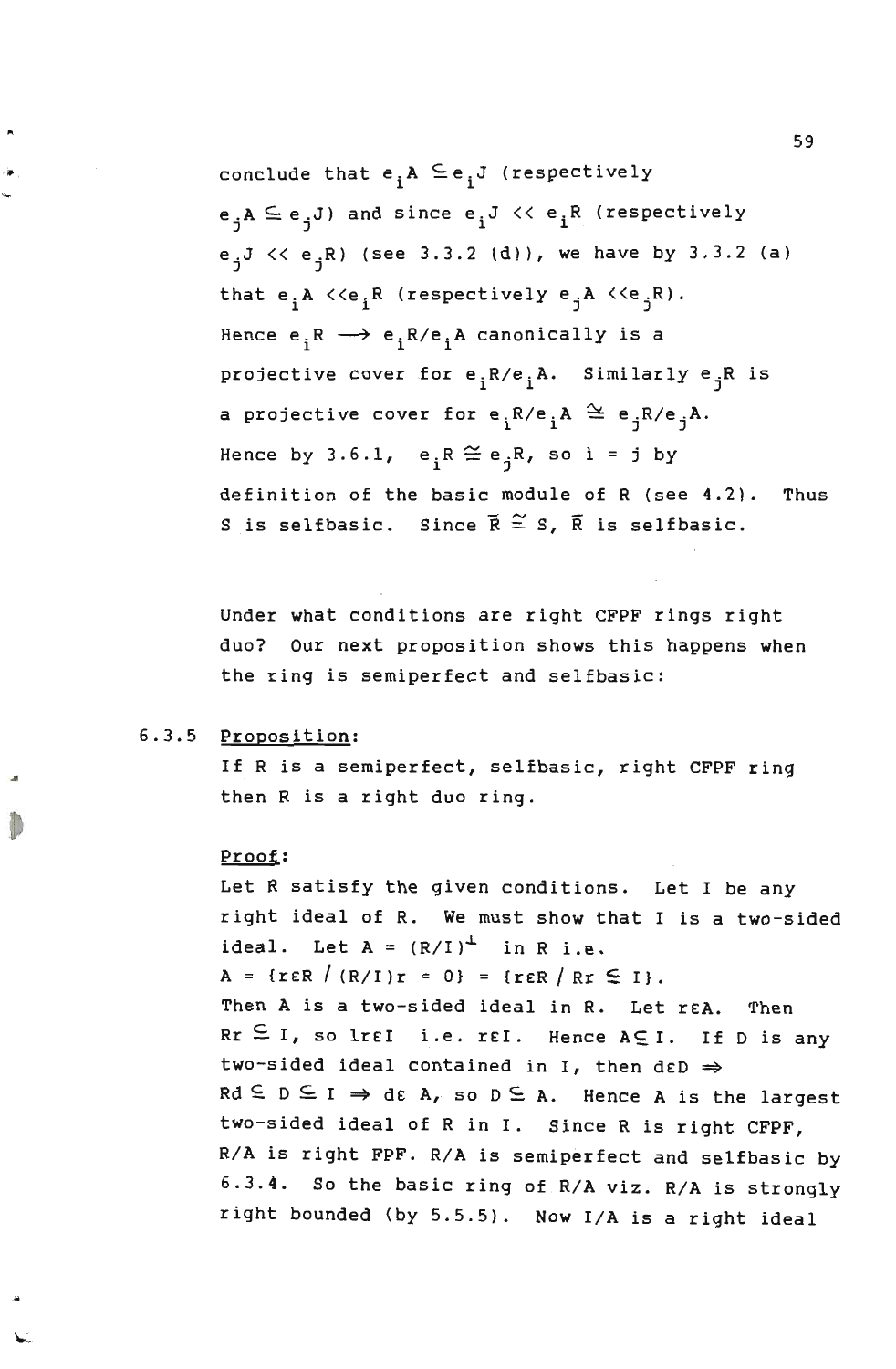of R/A. Suppose *I/A* f O. Then we can find a two-sided ideal  $C/A \neq 0$   $\Rightarrow$   $C/A \leq I/A$ . Then C is a two-sided ideal of R such that  $A \leq C \leq I$ . By maximality of A, C  $\subseteq$  A, so C = A. Whence C/A = 0, a<br>contradiction. .<sup>.</sup>. I/A = 0, so I = A is a two-sided ideal.

6.3.6 Proposition:

"Right CFPF" is a Morita invariant "ring" property.

### Proof:

Let S be a right CFPF ring. Suppose  $R \sim S$ . Let I be any ideal of R. By [12] proposition  $21.11$ ,  $\exists$  an ideal I' of  $S \ni R/I \sim S/I'$ . Since  $S/I'$  is right FPF and "right FPF" is a Morita invariant "ring" property, *R*/I is right FPF. .'. R is a right CFPF ring.

### 6.3.7 Corollary to 6.3.5:

Any semiperfect right CFPF ring is similar to a right duo ring.

### Proof:

**AD** 

Let R satisfy the given conditions. Then  $R \sim R_0 \Rightarrow$  $R_0$  is semiperfect and right CFPF (by 3.5 and 6.3.5). Since  $R_0$  is also selfbasic (by 4.3.4), we have by 6.3.5 that  $R_0$  is a right duo ring. Then  $R \sim R_0 \Rightarrow R$  is similar to right duo ring.

### 6.3.8 Definition (right valuation ring):

A ring R is a right valuation ring in case the right ideals of R are linearly ordered. We will denote a right valuation ring by right VR.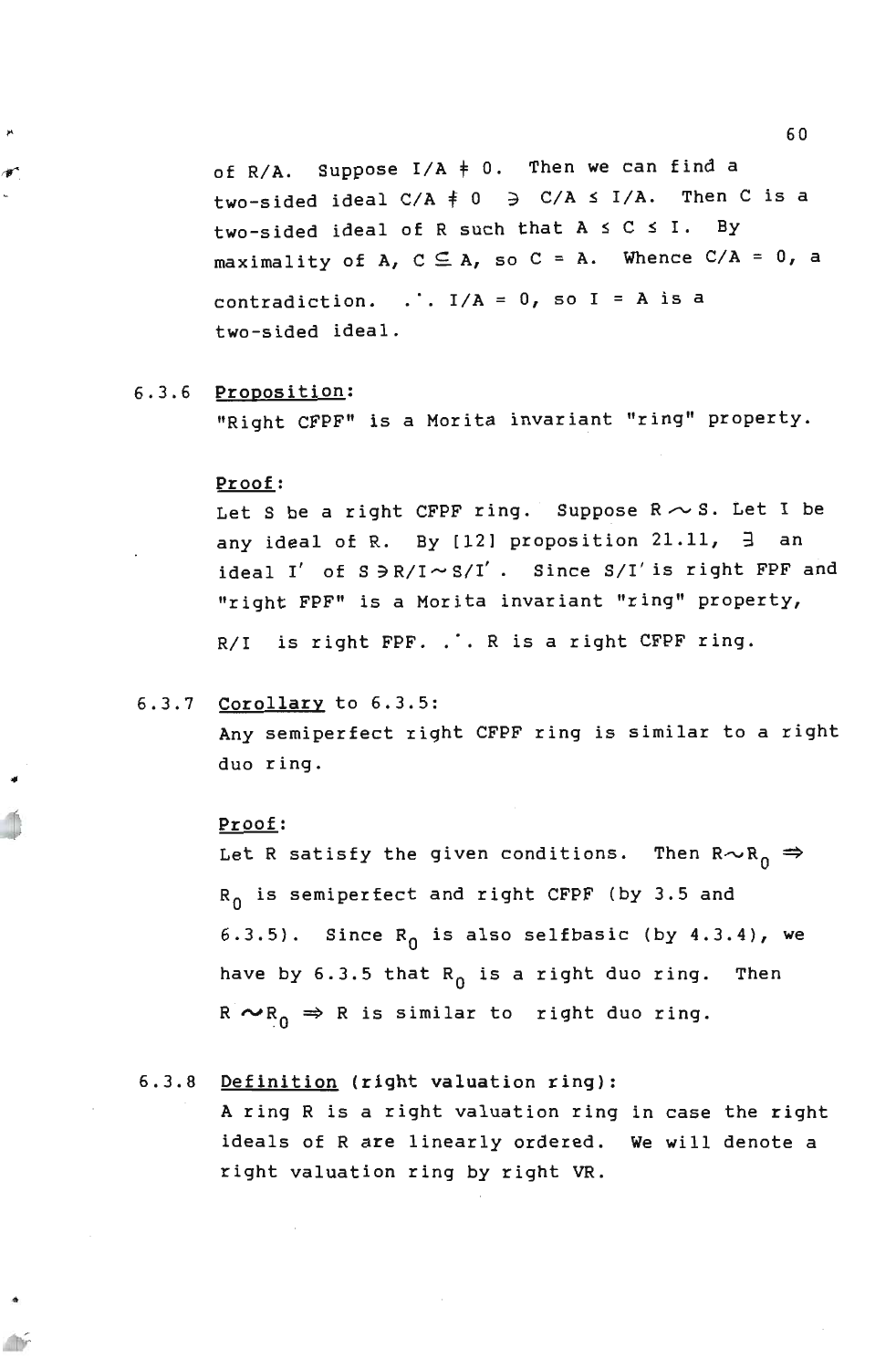Clearly the union of all the proper right ideals of R is the unique maximal right ideal of R, so every VR is a local ring.

### 6.3.9 Proposition:

If R is a right CFPF local ring then the right ideals of R are linearly ordered i.e. R is a right VR.

### Proof:

Suppose R satisfies the given conditions. Now R is selfbasic since  $1$  is a local idempotent and  $R = 1.R$ . Let  $A_1$  and  $A_2$  be two proper right ideals of R. Now R local  $\Rightarrow$  R is semiperfect (see end of 3.7). Since R is selfbasic and right CFPF, R is a right duo ring (see 6.3.5). Thus  $A_1$  and  $A_2$  are proper two-sided ideals and so is  $A = A_1 \cap A_2$ . Now R/A, is a cyclic right R/A-module for each i. Let  $M = R/A_1 \oplus R/A_2$ . Then ann<sub>R</sub>(M) = A and M is finitely generated over R/A. Furthermore M is faithful as a right  $\overline{R} = R/A$ -module. But  $\overline{R}$  is right FPF, so M is a generator of mod- $\overline{R}$ . By 6.3.4  $\overline{R}$  is selfbasic and semiperfect, so we have by 4.4.1 the following decomposition in mod-R:  $M \cong R/A$ ,  $\oplus$   $R/A \cong R$   $\oplus$  X for some object X of  $mod-\overline{R}$ . Since R is local so is  $\overline{R}$ . Thus we have by the exchange lemma that  $\overline{R}$  is isomorphic to a direct summand of  $R/A_1$  or  $R/A_2$ . But  $\text{End}_{R/A}(R/A_1) = \text{End}_{R/A_1}(R/A_1) \cong R/A_1$  as rings and so  $\text{End}_{\overline{R}}(R/A_1)$  is local. . .  $R/A_1$ is indecomposable as an  $\bar{R}$ -module ([12] Theorem 5.10). So  $\bar{R} = R/A$  is isomorphic to either  $R/A_1$  or  $R/A<sub>2</sub>$  as  $R/A$ -modules, and hence as R-modules. Thus either  $ann_R(R/A_1) = ann_R(R/A)$  or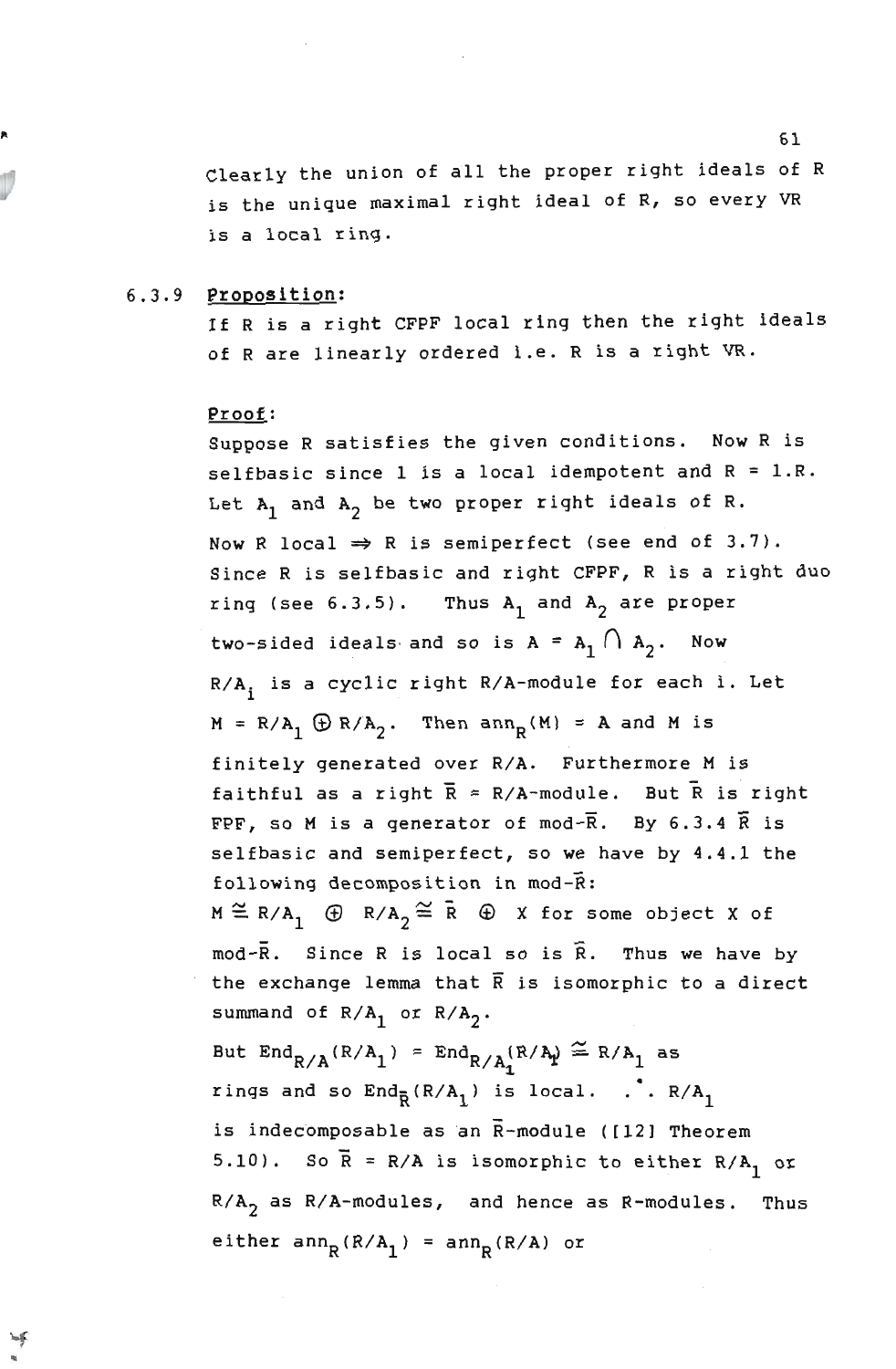$$
ann_R(R/A_2) = ann_R(R/A) i.e. A_1 = A or
$$
  

$$
A_2 = A. Hence A_1 \subseteq A_2 or A_2 \subseteq A_1.
$$

 $6.3.10$  Definition (right  $\sigma$ -cyclic ring):

A ring R is right  $\sigma$ -cyclic in case every finitely generated right R-module decomposes into a direct sum of cyclic modules.

These rings are also referred to as right FGC rings in the literature.

### 6.3.11 Proposition:

Let R be a semiperfect ring and let P be a finitely generated projective module. Then there exists a finite set  ${e_{\alpha}R}_{\alpha E}$  of prindecs of R such that  $P = \bigoplus_{\alpha \in \mathbb{C}} e_{\alpha} R$ . Further  $|F|$  is the same for all such representations.

### Proof:

•

 $\exists$   $n \ni R^n \stackrel{\sim}{=} P$   $\oplus$   $P'$ . Since  $R^n$  is a finite direct sum of prindecs each having local endomorphism ring, P is a direct sum of modules  $P_{\alpha}(\alpha \epsilon I)$  each having local endomorphism ring (Krull-Schmidt Theorem  $[11]$  Proposition 1.2A (2)). Since P is finitely generated we may take I to be finite. By Proposition 3.9.7  $\{e_i R\}_{i=1}^m$  is an irredundant set of indecomposable projective modules, if  ${e_i}^m$   $=$  is a basic set.  $\therefore P \cong \bigoplus_{\alpha \in \Gamma} e_{\alpha}R$  where F is finite and  $1 \leq \alpha \leq m$   $\forall \alpha$ . Since each  $e_{\alpha}$ R has a local endomorphism ring,  $|F|$  is uniquely determined by P, again by the Krull-Schmidt Theorem.

This proposition allows us to make the following definition: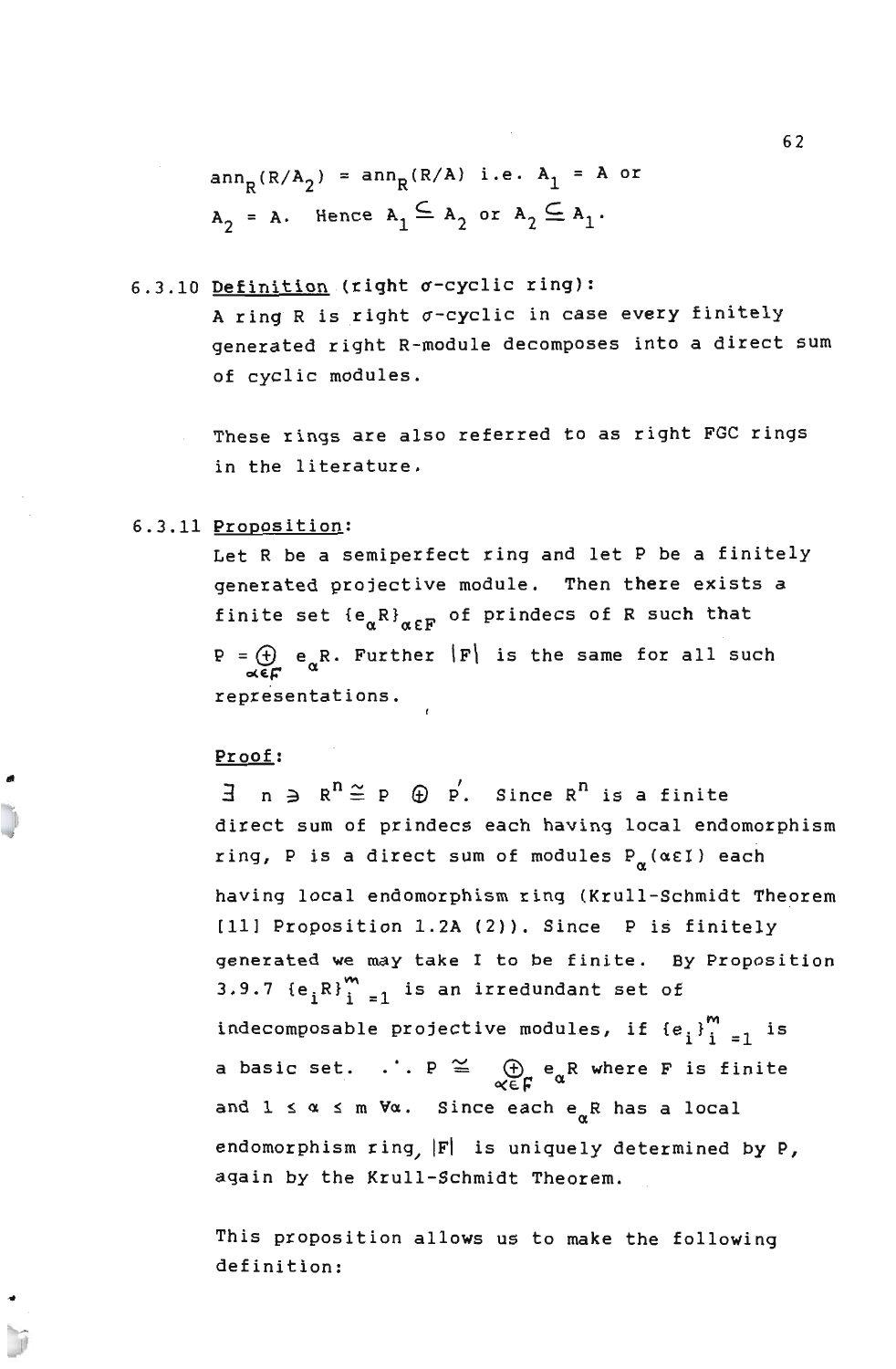# 6.3.12 Definition (projective cover dimension of a module) :

Let R be a semiperfect ring and let M be a finitely generated right R-module. Let P be the projective cover of M. Then the number of indecomposable summands in any direct sum decomposition of P into a direct sum of indecomposable right R-modules is called the projective cover dimension of M.

We will denote the projective cover dimension of M by p.c.dim(M) .

We observe that p.c.dim(M) will be finite, and well-defined since projective covers are unique up to isomorphism.

## 6.3.13 Proposition:

A semiperfect, selfbasic, right CFPF ring R is right O'-cyclic.

#### Proof:

Suppose R satisfies the given conditions. Let M be any finitely generated right R-module. We may assume  $M \dagger 0$ . Let  $D = ann_R(M)$ . Then M is finitely generated faithful over *RID* which is right FPF. So M is a generator of mod-R/D. Since R/D is selfbasic (see 6.3.4) we have by 4.4.1 the following decomposition in mod-R/D:  $M \cong R/D$   $\oplus$  X for some object X of mod-R/D. This is a decomposition in mod-R as well, and as R-modules, *RID* and X are finitely generated. Let *p'*  in mod-R be any projective cover of *RID* and p" be any projective cover of X. Then  $P'$   $\oplus$   $P''$   $\longrightarrow$   $R/D$   $\oplus$  X is a projective cover in mod-R (see  $3.6.2$ ). Let  $p.c.dim(X) = m$ . Then  $p.c.dim(M) = p.c.dim(R/D) + p.c.dim(X) > m.$ Thus if  $X \neq 0$  we can split X as we did M. So  $X \cong R/A_1 \oplus X'$  in mod-R/A<sub>1</sub> where  $A_1$  = ann<sub>R</sub>(X). So  $X \cong R/A_1$   $\oplus$  X' in mod-R, so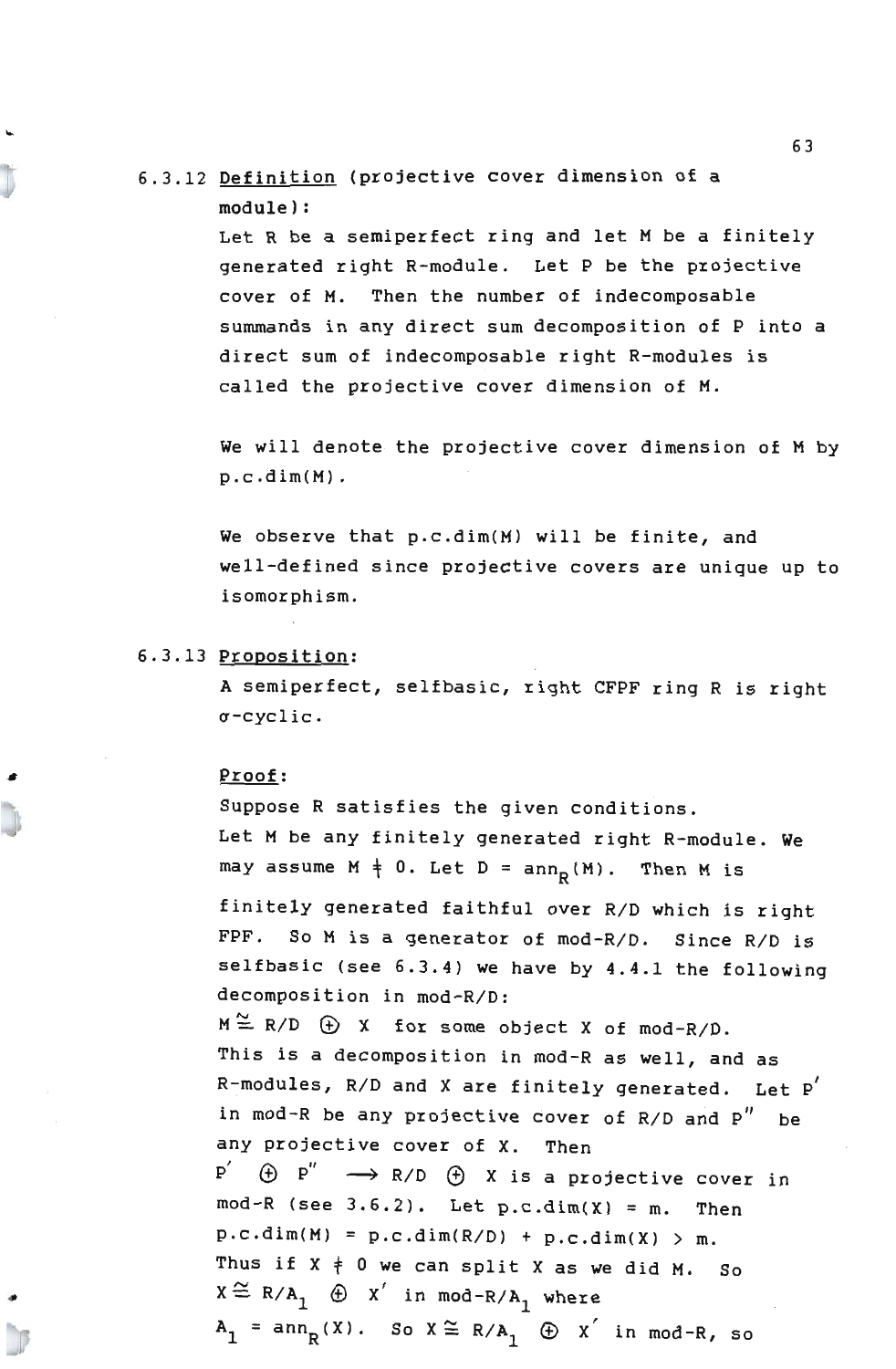$M \cong R/D$   $\oplus$   $R/A_1$   $\oplus$  X' in mod-R. Since MD = 0,  $X~\le~M \implies XD = 0$ , so  $D \subseteq A_1$ . Now p.c.dim(X') < m. If  $X' + 0$  we can proceed as above. Since p.c.dim(M) = n is finite, this process must stop after at most n steps, at which stage we will have  $M \cong R/D$   $\oplus$   $R/A_1$   $\oplus \ldots \oplus R/A_m$ , where  $D ~\leq~ A_1 ~\leq~ \ldots ~\leq~ A_m$ , is a direct sum of cyclic modules in mod-R. So R is right  $\sigma$ -cyclic by  $6.3.10$ .

# 6.3.14 Lemma 1:

Let  $R = \prod_{i=1}^{n} R_i$ . Then R is right CFPF iff  $R_i$  is right CFPF,  $i = 1, \ldots, n$ .

#### Proof:

See [11] Theorem 3.4.2.

## Lemma 2:

A finite product of semiperfect rings is semiperfect.

## Proof:

•

Let  $R = \prod_{i=1}^{n} R_i$  where each  $R_i$  is semiperfect. Let  $J = RadR$  and  $J(R_i) = Rad(R_i)$ . Then  $J = \frac{n}{\mu} J(R_i)$  and  $\frac{n}{\mu}$ ,  $R_i/J(R_i)$  is a finite direct product of semisimple rings (see 3.7 (b)) and hence semisimple. But R/J  $\overset{p}{\cong}$   $\underset{U\in\mathcal{I}}{\mathbb{R}}$  R<sub>1</sub>/J(R<sub>1</sub>), so R/J is semisimple. Let  $\bar{u}$  be any idempotent of R/J. Then  $\phi(\vec{u}) = (\vec{u}_1, \ldots, \vec{u}_n)$  where for each i,  $\vec{u}_i$  is an idempotent of  $R_i / J(R_i)$ . So  $\exists$  an idempotent  $e_i$   $\in$   $R_i$   $\ni$   $\bar{e}_i$  =  $\bar{u}_i$  (see 3.6.3)  $\forall i$ . Let  $e = (e_1, \ldots, e_n) \in R$ . Then  $e^2 = e$  and  $\overline{e} = \overline{u}$ . ience idempotents lift from R/J to R. . . R is semiperfect by 3.7 (b) .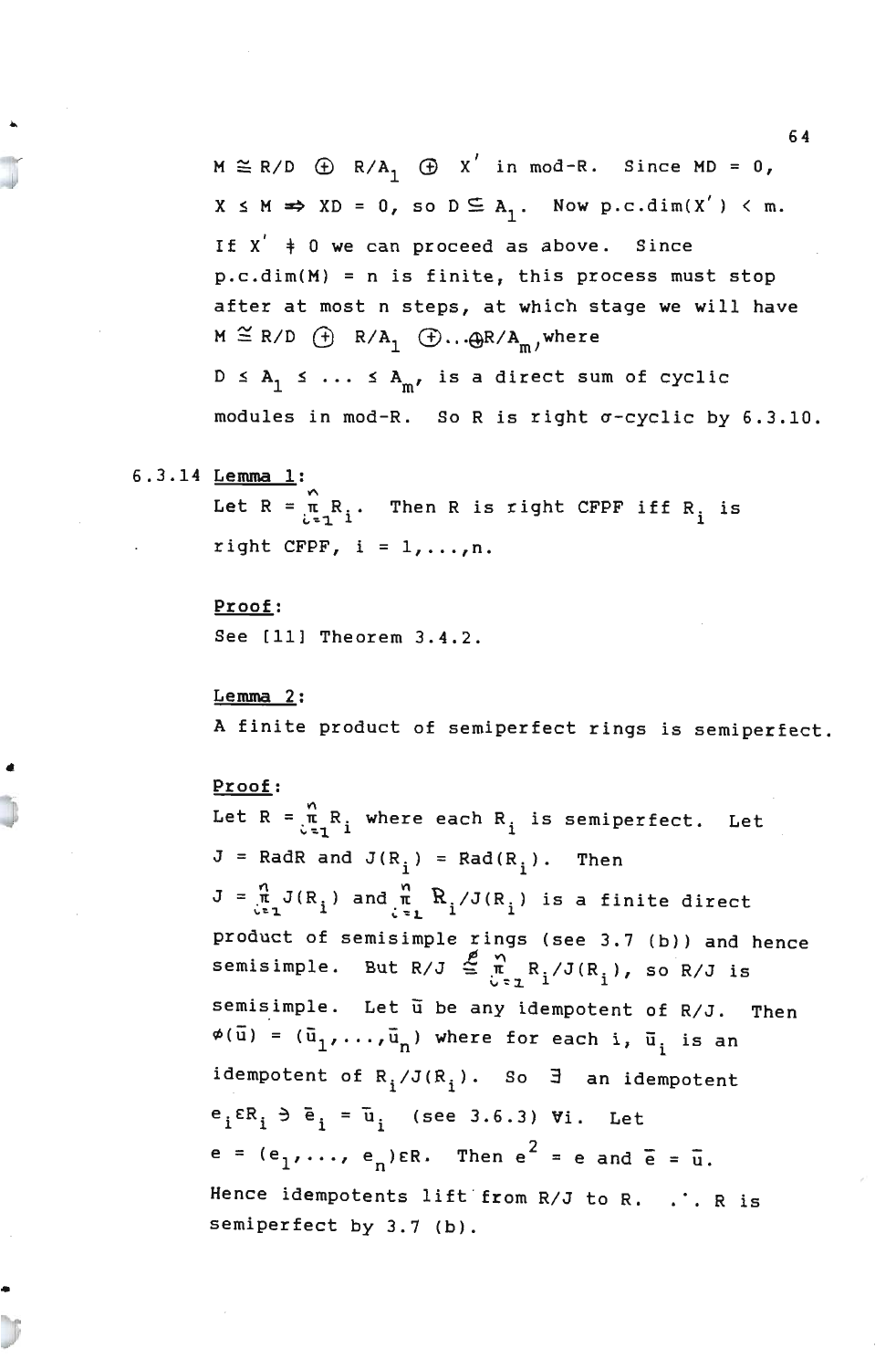# 6.3.15 **STRUCTURE THEOREM**

A ring R is semiperfect and right CFPF iff R is similar to a finite product of right duo right VR right  $\sigma$ -cyclic right CFPF rings.

## Proof:

•

•

 $"\Rightarrow"$  : Suppose R satisfies the given conditions. we in the self of the set of the set of the set of the set of the set of the set of the set of the set of the set of the set of the set of the set of the set of the set of the set of the set of the set of the set of the s e<sub>;</sub> are local orthogonal idempotents. By 6.3.5,R is right duo. Let  $A_1 = e_1^{\perp} = (1 - e_1)R$ . Then  $A_1$  is an ideal of R, so RA<sub>1</sub>  $\subseteq$  A<sub>1</sub> =  $e_1^{\perp}$ . Hence  $e_1RA_1 = 0$ . So in particular  $e_1R(1 - e_1) = 0$  i.e.  $e_1R = e_1Re_1$ . Similarly e.R = 0 i.e.  $e_1$ <br>i<sup>R = e</sup>i<sup>Re</sup>i ∀ = e.Re. Vi. Thus  $\ldots$  in  $\ldots$  $R = \bigoplus_{i=1}^{m} e_i R = \bigoplus_{i=1}^{m} e_i R e_i$ . So R is a finite  $\cdot$   $\mathbb{V}_1$   $\cdot$   $\cdot$  i  $\cdot$ direct sum ( = finite product) of local rings e.Re. which are right CFPF by Lemma 1. By 6.3.9 each  $e_i Re_i$  is a right VR. Now each  $e_i Re_i$ being local is semiperfect,selfbasic and CFPF. Thus each  $e_i Re_i$  is right duo by 6.3.5 and right  $\sigma$ -cyclic by 6.3.13. . We have R equal to a finite direct product of right duo right VR right ~-cyclic right CFPF rings.

In general, we use the fact that  $R \sim R_0$  to deduce that  $R_0$  is semiperfect and right CFPF and since  $R_0$  is selfbasic (see 4.3.4) the result follows.

 $\mathbb{C} \Leftarrow " : \text{ Let } S = \mathop{\pi \cdot S}_{1} \text{ where for each } i, 1 \leq i \leq n,$  $S_i$  is a right duo right VR right  $\sigma$ -cyclic right CFPF ring. Suppose  $R \sim S$ . We first show that S is  $\begin{bmatrix} 1 & 1 \\ 2 & 1 \end{bmatrix}$  . The semiperfect and right CFPF. For each i,  $S_i$  is a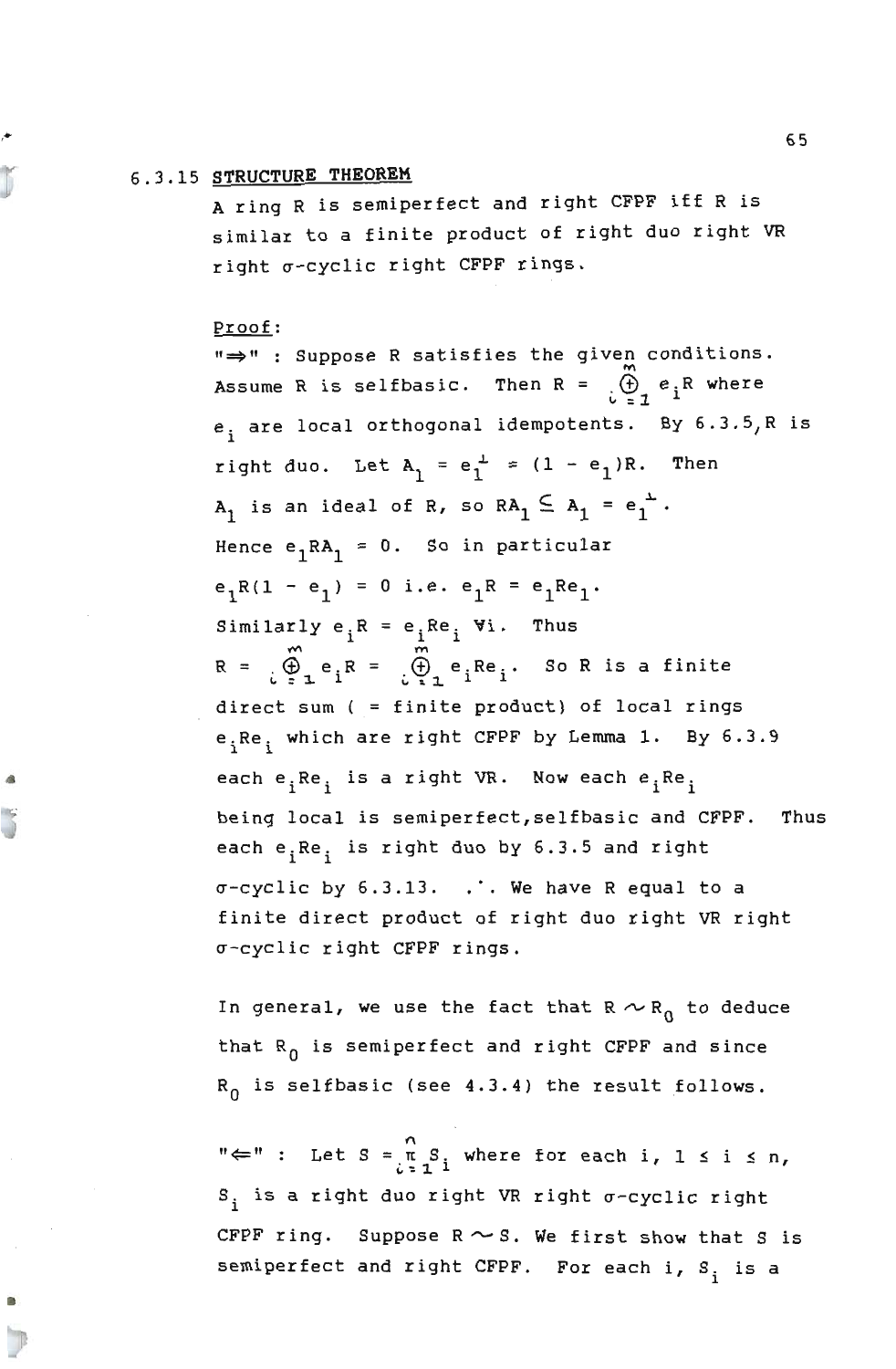right VR, hence a local ring by 6.3.8 and thus semiperfect (see example at the end of 3.7). By Lemma 2, S is therefore semiperfect. Also, for each i, S<sub>i</sub> is right CFPF, so S is right CFPF by Lemma 1. Finally, since "semiperfect" and "right CFPF" are Morita invariant "ring" properties,  $R \sim S \Rightarrow R$  is semiperfect and right CFPF.

To present 6.3.17 we need the following lemmas.

```
6.3.16 Lemma (a):
```
J

•

•

Let M be a module. Then for any  $n > 0$ End(M<sup>n</sup>)  $\cong$  (End(M))<sub>n</sub>, the n x n matrix ring over  $End(M)$ .

Proof: (see [12] Proposition 13.2)

Lemma (b): Let  $R = R_1 x \ldots xR_m$ . Then as matrices  $(R)$ <sub>n</sub>  $\cong$   $(R_1)$ <sub>n</sub>  $\ldots$   $x(R_m)$ <sub>n</sub>.

Proof:

For r $\epsilon$ R, let r<sub>;</sub> be the i-th component,  $1 \le i \le m$ . Consider the map

 $\phi$  :  $(a_{i,j}) \rightarrow ((a_{i,j})_1), \ldots, (a_{i,j})_n)$ of  $(R)$ <sub>n</sub> into  $(R_1)$ <sub>n</sub>x...x $(R_m)$ <sub>n</sub>. This is a ring isomorphism .

66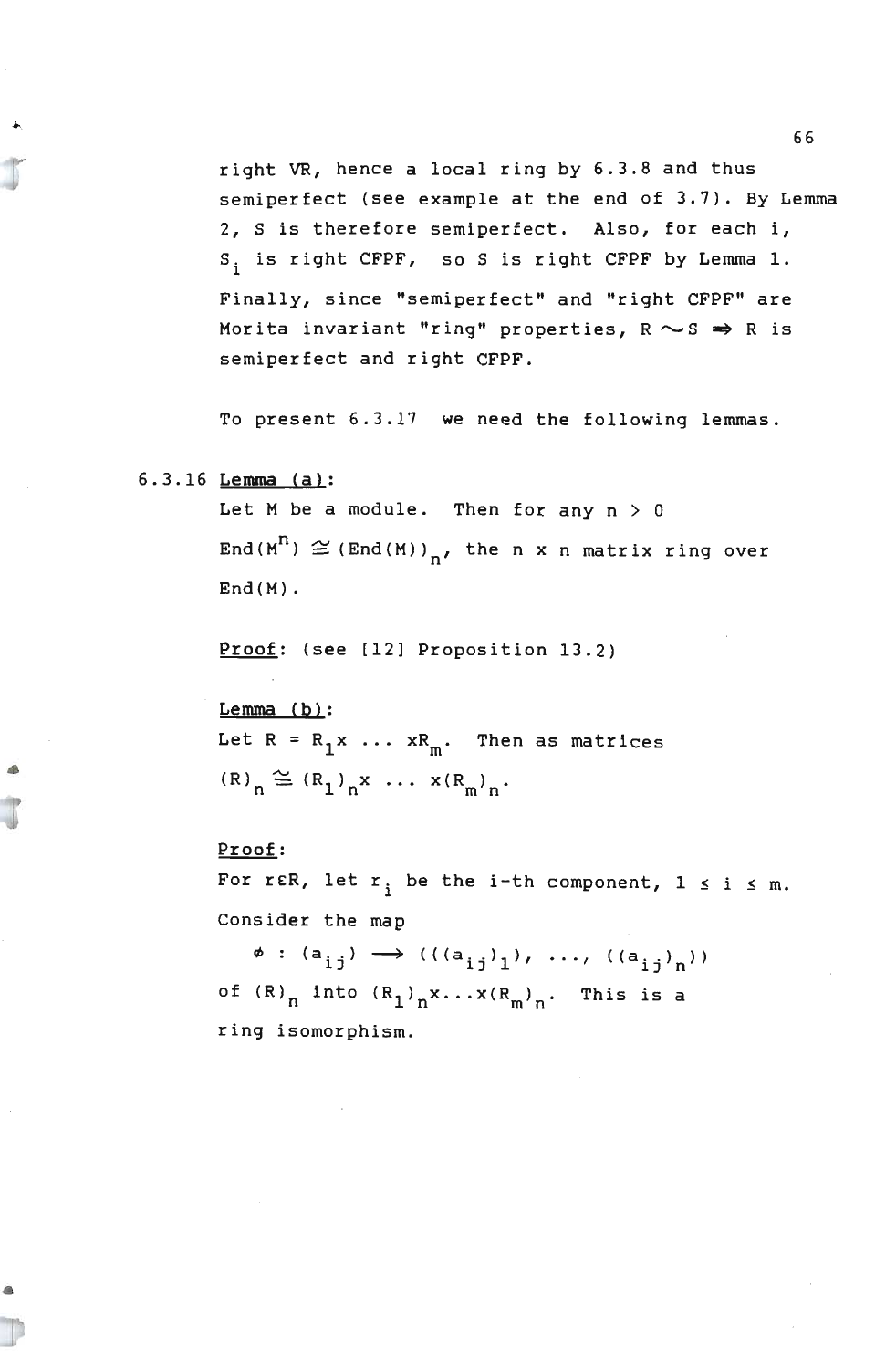# 6.3.17 CHARACTERISATION THEOREM of semiperfect right CFPF rings:

A ring R is semiperfect and right CFPF iff R is a finite product of full matrix rings over right duo right VR right  $\sigma$  -cyclic right CFPF rings.

#### Proof:

 $"\Rightarrow"$  : Suppose R is a semiperfect right CFPF ring. Then so is  $R_0$ . Since  $R_0$  is also selfbasic  $R_0$ is a finite product of right duo right VR right  $\sigma$ -cyclic right CFPF rings by  $6.3.15$ . So we have  $R_0 = R_1 x$  ...  $xR_m$  where for each i,  $1 \le i \le m$ ,  $R_i$  is a right duo right VR right  $\sigma$ -cyclic right CFPF ring. By Lemma (b), as matrices, for any n  $({R_0})_n \cong ({R_1})_n x ... x {({R_m})}_n$ . By [12] corollary 22.7, since  $R \sim R_0$ , there exists an n and an idempotent matrix  $\left(\mathbb{R}_{0}\right)_{n} \ni \mathbb{R} \cong \left(\mathbb{R}_{0}\right)_{n}$ e as rings. So  $(R_0)_n \widetilde{\equiv} (R_1)_n x \ldots x (R_m)_n$ . Let 0 denote this isomorphism. Now e is the identity of  $e(R_0)_n$ e. Suppose Then each e<sub>i</sub> is an idempotent matrix of  $(R_i)_n$ . Applying [12] Proposition 7.8 we have for each i, that  $e(R_i)_{n}e \cong e_i(R_i)_{n}e_i$ . So  $e(R_0)_n^e \cong e_1(R_1)_n^e e_1^x \dots x e_m(R_{m)n}^e$ Fix  $i, 1 \le i \le m$ . By [12] Proposition 4.11, that  $e(R_i)_{n}e =$ <br>  $e(R_0)_{n}e \cong e_1(R)$ <br>
Fix i,  $1 \le i \le n$ <br>  $R_i \cong$  End<sub>R</sub> $(R_i)$ .<br>  $(End(R_i))_{n} \cong$  End  $R_i \stackrel{\sim}{=}$  End<sub>R</sub> $(R_i)$ . By Lemma (a),  $(\text{End}(R_i))_n \cong \text{End}(R_i^n)$ . So  $\approx$  e' Fraip  $n_{16}$  $e_i(R_i)_{n}e_i \cong e_i'$ End( $R_i^{n}$ ) $e_i'$  where the mapping  $e_{i}^{'} : R_{i}^{n} \longrightarrow R_{i}^{n}$ , defined by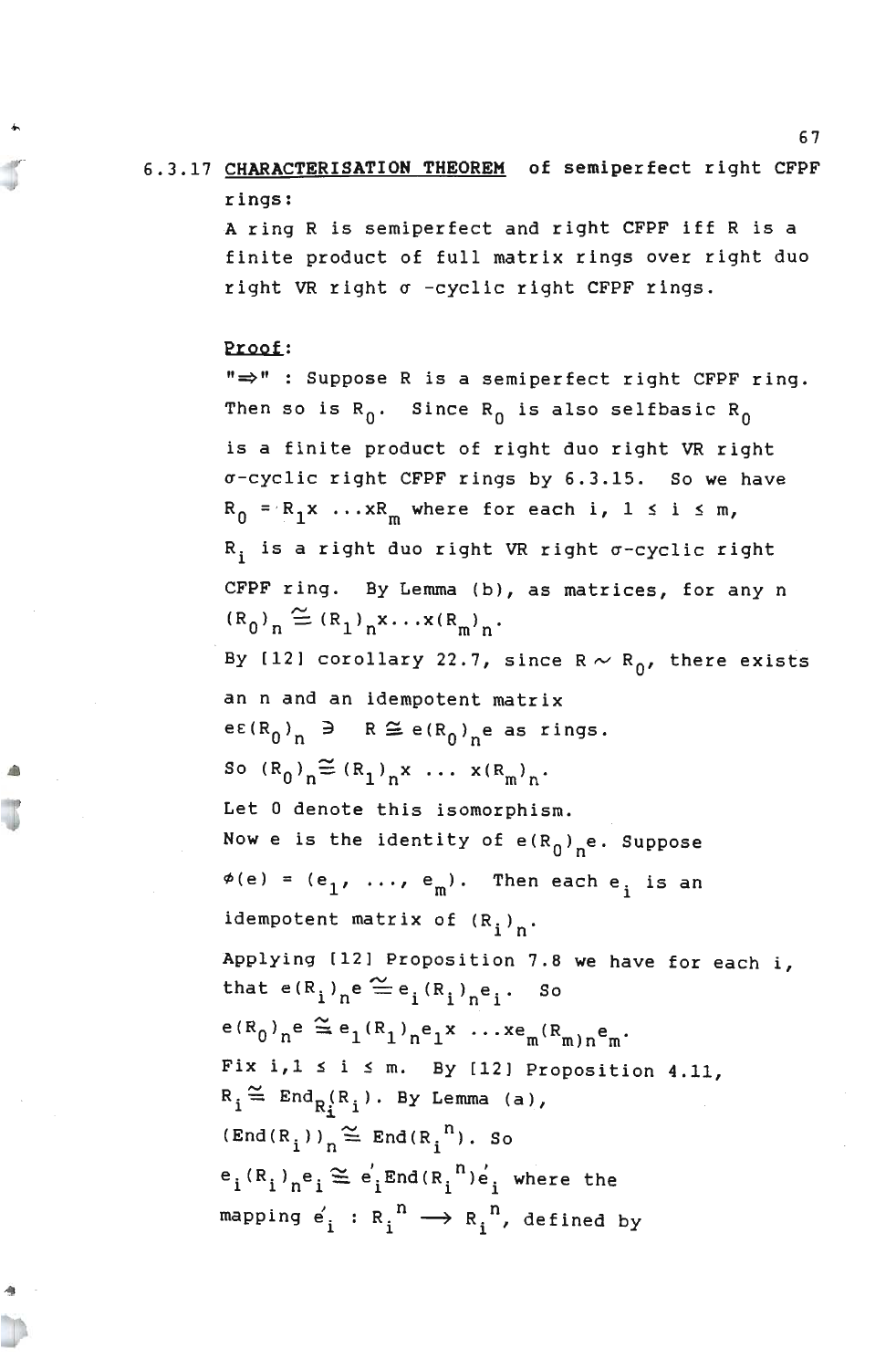

..

is clearly a ring homomorphism. So  $e^{'}_{\text{i}}$  is an idempotent of  $End(R_i^{n})$ , so by [12] Proposition 5.9,  $e'_i$  End  $(R_i^{-n})e'_i \cong$  End  $(e'_i R_i^{-n})$ . Also  $e'_i$ induces a decomposition  $\sqrt{ }$  $(1 - e^{\'}_i)R_i^{\ n}.$  $\frac{1}{2}$ , n.e. By [12] Corollary 17.3 this means that  $e^{\prime}_{\;\;i}$  R  $^{n}_{\;i}$  is finitely generated and projective over  $R_i$ . Since projective modules over VR rings (which are local rings by 6.3.8) are free,  $\exists n_i > 0 \exists$  $e'_i R_i$ <sup>n</sup> $\cong R_i$ <sup>n</sup>i. so  $\cong$  R.<sup>n</sup>i. so  $\text{End}(\begin{smallmatrix}e'_iR_i^{\;n}\end{smallmatrix}) \cong \text{End}(R_i^{\;n_1}).$  Thus for each j,  $1 \leq j \leq m, \exists n_j$  $e(R_0)$ <sub>n</sub>e  $\cong$  $\cong$  End  $(R_1^{n_1}) \times ... \times R_{n_d} (R_m^{n_m})$  $\cong$  (End(R<sub>1</sub>))<sub>n<sub>1</sub></sub> x... x(End(R<sub>m</sub>))<sub>n<sub>m</sub> by Lemma (a)</sub>  $\approx$  (R<sub>1</sub>)<sub>n</sub> x ... X(R<sub>m</sub>)<sub>nm</sub> by [12] Proposition 4.11 = a finite product of full matrix rings over right duo right VR right a-cyclic right CFPF rings. That R is also such a product follows from the fact that  $R \cong e(R_0) e$ .

 $f \Leftarrow " : Suppose R = (R_1)_{n} x ... x (R_m)_{n}$  where for each i,  $1 \le i \le m$ ,  $(R_i)_{n}$  is a full matrix ring over  $R_i$  with  $R_i$  a right duo right VR right  $\sigma$ -cyclic right CFPF ring. By [12] Corollary 22.6,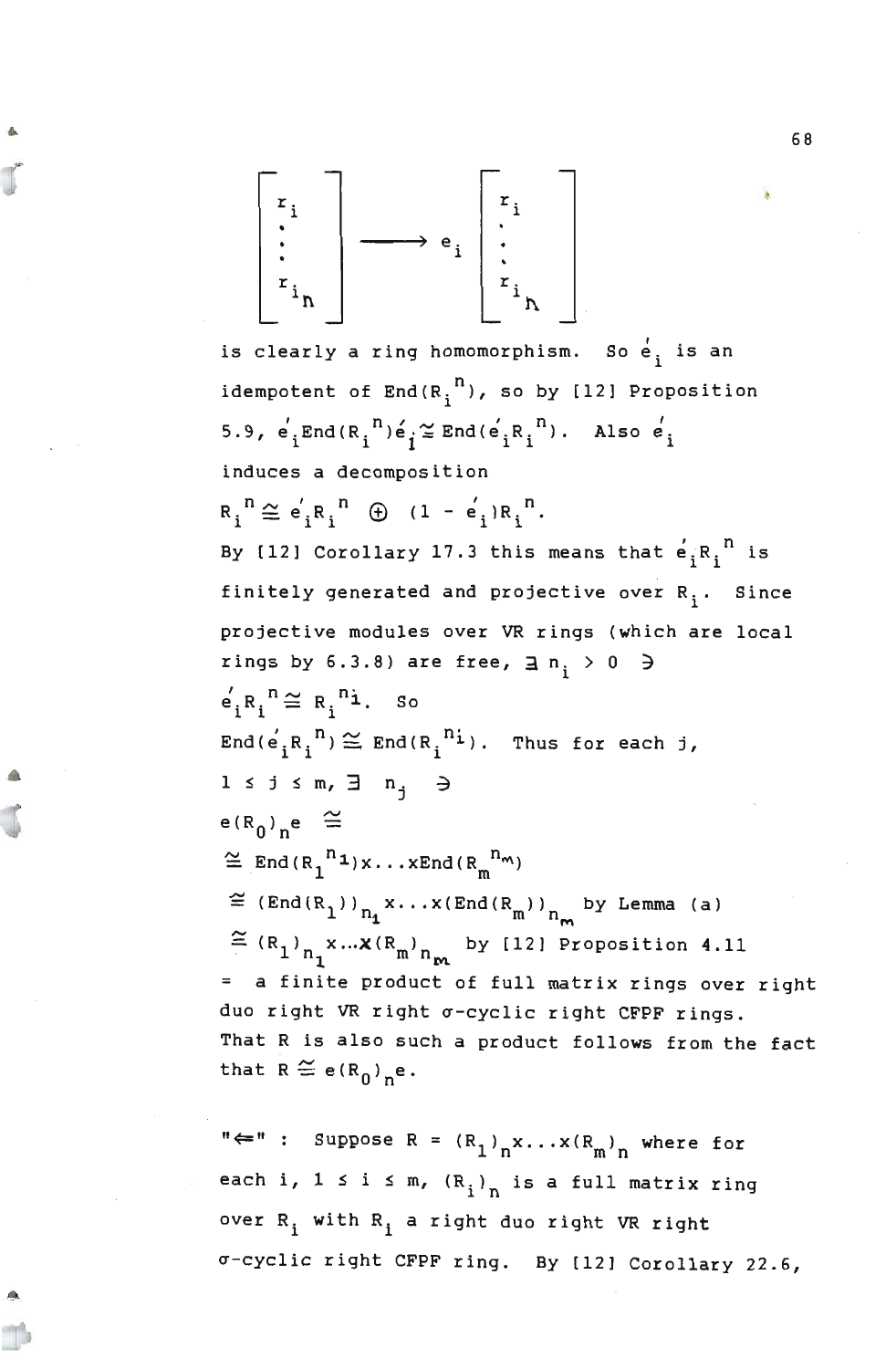for each i,  $(R_i)$ <sub>n</sub> $\sim$   $R_i$ . But  $R_i$  is right CFPF  $\sum_{i}^{i} n \sim R_{i}$ . But R<sub>i</sub> is<br>ht CFPF" is a Morita and since "right CFPF" is a Morita invariant "ring" property,  $(R_i)_n \sim R_i \Rightarrow (R_i)_n$  is right CFPF for each i. Thus R is right CFPF by Lemma 1. Also for each i, R<sub>i</sub> is a right VR, hence local and so semiperfect. Thus  $(R_i)_n \sim R_i \Rightarrow (R_i)_n$ is semiperfect for each i ("semiperfect" is a Morita invariant "ring" property) and hence R is semiperfect by Lemma 2 .

69

•

..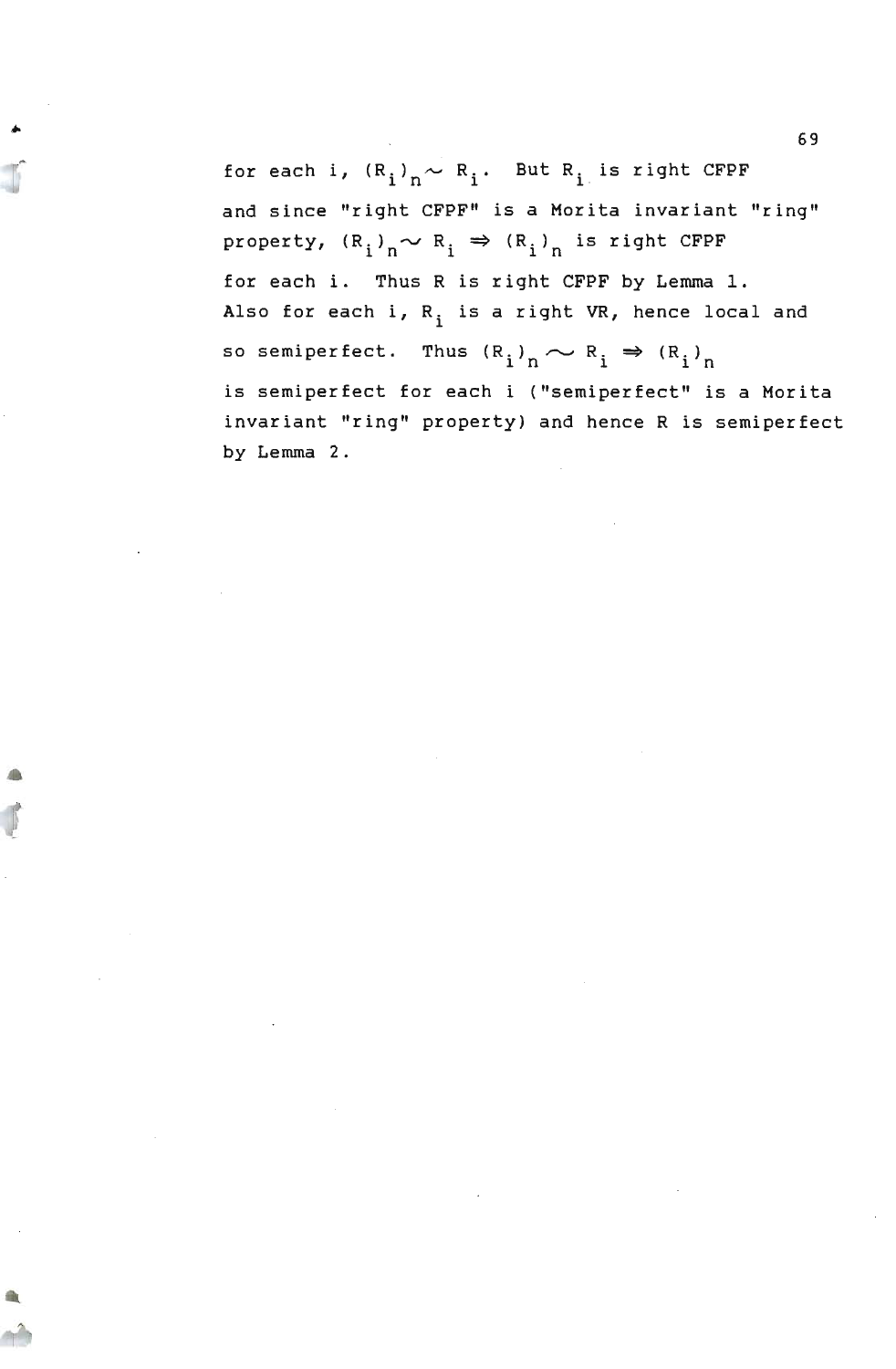#### REFERENCES 1111I11111111111111111 **........................**

 $\hat{\mathcal{L}}$ 

..

 $\begin{array}{c} \begin{array}{c} \end{array} \end{array}$ 

€

**The** 

 $\mathbb{C}^2$ 

| [1]   | Auslander, M. and<br>Goldman, O. | "Maximal orders", Trans. Amer.<br>Math. Soc., 97 (1960), $1-24$ .                                                                   |
|-------|----------------------------------|-------------------------------------------------------------------------------------------------------------------------------------|
| [2]   | Azumaya, G.                      | "A duality theory for injective<br>modules", Amer. J. Math.,<br>$81$ (1959), 249-278.                                               |
| $[3]$ |                                  | "Completely faithful modules and<br>self-injective rings", Nagoya J.<br>Math., $17$ (1966), $249-78$ .                              |
| [4]   | Bass, H.                         | "Finitistic dimension and a<br>homological generalisation of<br>semiprimary rings", Trans. Amer.<br>Math. Soc., 95 (1960), 466-488. |
| [5]   |                                  | Algebraic K-Theory, Benjamin,<br>New York, 1968.                                                                                    |
| [6]   | Faith, C.                        | Algebra: Rings, Modules and<br>Categories I, Bd. 190,<br>Springer-Verlag, 1973.                                                     |
| [7]   |                                  | Algebra II : Ring Theory,<br>Springer-Verlag, 1976.                                                                                 |
| [8]   |                                  | Characterisations of rings by<br>faithful modules, Lecture notes,<br>Math. Dept , Technion, Haifa, 1976.                            |
| [9]   |                                  | "Semiperfect Prufer and FPF rings",<br>Israel Math. J., 26 (1977),<br>$166 - 177.$                                                  |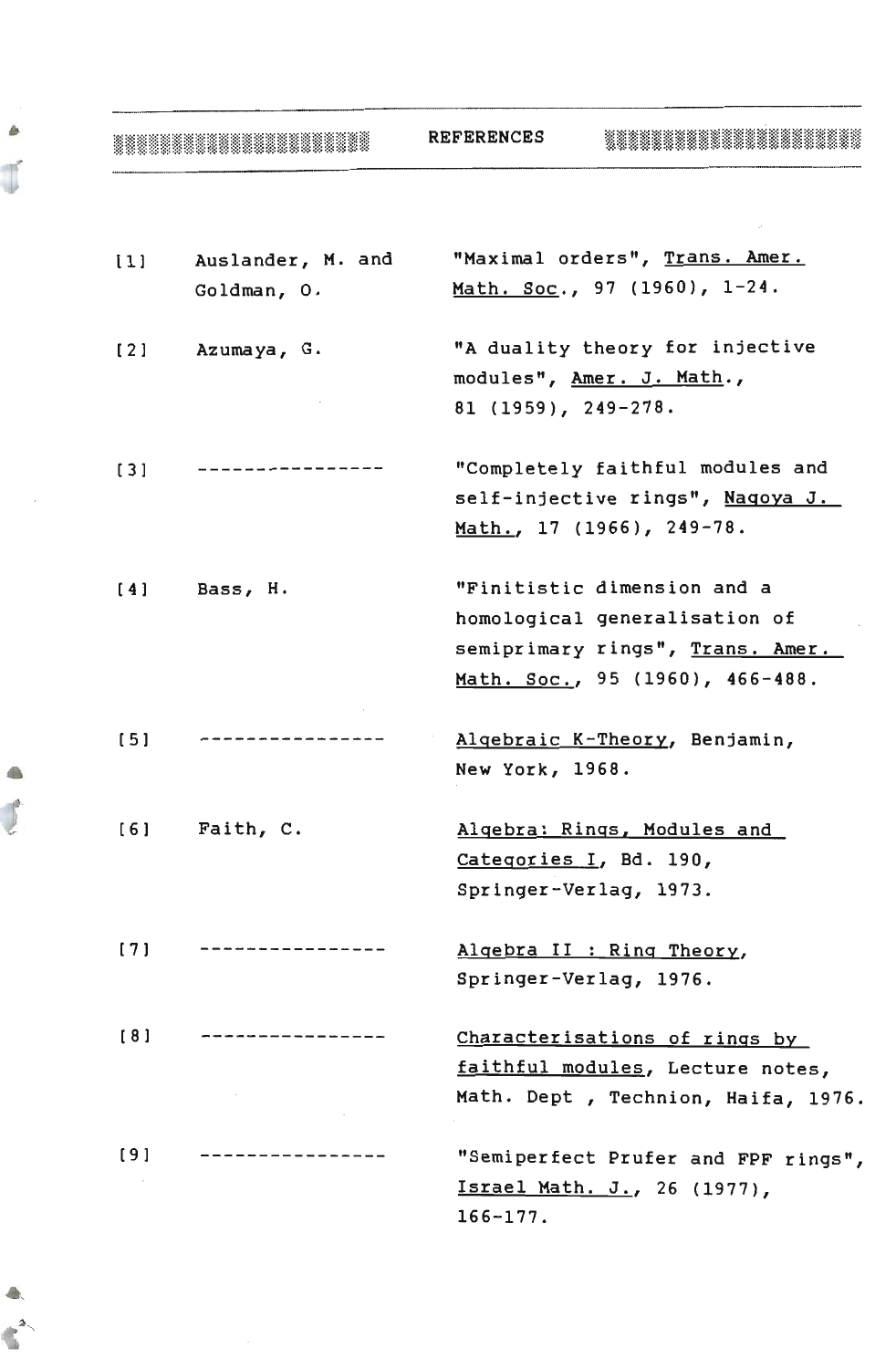$[10]$ **----------------** "Injective cogenerator rings and a theorem of Tachikawa I, II", Proc. Amer. Math. Soc., 60 (1976), 25-30; 62 (1977), 15-18.

[11) Faith, C. and Page, S. FPF Ring Theory (faithful modules and generators of mod-R), London Mathematical Society, Lecture Note Series No. 88, Cambridge Univ. Press, 1984.

 $[12]$ Fuller, K. and Anderson, F. Rings and Categories of Modules, Graduate texts in Mathematics Vol. 13, New York, Springer-Ver1ag, 1974.

[13) Hungerford, T.W. Algebra, Graduate Texts in Mathematics No. 73, New York, Springer-Ver1ag, 1974.

[14] Ikeda, M. "A characterisation of quasi-Frobenius rings", Osaka Math. J., 4 (1952), 203-210.

[15) Kaplansky, I. "Projective modules", Ann. Math., 68 (1958), 372-377.

[16] Lambek, J. Lectures on Rings and Modules, 2nd ed., Chelsea Publishing Co., New York, 1976.

[17] Michler, G.O. "Asano orders", Proc. Lond. Math. Soc., 19 (1969), 421-43.

[18 ] Morita, K. "Duality for modules and its applications to the theory of rings with minimum condition", Sci. Reports, Tokyo Kyolku Daigaku, 6 (1958), 83-142 .

•